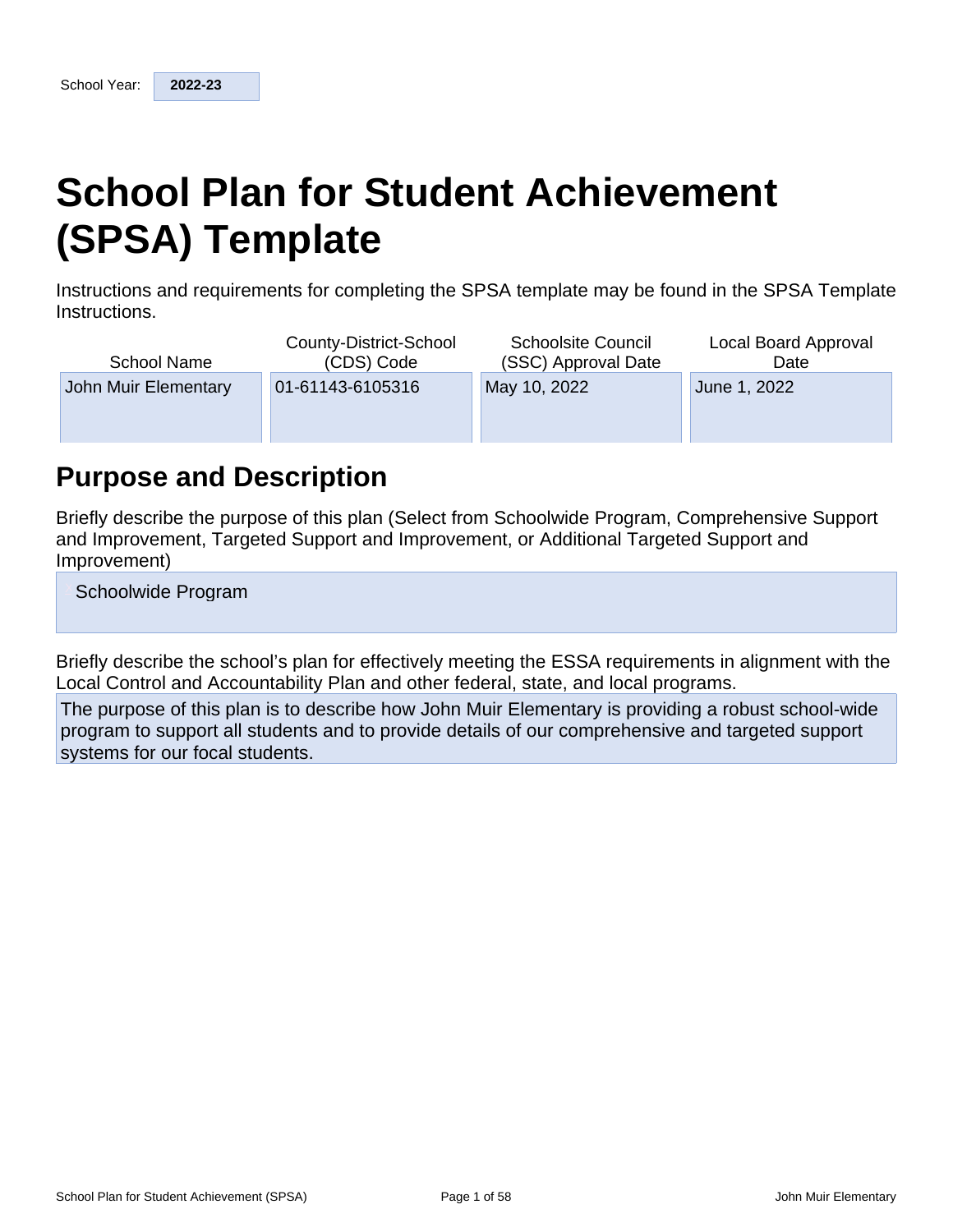## **Comprehensive Needs Assessment Components**

## **Data Analysis**

Please refer to the School and Student Performance Data section where an analysis is provided.

### **Surveys**

This section provides a description of surveys (i.e., Student, Parent, Teacher) used during the school-year, and a summary of results from the survey(s).

John Muir Elementary School, through the School Site Council (SSC), has surveyed parents and staff. These surveys aim to solicit input on academic and enrichment priorities for the school community. We had 90 families respond to the John Muir Family Survey which represents 33% of our student population. Sixteen staff members responded to the Staff Survey, which represents approximately 40% of the staff. The results of these surveys have been used to inform the funding, curricular, and academic priorities in this site plan.

The Family Survey shows support for continued funded by the SSC for the following:

- A Literacy Coach to provide targeted literacy instruction to students and coaching support for teachers.
- A Counselor to provide one-on-one and small group counseling services.
- An RTI (Response to Instruction and Intervention) Coordinator to provide targeted literacy and math intervention for struggling students.

The Family Survey also reflected the desire to continue supporting intervention classes for struggling students before and after school. An area of improvement was identified around providing academic enrichment to extend student learning.

### **Classroom Observations**

This section provides a description of types and frequency of classroom observations conducted during the school-year and a summary of findings.

The Principal observes classrooms to monitor the academic programs, classroom climate, and facility safety. Teachers regularly provide input on the need for additional support for struggling students. This input informs additional targeted observations and interventions through the school's Response to Instruction and Intervention (RTI) and Positive Behavior Intervention Support (PBIS) teams.

## **Analysis of Current Instructional Program**

The following statements are derived from the Elementary and Secondary Education Act (ESEA) of 1965 and Essential Program Components (EPCs). In conjunction with the needs assessments, these categories may be used to discuss and develop critical findings that characterize current instructional practice for numerically significant subgroups as well as individual students who are:

- Not meeting performance goals
- Meeting performance goals
- Exceeding performance goals

Discussion of each of these statements should result in succinct and focused findings based on verifiable facts. Avoid vague or general descriptions. Each successive school plan should examine the status of these findings and note progress made. Special consideration should be given to any practices, policies, or procedures found to be noncompliant through ongoing monitoring of categorical programs.

## **Standards, Assessment, and Accountability**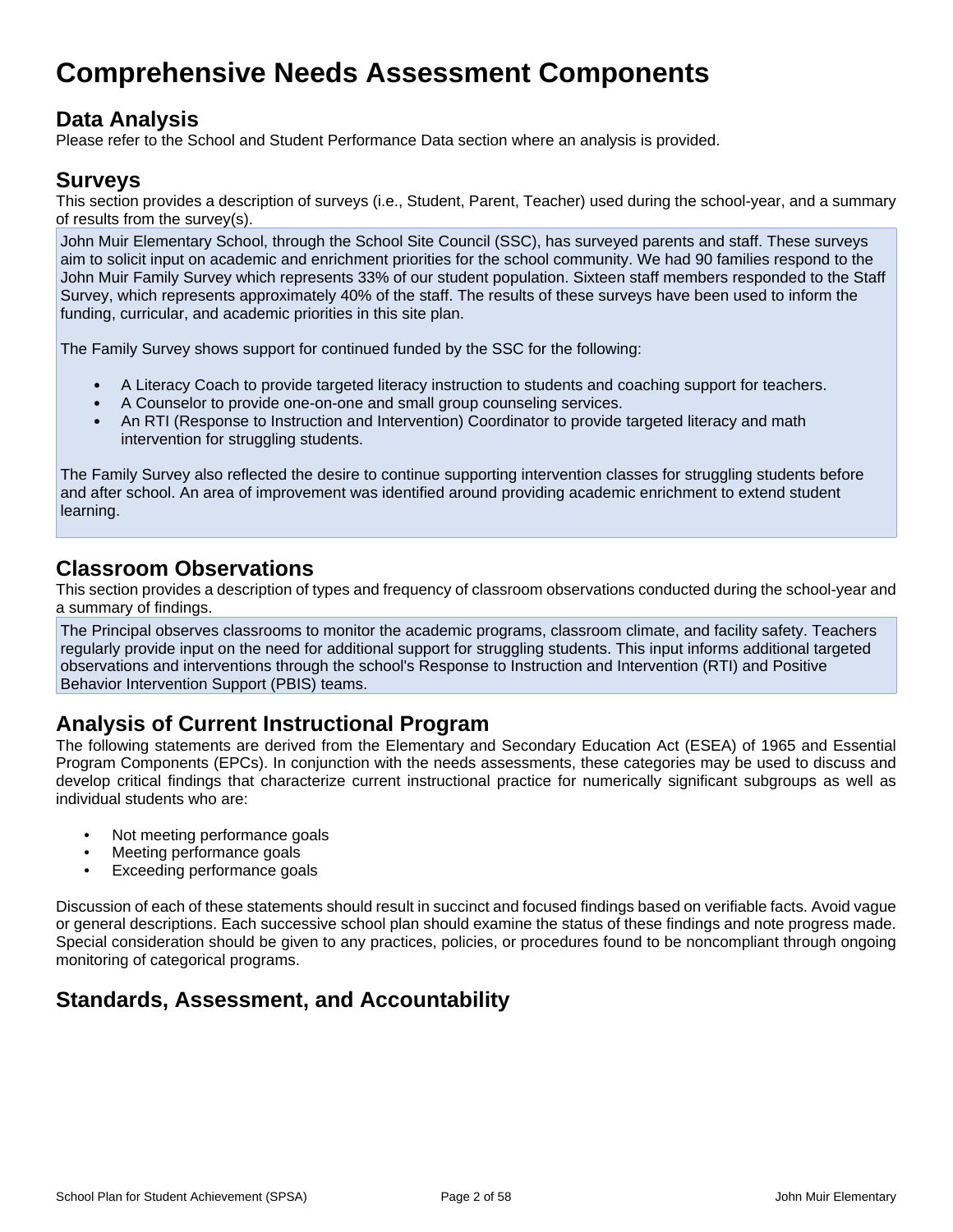Use of state and local assessments to modify instruction and improve student achievement (ESEA)

1. Alignment of curriculum, instruction and materials to content and performance standards including the arts programs and P.E.

John Muir teachers use State Board adopted curricula in all subject areas. TCRWP is the BUSD's Language Arts adoption and A Story Of Units is BUSD's Math adoption as of 2013. John Muir teachers were provided training in the Teacher College Reading and Writing Project (TCRWP) in the summer of 2010 and continued professional development during the 2019-2020 school year. Teaching staff meets weekly in grade level and full staff meetings to plan lessons, examine best practices, review student work, participate in staff-initiated professional development or analysis of student data. The school has adopted a formative assessment system that is aligned with Common Core State standards. Teachers assess students in reading skills using TCRWP every 6 - 8 weeks. Staff analyze student performance data frequently and form decisions indicated by that data in terms of resource allocation, instructional focus, targeted interventions and teacher collaboration. Three times a year, teachers re-assess students in reading and math to determine current academic status using district-wide assessments. Our RTI team assists teachers in assessing and monitoring student progress at their weekly RTI Team meetings. All entering students are assessed again by teachers on site and data from previous schools is considered as a reference. Assessment data guides not only instruction, but also placement and decisions about professional development.

For 2019-2020, students continued to receive Science instruction in all grades 1st - 5th by a Science Release Teacher. All students K - 2nd receive Dance instruction each week. Currently PTA supports the school community by providing after school classes for the students in areas such as: ceramics, soccer, dance, foreign language and cooking. Teachers will continue to integrate visual arts and movement education and use these to support language arts, science, and math when appropriate. All students receive at least 90 minutes a week of physical education activities from a credentialed PE teacher. All K - 5 grade students receive gardening instruction for 45 minutes every other week.

Use of data to monitor student progress on curriculum-embedded assessments and modify instruction (EPC)

Through the support of the BUSD BREA Office of Research, Evaluation and Assessment, John Muir School has regular access to data that shows how students are progressing in Language Arts and Math.

## **Staffing and Professional Development**

Status of meeting requirements for highly qualified staff (ESEA)

All staff meet NCLB requirements for highly qualified staff.

Sufficiency of credentialed teachers and teacher professional development (e.g., access to instructional materials training on SBE-adopted instructional materials) (EPC)

100% of John Muir teachers have appropriate multiple subject credentials. All special education staff has appropriate credentialing to support students with mild to severe disabilities. Where indicated, staff has access to appropriate professional development e.g. AB 472.

Alignment of staff development to content standards, assessed student performance, and professional needs (ESEA) Staff development is 100% aligned to content

Ongoing instructional assistance and support for teachers (e.g., use of content experts and instructional coaches) (EPC)

During the 2010-2011 school year, a group of Muir teachers attended professional development conference on "Teaching With A Cultural Eye" reflecting the work of providing instruction to diverse school communities. During the 2011-2012 school year, two teachers on the Leadership Team and the Principal attended the "Leading for Equity" institute given by the National Equity Project. And in 2012-2013 two teachers on the Leadership Team and the Principal attending the "Coaching for Equity" institute. For the last three years (2011-2014) the staff has worked with a National Equity Project Coach to incorporate an equity lens into our teaching practices and school wide systems and practices. In 2021-2022, the Leadership Team and the Equity Teacher Leaders continued to incorporate professional development around equity in education and culturally responsive teaching practices into the monthly staff meetings.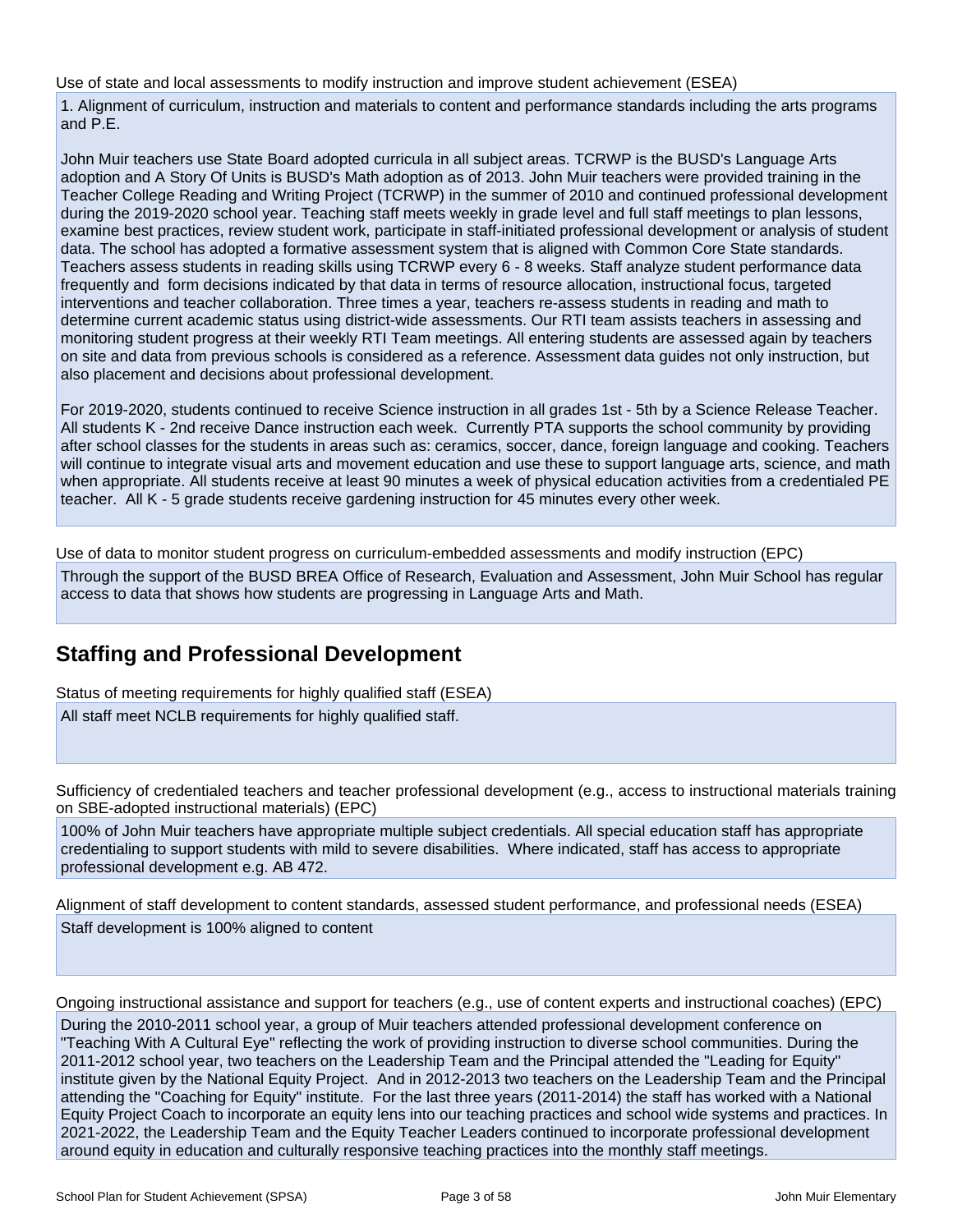Teacher collaboration by grade level (kindergarten through grade eight [K–8]) and department (grades nine through twelve) (EPC)

By contract, teachers are allocated a significant amount of time for teacher collaboration. Teachers work in grade levels on a weekly basis to collaborate.

## **Teaching and Learning**

Alignment of curriculum, instruction, and materials to content and performance standards (ESEA)

Our school plan is aligned with the Berkeley Unified School District's Local Improvement Plan in the following ways:

Our school staff is trained in strategies and interventions that create a climate that recognizes and supports cultural diversity and individual differences. Most of John Muir's teachers have been trained in Guided Language Acquisition Design (GLAD) strategies to support the learning of all children. We intervene early with our Reading Recovery (RR) and Leveled Literacy Instruction (LLI) programs and our extended day/year programs. We assess student performance with both state and District measures to allow for individual student differences, using activities such as writing samples, district math assessments, and open-ended questions. We strive to provide instruction to match students' learning styles. We will continue to use the Toolbox social/emotional learning curriculum to support student self-understanding and self-regulation, and to insure that we have a common language within our community. Our curriculum is standards based, and our staff development program is aligned with the District goals and with Common Core State Standards. There is articulation of curriculum and instruction among grade levels and both preschool and secondary as outlined in the Local Education Agency Plan.

Adherence to recommended instructional minutes for reading/language arts and mathematics (K–8) (EPC)

The entire John Muir community believes strongly in supporting the whole child and thus is doing many things to provide a strong health and nutrition program. All students participate in gardening classes every other week. Specific curriculum about the food pyramid is taught that includes the integration of State Standards and core curriculum.

The garden curriculum provides hands-on experiential practices in growing food, and understanding how food is grown and how the body uses it, including ethnic foods. It includes composting, seed saving, water conservation, organic practices and sustainability.

Lesson pacing schedule (K–8) and master schedule flexibility for sufficient numbers of intervention courses (EPC) Master schedule is designed to ensure that push in and pull out services are available to students that receive special ed and intervention. Literacy coaches and math teacher leaders assess and evaluate the efficacy of pacing schedule via coaching cycles.

Availability of standards-based instructional materials appropriate to all student groups (ESEA)

Students have access to standards-based materials in all academic areas. Teachers often adapt and enhance their lessons with additional supportive materials. The gardening program, for example, is integrated into core academic areas to support students in acquiring stronger reading and math skills In the area of reading, teachers use a variety of supplemental materials to help students more effectively access content standards. Using all available resources, the school continues to develop a differentiated curriculum for all students with special needs: Title I, ELD, and Special Education

The Berkeley Schools Enrichment Project and the Berkeley Public Schools Fund provide funds for instructional materials that cannot be purchased with State and Federal money. In addition, individual teachers have received support through the PTA for additional materials to support standards-based instruction.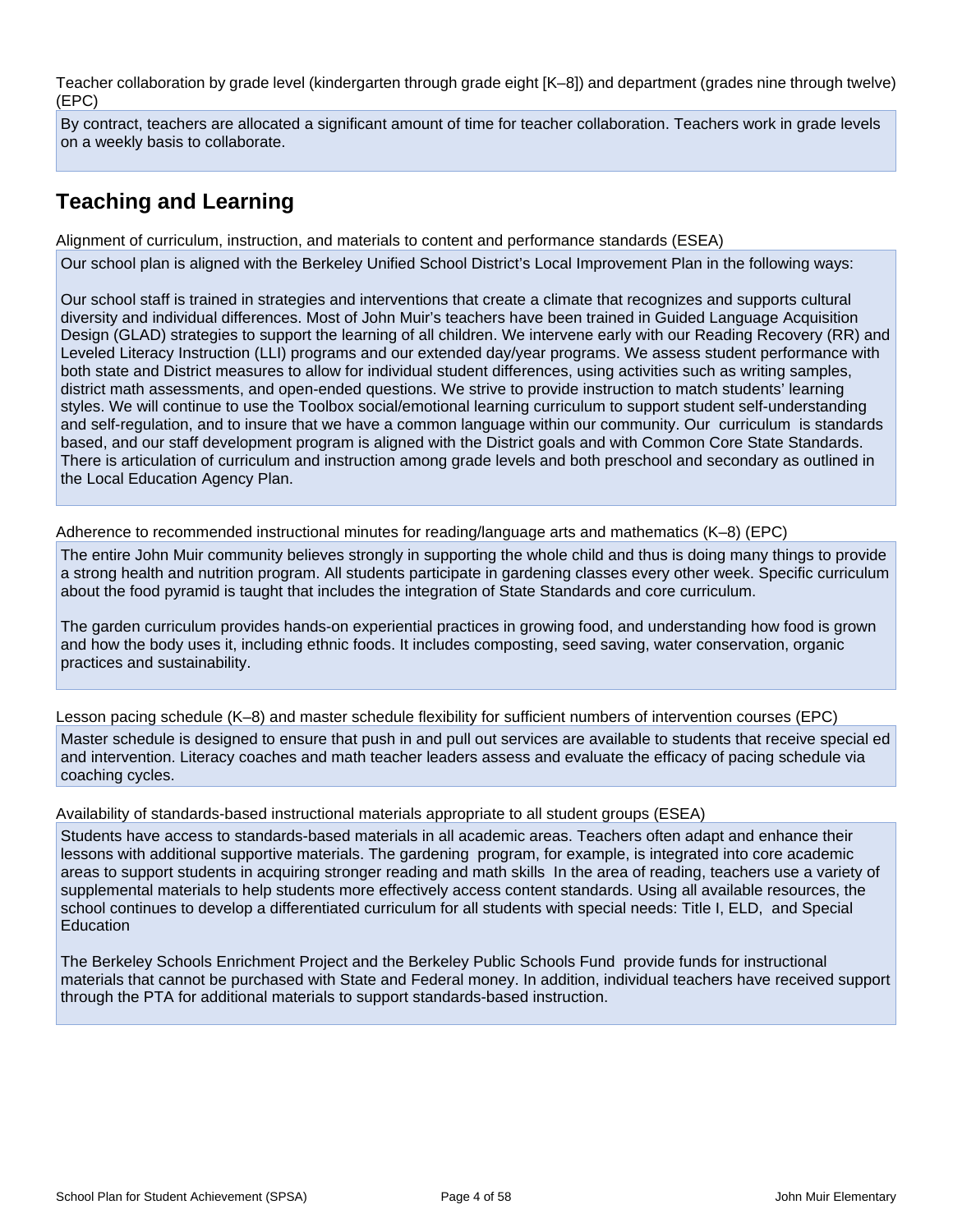Use of SBE-adopted and standards-aligned instructional materials, including intervention materials, and for high school students, access to standards-aligned core courses (EPC)

John Muir uses a variety of state and local assessments to modify instruction, along with local QRI/DRA for reading, Teacher College Reading and Writing, FastTrack, Star 360, A Story of Units assessments, and the District writing assessments. At this point, teachers assess students in phonemic awareness, letter sound correspondence, words in isolation, comprehension, and high frequency words. Students are also tested as a whole group in the areas of spelling, reading comprehension and writing. Math assessment occurs under three areas: skills, concepts, and problem solving with assessments determined at the site rather than at the district level. These assessments are administered three or more times a year and provide formative data to teachers so they may more effectively plan and deliver instruction to students in their zone of development. During weekly team meetings and special monthly staff meetings, teachers examine the results of local assessment data to plan and/or modify instruction.

## **Opportunity and Equal Educational Access**

Services provided by the regular program that enable underperforming students to meet standards (ESEA)

John Muir's barriers to improvement in student achievement include a higher ratio of absenteeism among students performing at the bottom of the achievement gap. In addition, the school, in conjunction with other elementary schools, needs to provide more opportunities within the school day for struggling students to access the curriculum at their level.

Using student achievement data, school staff and faculty identify students needing additional assistance and intervention. Teachers meet every week with the RTI team to discuss struggling students so that members of the team can provide push-in groups, peer tutoring and cross-age tutoring, and guided reading. The Literacy Program relies on Reading Recovery methods to support students 1:1 and Leveled Literacy Instruction for small groups in the acquisition of reading skills. In grade level teams, teachers use RTI Tier 1 strategies to further support under-performing students. Parent tutors also work with students in reading, writing and math. Two after school programs support students in meeting academic goals. Each of these after-school programs connects with the regular day instruction so that students receive coherent, aligned instruction. Student study teams meet with teachers and families to provide follow-up monitoring of progress and support. Our BUILD tutors provide intervention services to under-performing students after school each day.

Equity Meetings will focus on progress monitoring of our focal students. The RTI Coordinator will coordinate COST and RTI meetings to monitor the coordination for services for and progress of all students. At grade level collaboration, school staff will collaborate with Sped staff to determine, discuss, coordinate and track physical, mental, and emotional support for students in need in grade spans.All 5th grade students attend our 4-day, three night Outdoor School every year. The John Muir PTA provides scholarships to ensure every student can attend. All teachers are CLAD certified and use GLAD strategies to support English Language Learners.

Teachers will participate in district wide training and site based coaches will provide ongoing support and thought partnership to personnel during staff meetings, model lessons in classes and one on one meetings.

John Muir provides a safe and positive environment to all children. Visitors are required to sign in and wear a badge, and all personnel monitor this policy. The school employees four noon supervisors to provide optimal adult supervision during recess and lunch. John Muir's PE teacher provides structured noon-time games to mitigate the tensions that arise in the absence of structure. Noon staff is trained to supervise games, help students resolve conflicts, and teach younger students to play together cooperatively. Staff and teachers use the Welcoming Schools, Toolbox and PBIS curriculum to teach students how to interact and resolve conflicts in a positive manner. Teachers model and instruct students in positive behaviors, such as respect, honesty, and empathy through the use of T charts in the classrooms and recognize these behaviors by handing out Golden Paw awards daily. School meetings additionally give the opportunity to build community and highlight positive student behavior. John Muir administration and faculty target student attendance challenges by working with families to encourage timely arrival to school and regular daily attendance. Current statistics show a monthly average attendance of about 94%.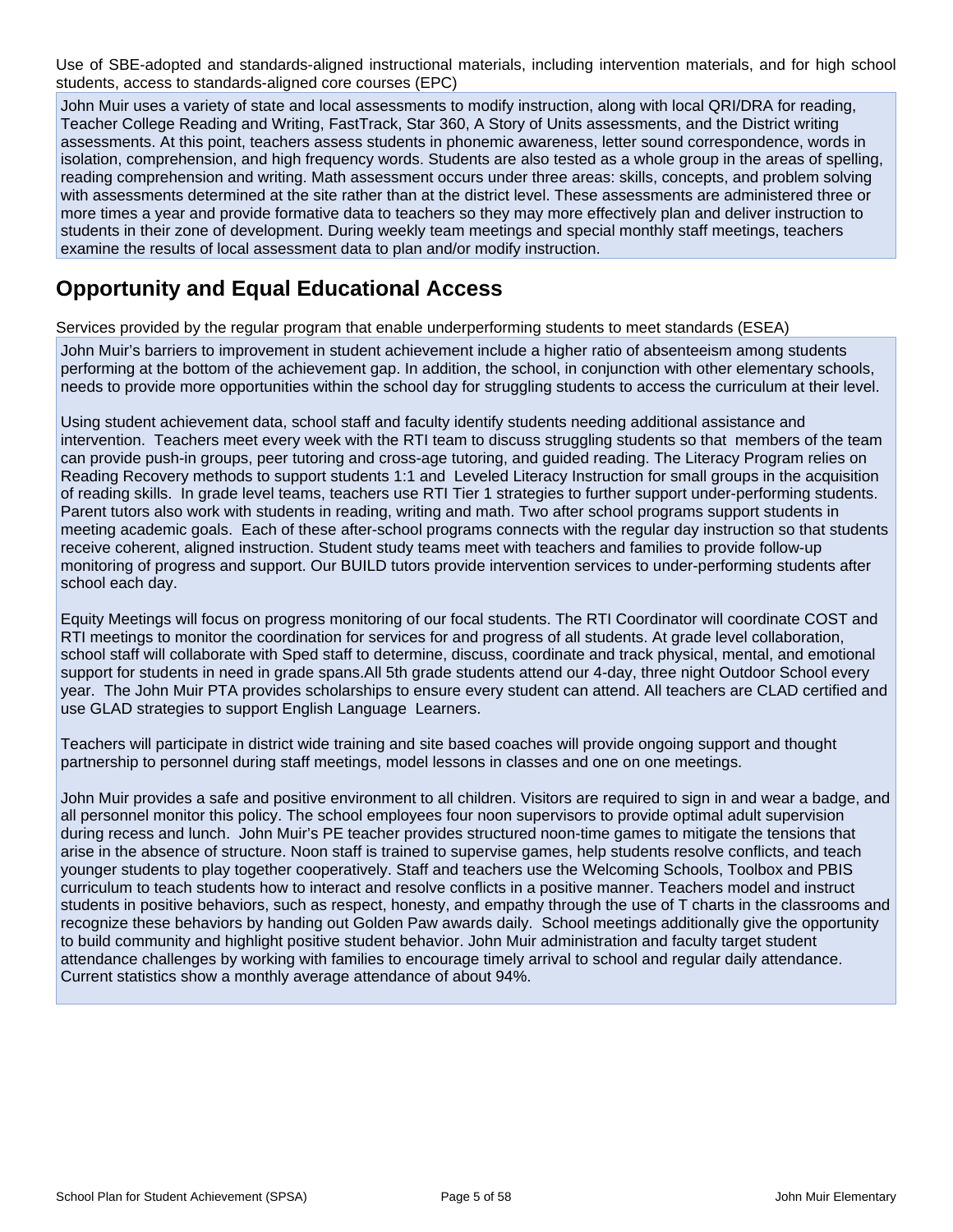Evidence-based educational practices to raise student achievement

Here are a few of the initiatives and projects now underway that are aimed at putting kids and learning first:

1. BUILD is an established targeted tutoring programs for students to help them meet academic proficiency targets 2. We have the SAGE mentoring group which will bring college mentors to our students K through 5.

3. K-5 teachers have implemented the Teachers College Reading and Writing program which has been shown to improve student reading, spelling and writing.

4. First grade students will continue to receive powerful reading instruction through the Reading Recovery and Leveled Literacy Instruction program

5. Students will continue to work in flexible skill groups at the 4/5 level so that math instruction can be tuned to the appropriate level.

6. Teachers will continue to receive math coaching so that they can teach the A Story of Units curriculum with fidelity. 7. We will continue to integrate academics into every part of the school day from gardening to PE.

8. Response to Instruction and Intervention (RTI) is implemented school-wide to ensure students are receiving instructions and targeted interventions to ensure academic success.

9. School-wide implementation of the Toolbox project will continue with explicit teaching of one tool per month and incorporation of tools daily in school-wide positive behavior programs.

## **Parental Engagement**

Resources available from family, school, district, and community to assist under-achieving students (ESEA)

Research supports the premise that the best assistance for students who require additional support occurs during the regular school day. With this premise in mind, faculty and parents have moved toward increasing the school's intervention capacity within their regular classrooms. This intervention staff works with teachers to create groupings within classrooms. These same staff members also allow teachers to observe their peers in action.

Three after-school programs provide enrichment and academic support. One is provided through the school's PTA. A second, Kids In Motion, is private. The third, BEARS, is paid for through BUSD and State funds. These three programs have strong enrichment components as well as academic support. John Muir has a dedicated RTI and Student Success Team (SST) coordinator to facilitate meetings. School site psychologists, Literacy Coach, Counselor, Family Engagement Site Coordinator, Speech, and Resource teachers along with the Principal, all attend to offer input irrespective of whether the student is enrolled in a specific program. This process now is linked to the district's integrated services program so that parents and students can have access to coordinated support both within and beyond the school's walls.

- Our RTI Coordinate facilities the weekly RTI program which is a multi- teacher approach to increasing reading and math skills and closing the opportunity/achievement gap. Direct support to teachers, participation in the RTI Team, and overall support of data analysis are among the coordinator's responsibilities.
- After-school intervention and enrichment classes BEARS coordinates with classroom teachers
- Field Trips and Assemblies
- Berkeley Library visits schools, some classes visit BPL to acquire library cards
- On-site mental health support for students through a BUSD Counselor

Involvement of parents, community representatives, classroom teachers, other school personnel, and students in secondary schools, in the planning, implementation, and evaluation of ConApp programs (5 California Code of Regulations 3932) SSC are involved in the SPSA process. Room parents are activated to support reading instruction. UC Berkeley partnered with the site to develop social studies curriculum.

#### Funding

Services provided by categorical funds that enable underperforming students to meet standards (ESEA) Extended school day is in place to support unduplicated students with targeted math and ela support.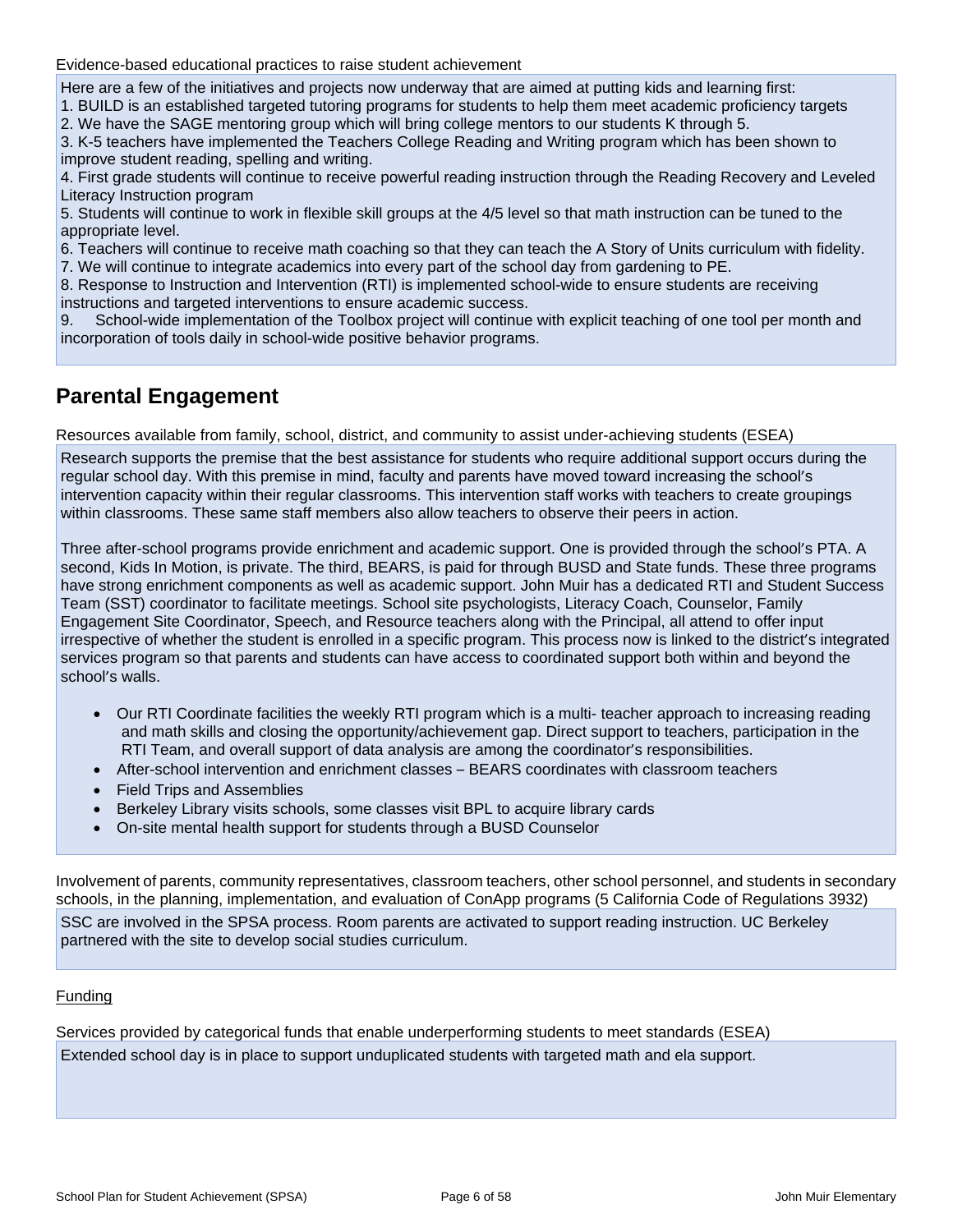## **Stakeholder Involvement**

How, when, and with whom did the school consult as part of the planning process for this SPSA/Annual Review and Update?

#### **Involvement Process for the SPSA and Annual Review and Update**

The School Site Committee (SSC) was established through an election process in early September and is comprised of parents/guardians, teachers, the principal and other staff. The Principal intentionally recruits parents/guardians of color to ensure a diverse SSC that reflects the diversity of John Muir's student population. The SSC met monthly throughout the 2021-2022 school year to review student data, site budget and 2021-2022 Site Plan to ensure alignment and effective implementation with the Local Control and Accountability Plan and other federal, state, and local programs. The SSC also witnessed presentations from various staff members that were funded by last year's Site Plan, e.g., Literacy Coach, RTI Teacher, PE Teacher, etc. Parents, staff and the principal attend the meetings and fully participate equitably in the development and oversight process.

## **Resource Inequities**

Briefly identify and describe any resource inequities identified as a result of the required needs assessment, as applicable.

There are far more students identified as needing intervention support than there is capacity for in the allocated resources for Tier 2 and Tier 3 support.

Time continues to be a challenge. There are students who need multiple layers of support and it is difficult to find time within the school day to provide support

There are several barriers which may interfere with student achievement at our school. Attendance problems and tardiness keep students out of school or with inconsistent participation in intervention programs and/or in-class supports. The school day is not of sufficient length to provide invention support for below grade level students, and many of these students are unable to participate in after school programs.

#### Key Barriers:

Tardies, inconsistent attendance, and lack of participation in extended day programs impact available instructional time for some students

behavioral, emotional, and social issues which impact student engagement or student achievement

lack of access to sufficient instructional coaching in Common Core State Standards and student engagement strategies

lack of adequate instructional minutes to provide interventions for students below grade level

inadequate resources or strategies to encourage active participation of all parents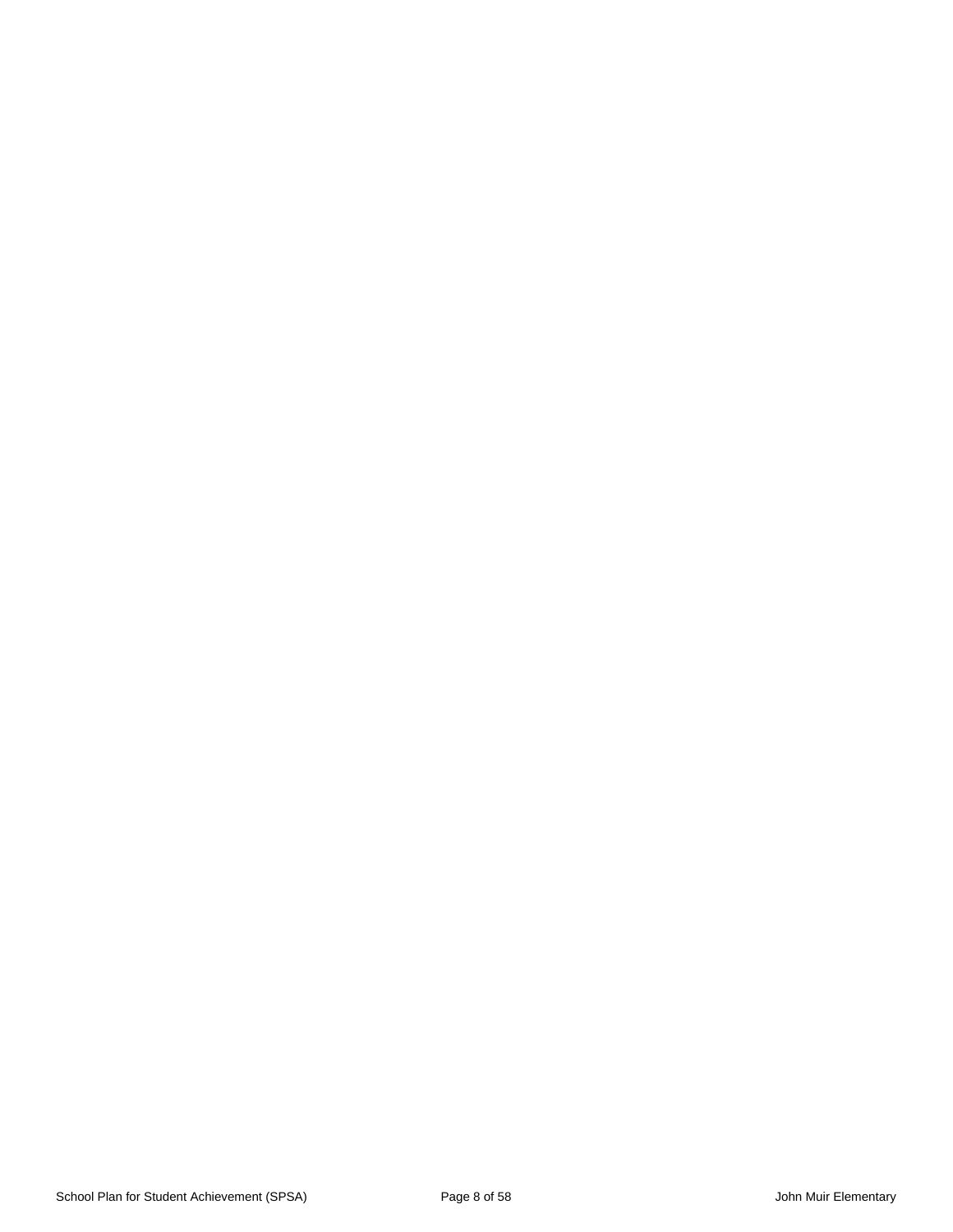## **Student Enrollment Enrollment By Student Group**

## **Student Enrollment Enrollment By Grade Level**

| <b>Student Enrollment by Grade Level</b> |           |                           |           |  |  |  |  |  |  |  |  |
|------------------------------------------|-----------|---------------------------|-----------|--|--|--|--|--|--|--|--|
|                                          |           | <b>Number of Students</b> |           |  |  |  |  |  |  |  |  |
| Grade                                    | $18 - 19$ | 19-20                     | $20 - 21$ |  |  |  |  |  |  |  |  |
| Kindergarten                             | 42        | 63                        | 36        |  |  |  |  |  |  |  |  |
| Grade 1                                  | 60        | 42                        | 60        |  |  |  |  |  |  |  |  |
| Grade 2                                  | 42        | 57                        | 38        |  |  |  |  |  |  |  |  |
| Grade3                                   | 58        | 43                        | 53        |  |  |  |  |  |  |  |  |
| Grade 4                                  | 50        | 56                        | 51        |  |  |  |  |  |  |  |  |
| Grade 5                                  | 53        | 55                        | 53        |  |  |  |  |  |  |  |  |
| <b>Total Enrollment</b>                  | 305       | 316                       | 291       |  |  |  |  |  |  |  |  |

**Conclusions based on this data:**

**1.**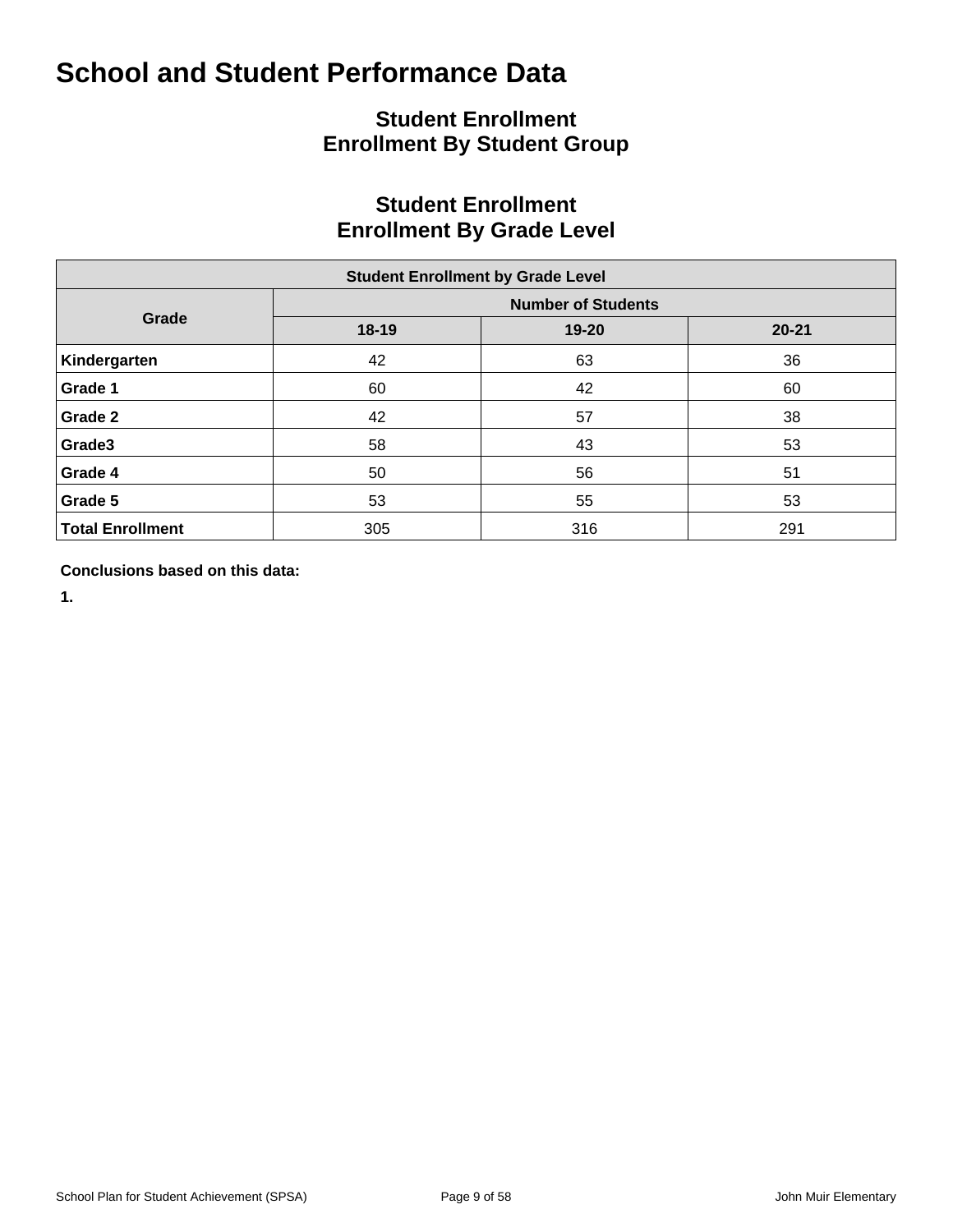## **Student Enrollment English Learner (EL) Enrollment**

| <b>English Learner (EL) Enrollment</b>               |         |                           |           |                            |           |           |  |  |  |  |  |  |
|------------------------------------------------------|---------|---------------------------|-----------|----------------------------|-----------|-----------|--|--|--|--|--|--|
|                                                      |         | <b>Number of Students</b> |           | <b>Percent of Students</b> |           |           |  |  |  |  |  |  |
| <b>Student Group</b>                                 | $18-19$ | $19 - 20$                 | $20 - 21$ | $18-19$                    | $19 - 20$ | $20 - 21$ |  |  |  |  |  |  |
| <b>English Learners</b>                              | 27      | 29                        | 19        | 8.9%                       | 9.2%      | 6.5%      |  |  |  |  |  |  |
| <b>Fluent English Proficient (FEP)</b>               | 15      | 22                        | 21        | 4.9%                       | 7.0%      | 7.2%      |  |  |  |  |  |  |
| <b>Reclassified Fluent English Proficient (RFEP)</b> | 0       | 6                         | 3         | $0.0\%$                    | 22.2%     | 10.3%     |  |  |  |  |  |  |

#### **Conclusions based on this data:**

- **1.** The percentage of students that are ell have decreased over three years.
- **2.** The percentage of Fluent English speaking students have increased.
- **3.** The percentage of reclassified students have decreased over a two year period.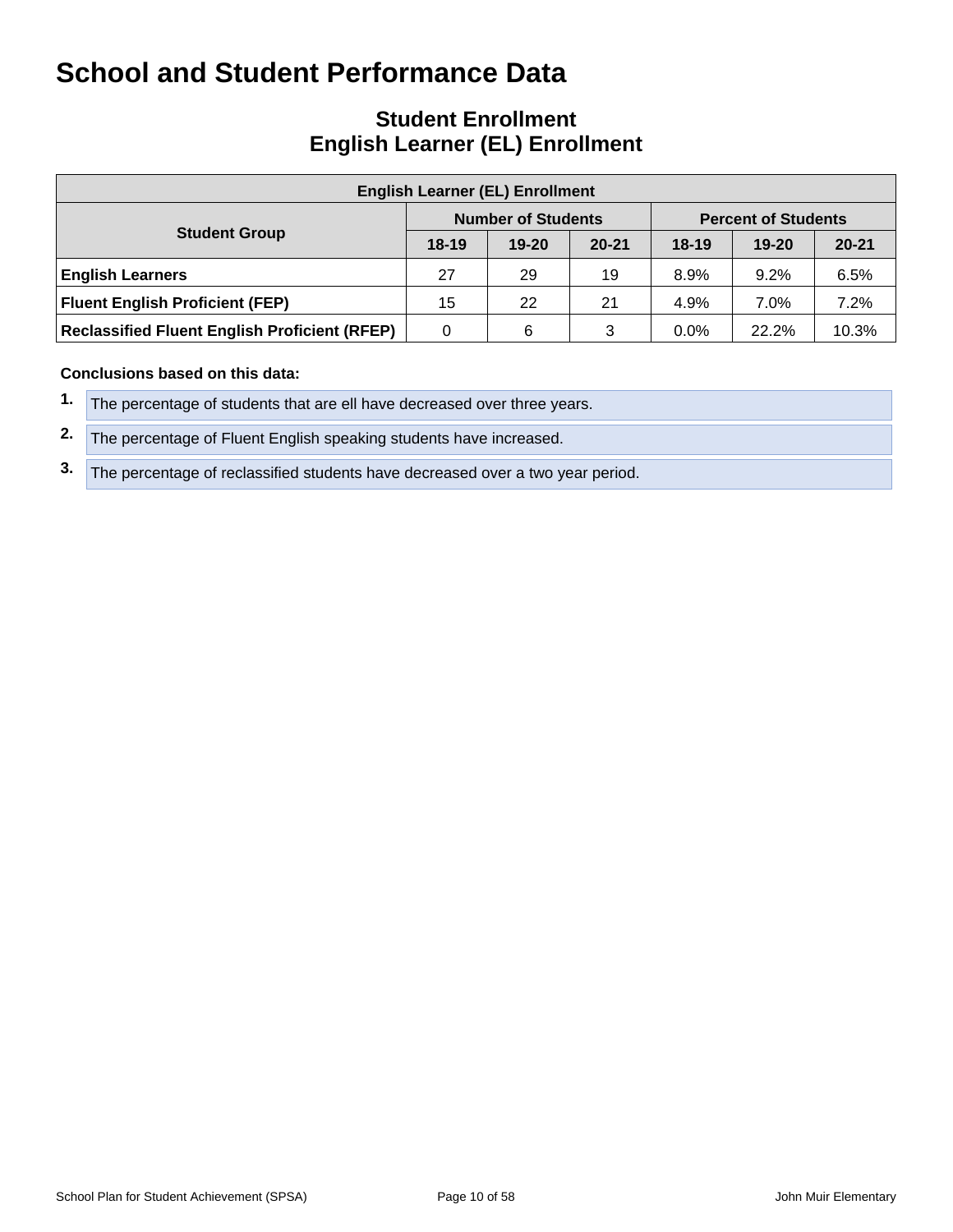### **CAASPP Results English Language Arts/Literacy (All Students)**

| <b>Overall Participation for All Students</b> |           |                        |           |           |                      |           |           |                    |           |                        |           |           |  |
|-----------------------------------------------|-----------|------------------------|-----------|-----------|----------------------|-----------|-----------|--------------------|-----------|------------------------|-----------|-----------|--|
| Grade                                         |           | # of Students Enrolled |           |           | # of Students Tested |           |           | # of Students with |           | % of Enrolled Students |           |           |  |
| Level                                         | $17 - 18$ | $18-19$                | $20 - 21$ | $17 - 18$ | $18 - 19$            | $20 - 21$ | $17 - 18$ | $18 - 19$          | $20 - 21$ | $17 - 18$              | $18 - 19$ | $20 - 21$ |  |
| Grade 3                                       | 41        | 58                     | 45        | 38        | 58                   | 0         | 38        | 58                 | 0         | 92.7                   | 100       | 0.0       |  |
| Grade 4                                       | 53        | 47                     | 35        | 53        | 43                   | 0         | 53        | 43                 | 0         | 100                    | 91.5      | 0.0       |  |
| Grade 5                                       | 41        | 53                     | 42        | 40        | 51                   | 0         | 40        | 51                 | 0         | 97.6                   | 96.2      | 0.0       |  |
| <b>All Grades</b>                             | 135       | 158                    | 122       | 131       | 152                  | 0         | 131       | 152                | 0         | 97                     | 96.2      | 0.0       |  |

The "% of Enrolled Students Tested" showing in this table is not the same as "Participation Rate" for federal accountability purposes.

#### 2019-20 Data:

Executive Order N-30-20 was issued which waived the assessment, accountability, and reporting requirements for the 2019-2020 school year, thus no data is available to report for this year.

|                   | <b>Overall Achievement for All Students</b> |                         |     |            |               |  |                 |               |  |                   |                 |  |                |                                                                                           |  |
|-------------------|---------------------------------------------|-------------------------|-----|------------|---------------|--|-----------------|---------------|--|-------------------|-----------------|--|----------------|-------------------------------------------------------------------------------------------|--|
| Grade             |                                             | <b>Mean Scale Score</b> |     | % Standard |               |  | % Standard Met  |               |  | % Standard Nearly |                 |  | % Standard Not |                                                                                           |  |
| Level             |                                             |                         |     |            |               |  |                 |               |  |                   |                 |  |                | 17-18 18-19 20-21 17-18 18-19 20-21 17-18 18-19 20-21 17-18 18-19 20-21 17-18 18-19 20-21 |  |
| Grade 3           | 2453.                                       | 2466.                   |     |            | 39.47   44.83 |  |                 | 13.16   24.14 |  |                   | $28.95$   17.24 |  |                | 18.42   13.79                                                                             |  |
| Grade 4           | 2481.                                       | 2503.                   |     |            | 43.40 41.86   |  | 9.43            | 25.58         |  | 15.09             | 11.63           |  | 32.08 20.93    |                                                                                           |  |
| Grade 5           | 2517.                                       | 2515.                   |     |            | $30.00$ 35.29 |  | $30.00$   19.61 |               |  |                   | 15.00   15.69   |  | 25.00   29.41  |                                                                                           |  |
| <b>All Grades</b> | N/A                                         | N/A                     | N/A | 38.17      | 40.79         |  |                 | 16.79 23.03   |  |                   | 19.08   15.13   |  | 25.95   21.05  |                                                                                           |  |

#### 2019-20 Data:

Executive Order N-30-20 was issued which waived the assessment, accountability, and reporting requirements for the 2019-2020 school year, thus no data is available to report for this year.

| Reading<br>Demonstrating understanding of literary and non-fictional texts |           |                  |           |           |                       |           |                  |         |           |  |  |  |  |
|----------------------------------------------------------------------------|-----------|------------------|-----------|-----------|-----------------------|-----------|------------------|---------|-----------|--|--|--|--|
|                                                                            |           | % Above Standard |           |           | % At or Near Standard |           | % Below Standard |         |           |  |  |  |  |
| <b>Grade Level</b>                                                         | $17 - 18$ | $18-19$          | $20 - 21$ | $17 - 18$ | $18 - 19$             | $20 - 21$ | $17 - 18$        | $18-19$ | $20 - 21$ |  |  |  |  |
| Grade 3                                                                    | 42.11     | 39.66            |           | 31.58     | 48.28                 |           | 26.32            | 12.07   |           |  |  |  |  |
| Grade 4                                                                    | 35.85     | 41.86            |           | 37.74     | 34.88                 |           | 26.42            | 23.26   |           |  |  |  |  |
| Grade 5                                                                    | 40.00     | 39.22            |           | 32.50     | 29.41                 |           | 27.50            | 31.37   |           |  |  |  |  |
| <b>All Grades</b>                                                          | 38.93     | 40.13            |           | 34.35     | 38.16                 |           | 26.72            | 21.71   |           |  |  |  |  |

#### 2019-20 Data: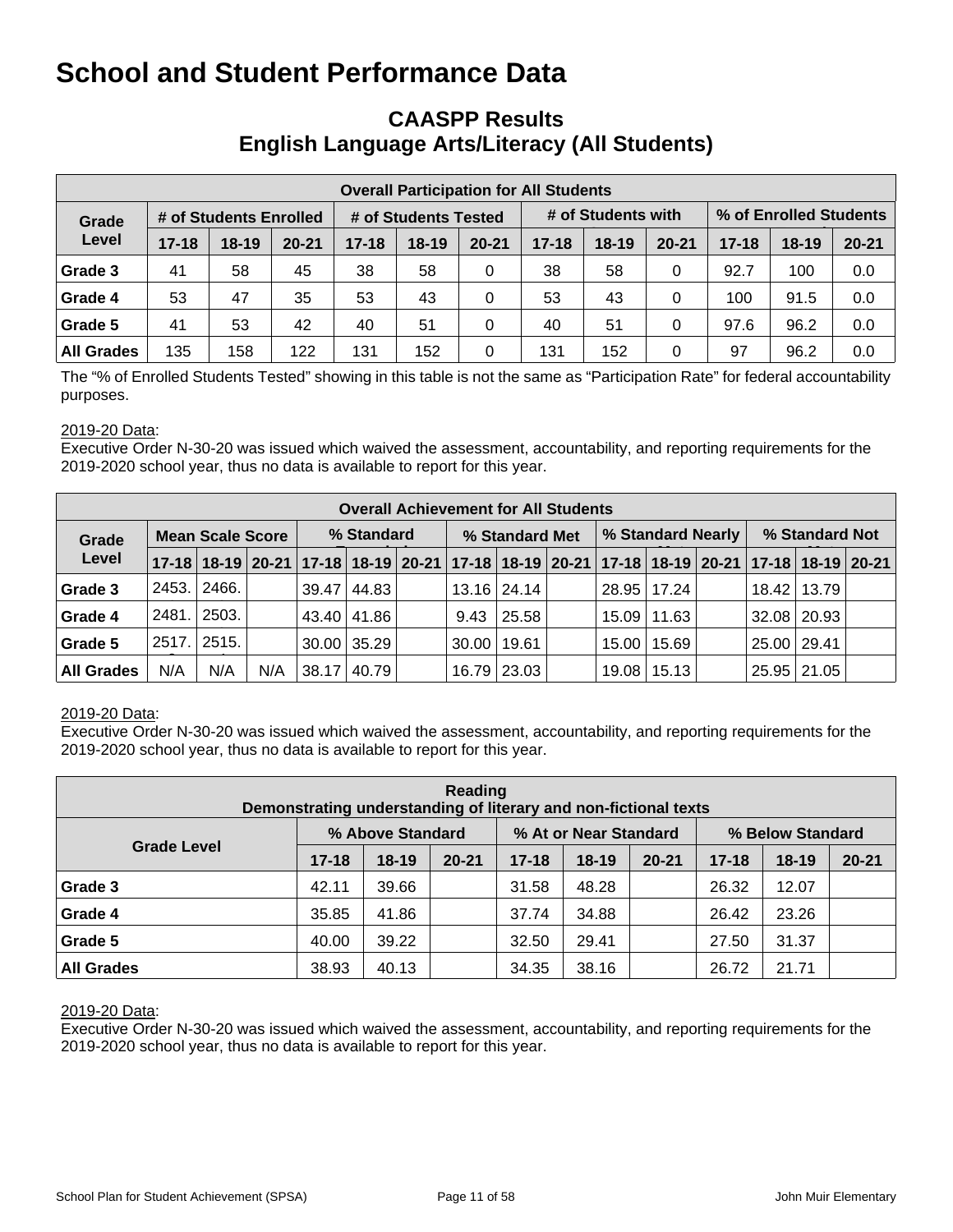| Writing<br>Producing clear and purposeful writing |           |                  |           |           |                       |           |                  |         |           |  |  |  |  |
|---------------------------------------------------|-----------|------------------|-----------|-----------|-----------------------|-----------|------------------|---------|-----------|--|--|--|--|
|                                                   |           | % Above Standard |           |           | % At or Near Standard |           | % Below Standard |         |           |  |  |  |  |
| <b>Grade Level</b>                                | $17 - 18$ | $18-19$          | $20 - 21$ | $17 - 18$ | $18 - 19$             | $20 - 21$ | $17 - 18$        | $18-19$ | $20 - 21$ |  |  |  |  |
| Grade 3                                           | 26.32     | 36.21            |           | 55.26     | 50.00                 |           | 18.42            | 13.79   |           |  |  |  |  |
| Grade 4                                           | 32.08     | 27.91            |           | 35.85     | 55.81                 |           | 32.08            | 16.28   |           |  |  |  |  |
| Grade 5                                           | 32.50     | 27.45            |           | 32.50     | 47.06                 |           | 35.00            | 25.49   |           |  |  |  |  |
| <b>All Grades</b>                                 | 30.53     | 30.92            |           | 40.46     | 50.66                 |           | 29.01            | 18.42   |           |  |  |  |  |

#### 2019-20 Data:

Executive Order N-30-20 was issued which waived the assessment, accountability, and reporting requirements for the 2019-2020 school year, thus no data is available to report for this year.

| Listening<br>Demonstrating effective communication skills |                  |         |           |           |                       |           |                  |         |           |  |  |  |  |
|-----------------------------------------------------------|------------------|---------|-----------|-----------|-----------------------|-----------|------------------|---------|-----------|--|--|--|--|
|                                                           | % Above Standard |         |           |           | % At or Near Standard |           | % Below Standard |         |           |  |  |  |  |
| <b>Grade Level</b>                                        | $17 - 18$        | $18-19$ | $20 - 21$ | $17 - 18$ | $18-19$               | $20 - 21$ | $17 - 18$        | $18-19$ | $20 - 21$ |  |  |  |  |
| Grade 3                                                   | 28.95            | 29.31   |           | 55.26     | 62.07                 |           | 15.79            | 8.62    |           |  |  |  |  |
| Grade 4                                                   | 33.96            | 37.21   |           | 47.17     | 53.49                 |           | 18.87            | 9.30    |           |  |  |  |  |
| Grade 5                                                   | 25.00            | 27.45   |           | 55.00     | 49.02                 |           | 20.00            | 23.53   |           |  |  |  |  |
| <b>All Grades</b>                                         | 29.77            | 30.92   |           | 51.91     | 55.26                 |           | 18.32            | 13.82   |           |  |  |  |  |

#### 2019-20 Data:

Executive Order N-30-20 was issued which waived the assessment, accountability, and reporting requirements for the 2019-2020 school year, thus no data is available to report for this year.

| <b>Research/Inquiry</b><br>Investigating, analyzing, and presenting information |           |                  |           |           |                       |           |                  |           |           |  |  |  |  |
|---------------------------------------------------------------------------------|-----------|------------------|-----------|-----------|-----------------------|-----------|------------------|-----------|-----------|--|--|--|--|
|                                                                                 |           | % Above Standard |           |           | % At or Near Standard |           | % Below Standard |           |           |  |  |  |  |
| <b>Grade Level</b>                                                              | $17 - 18$ | $18-19$          | $20 - 21$ | $17 - 18$ | $18-19$               | $20 - 21$ | $17 - 18$        | $18 - 19$ | $20 - 21$ |  |  |  |  |
| Grade 3                                                                         | 39.47     | 32.76            |           | 47.37     | 53.45                 |           | 13.16            | 13.79     |           |  |  |  |  |
| Grade 4                                                                         | 30.19     | 32.56            |           | 39.62     | 44.19                 |           | 30.19            | 23.26     |           |  |  |  |  |
| Grade 5                                                                         | 32.50     | 37.25            |           | 45.00     | 33.33                 |           | 22.50            | 29.41     |           |  |  |  |  |
| <b>All Grades</b><br>34.21<br>33.59<br>44.08<br>22.90<br>21.71<br>43.51         |           |                  |           |           |                       |           |                  |           |           |  |  |  |  |

#### 2019-20 Data:

Executive Order N-30-20 was issued which waived the assessment, accountability, and reporting requirements for the 2019-2020 school year, thus no data is available to report for this year.

#### **Conclusions based on this data:**

**1.** The percentage of all students increased 6%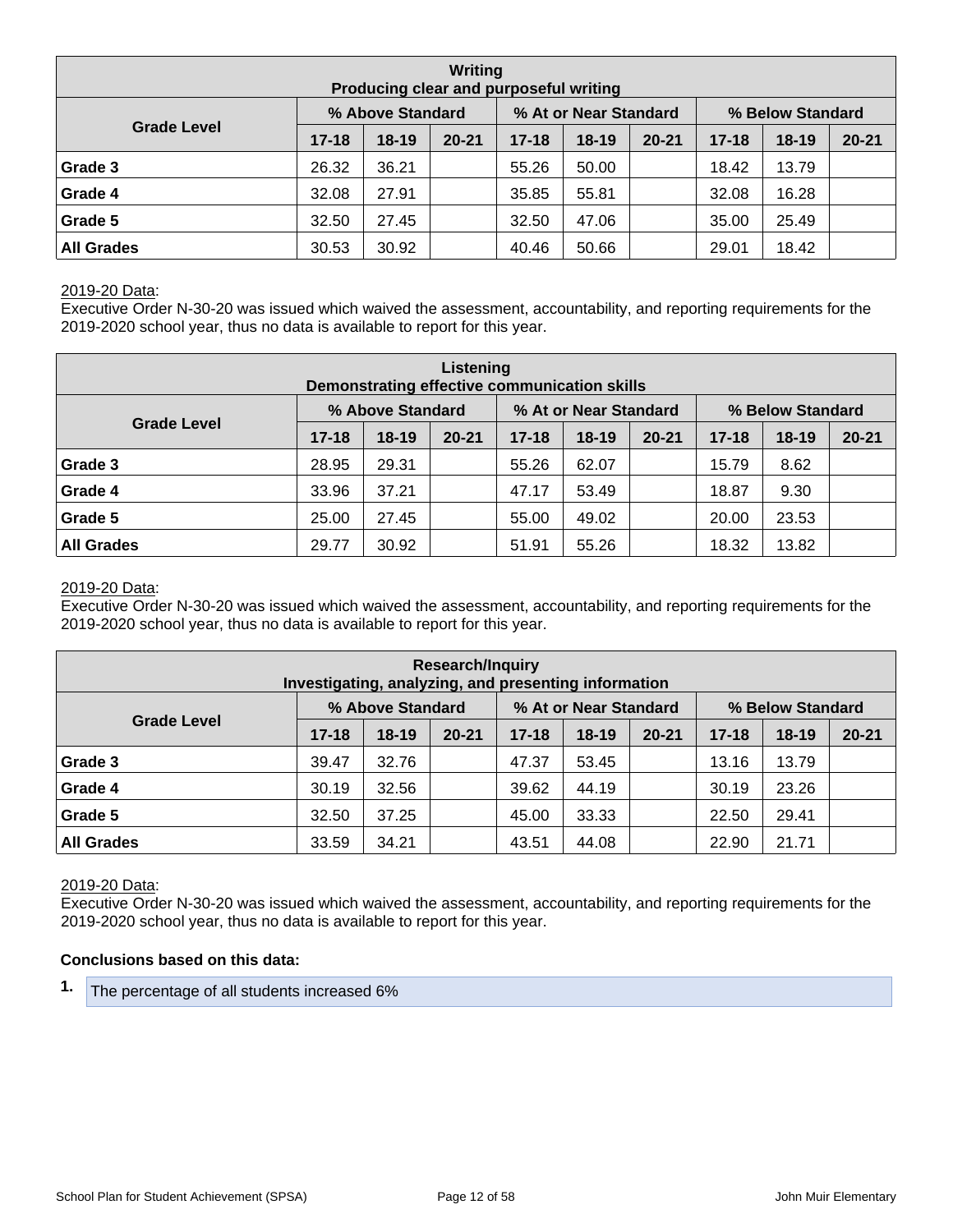### **CAASPP Results Mathematics (All Students)**

| <b>Overall Participation for All Students</b> |           |                        |           |           |                      |           |           |                    |           |                        |           |           |  |
|-----------------------------------------------|-----------|------------------------|-----------|-----------|----------------------|-----------|-----------|--------------------|-----------|------------------------|-----------|-----------|--|
| Grade                                         |           | # of Students Enrolled |           |           | # of Students Tested |           |           | # of Students with |           | % of Enrolled Students |           |           |  |
| Level                                         | $17 - 18$ | $18 - 19$              | $20 - 21$ | $17 - 18$ | $18 - 19$            | $20 - 21$ | $17 - 18$ | $18-19$            | $20 - 21$ | $17 - 18$              | $18 - 19$ | $20 - 21$ |  |
| Grade 3                                       | 41        | 58                     | 45        | 39        | 58                   | 0         | 38        | 58                 | 0         | 95.1                   | 100       | 0.0       |  |
| Grade 4                                       | 53        | 47                     | 35        | 53        | 44                   | 0         | 53        | 44                 | 0         | 100                    | 93.6      | 0.0       |  |
| Grade 5                                       | 41        | 53                     | 42        | 40        | 51                   | 0         | 40        | 51                 | 0         | 97.6                   | 96.2      | 0.0       |  |
| <b>All Grades</b>                             | 135       | 158                    | 122       | 132       | 153                  | $\Omega$  | 131       | 153                | 0         | 97.8                   | 96.8      | 0.0       |  |

\* The "% of Enrolled Students Tested" showing in this table is not the same as "Participation Rate" for federal accountability purposes.

#### 2019-20 Data:

Executive Order N-30-20 was issued which waived the assessment, accountability, and reporting requirements for the 2019-2020 school year, thus no data is available to report for this year.

|                   | <b>Overall Achievement for All Students</b> |                         |     |            |             |  |                                                                                           |                 |  |                   |             |  |                    |       |  |
|-------------------|---------------------------------------------|-------------------------|-----|------------|-------------|--|-------------------------------------------------------------------------------------------|-----------------|--|-------------------|-------------|--|--------------------|-------|--|
| Grade             |                                             | <b>Mean Scale Score</b> |     | % Standard |             |  | % Standard Met                                                                            |                 |  | % Standard Nearly |             |  | % Standard Not     |       |  |
| Level             |                                             |                         |     |            |             |  | 17-18 18-19 20-21 17-18 18-19 20-21 17-18 18-19 20-21 17-18 18-19 20-21 17-18 18-19 20-21 |                 |  |                   |             |  |                    |       |  |
| Grade 3           | 2468.                                       | 2474.                   |     |            | 39.47 34.48 |  |                                                                                           | 26.32 39.66     |  | 15.79             | 15.52       |  | 18.42   10.34      |       |  |
| Grade 4           |                                             | 2489. 2519.             |     |            | 28.30 36.36 |  |                                                                                           | 26.42 27.27     |  |                   | 20.75 25.00 |  | 24.53 11.36        |       |  |
| Grade 5           | 2511.                                       | 2505.                   |     |            | 22.50 27.45 |  |                                                                                           | $20.00$   17.65 |  | 25.00             | 17.65       |  | $32.50 \mid 37.25$ |       |  |
| <b>All Grades</b> | N/A                                         | N/A                     | N/A |            | 29.77 32.68 |  |                                                                                           | 24.43 28.76     |  | 20.61             | 18.95       |  | 25.19              | 19.61 |  |

#### 2019-20 Data:

Executive Order N-30-20 was issued which waived the assessment, accountability, and reporting requirements for the 2019-2020 school year, thus no data is available to report for this year.

| <b>Concepts &amp; Procedures</b><br>Applying mathematical concepts and procedures |           |                  |           |           |                       |           |                  |           |           |  |  |  |  |
|-----------------------------------------------------------------------------------|-----------|------------------|-----------|-----------|-----------------------|-----------|------------------|-----------|-----------|--|--|--|--|
|                                                                                   |           | % Above Standard |           |           | % At or Near Standard |           | % Below Standard |           |           |  |  |  |  |
| <b>Grade Level</b>                                                                | $17 - 18$ | $18 - 19$        | $20 - 21$ | $17 - 18$ | $18 - 19$             | $20 - 21$ | $17 - 18$        | $18 - 19$ | $20 - 21$ |  |  |  |  |
| Grade 3                                                                           | 44.74     | 55.17            |           | 28.95     | 31.03                 |           | 26.32            | 13.79     |           |  |  |  |  |
| Grade 4                                                                           | 35.85     | 50.00            |           | 30.19     | 34.09                 |           | 33.96            | 15.91     |           |  |  |  |  |
| Grade 5                                                                           | 32.50     | 37.25            |           | 25.00     | 19.61                 |           | 42.50            | 43.14     |           |  |  |  |  |
| <b>All Grades</b>                                                                 | 37.40     | 47.71            |           | 28.24     | 28.10                 |           | 34.35            | 24.18     |           |  |  |  |  |

#### 2019-20 Data: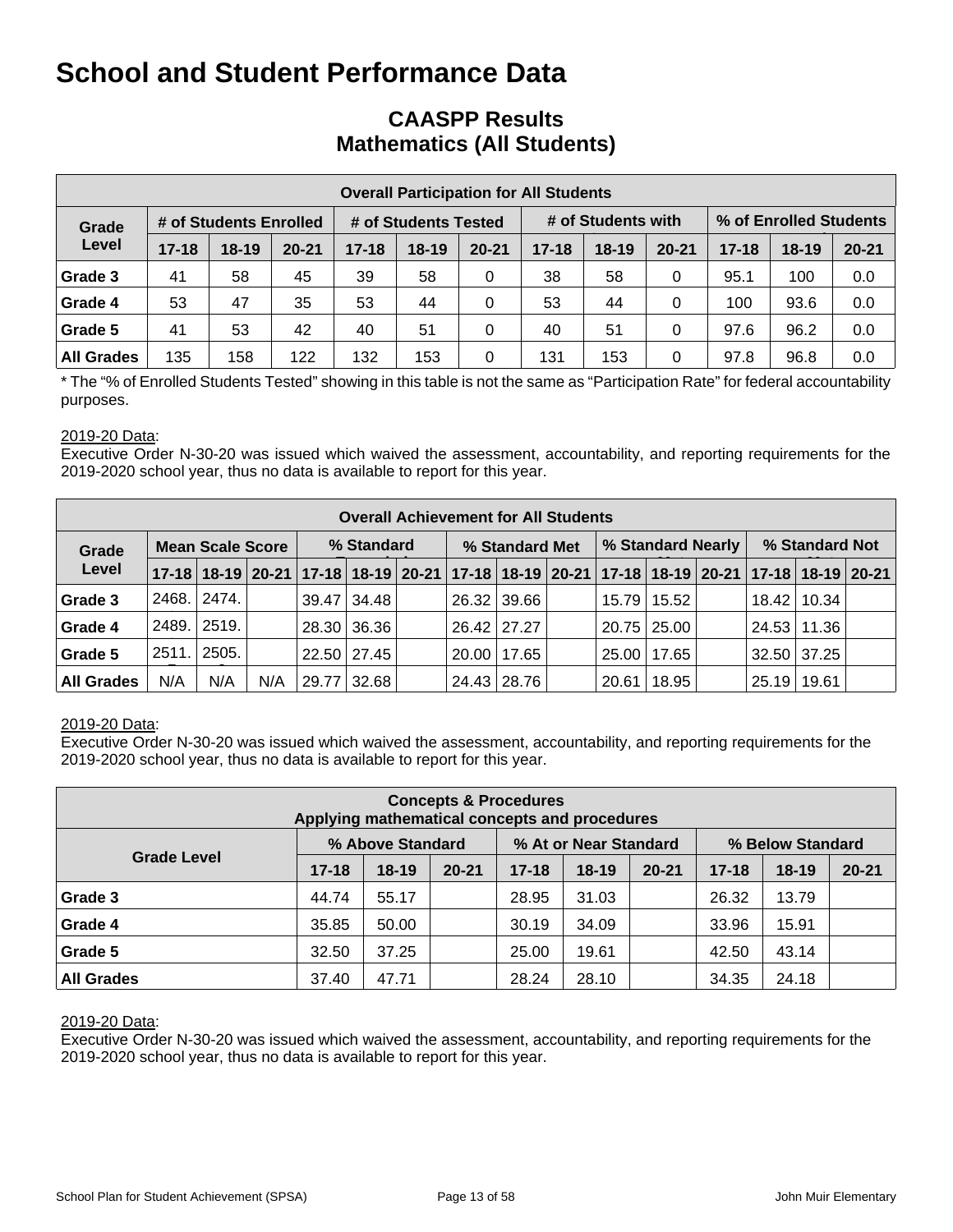| <b>Problem Solving &amp; Modeling/Data Analysis</b><br>Using appropriate tools and strategies to solve real world and mathematical problems |           |                  |           |           |                       |           |           |                  |           |  |  |
|---------------------------------------------------------------------------------------------------------------------------------------------|-----------|------------------|-----------|-----------|-----------------------|-----------|-----------|------------------|-----------|--|--|
|                                                                                                                                             |           | % Above Standard |           |           | % At or Near Standard |           |           | % Below Standard |           |  |  |
| <b>Grade Level</b>                                                                                                                          | $17 - 18$ | $18 - 19$        | $20 - 21$ | $17 - 18$ | $18 - 19$             | $20 - 21$ | $17 - 18$ | $18 - 19$        | $20 - 21$ |  |  |
| Grade 3                                                                                                                                     | 52.63     | 48.28            |           | 28.95     | 44.83                 |           | 18.42     | 6.90             |           |  |  |
| Grade 4                                                                                                                                     | 30.19     | 38.64            |           | 50.94     | 50.00                 |           | 18.87     | 11.36            |           |  |  |
| Grade 5                                                                                                                                     | 20.00     | 25.49            |           | 45.00     | 45.10                 |           | 35.00     | 29.41            |           |  |  |
| <b>All Grades</b>                                                                                                                           | 33.59     | 37.91            |           | 42.75     | 46.41                 |           | 23.66     | 15.69            |           |  |  |

#### 2019-20 Data:

Executive Order N-30-20 was issued which waived the assessment, accountability, and reporting requirements for the 2019-2020 school year, thus no data is available to report for this year.

| <b>Communicating Reasoning</b><br>Demonstrating ability to support mathematical conclusions |           |                  |           |           |                       |           |           |                  |           |  |  |
|---------------------------------------------------------------------------------------------|-----------|------------------|-----------|-----------|-----------------------|-----------|-----------|------------------|-----------|--|--|
|                                                                                             |           | % Above Standard |           |           | % At or Near Standard |           |           | % Below Standard |           |  |  |
| <b>Grade Level</b>                                                                          | $17 - 18$ | $18-19$          | $20 - 21$ | $17 - 18$ | $18 - 19$             | $20 - 21$ | $17 - 18$ | $18 - 19$        | $20 - 21$ |  |  |
| Grade 3                                                                                     | 47.37     | 37.93            |           | 34.21     | 46.55                 |           | 18.42     | 15.52            |           |  |  |
| Grade 4                                                                                     | 39.62     | 43.18            |           | 35.85     | 38.64                 |           | 24.53     | 18.18            |           |  |  |
| Grade 5                                                                                     | 22.50     | 31.37            |           | 42.50     | 31.37                 |           | 35.00     | 37.25            |           |  |  |
| <b>All Grades</b>                                                                           | 36.64     | 37.25            |           | 37.40     | 39.22                 |           | 25.95     | 23.53            |           |  |  |

#### 2019-20 Data:

Executive Order N-30-20 was issued which waived the assessment, accountability, and reporting requirements for the 2019-2020 school year, thus no data is available to report for this year.

#### **Conclusions based on this data:**

**1.** The overall achievement of all students increased 4%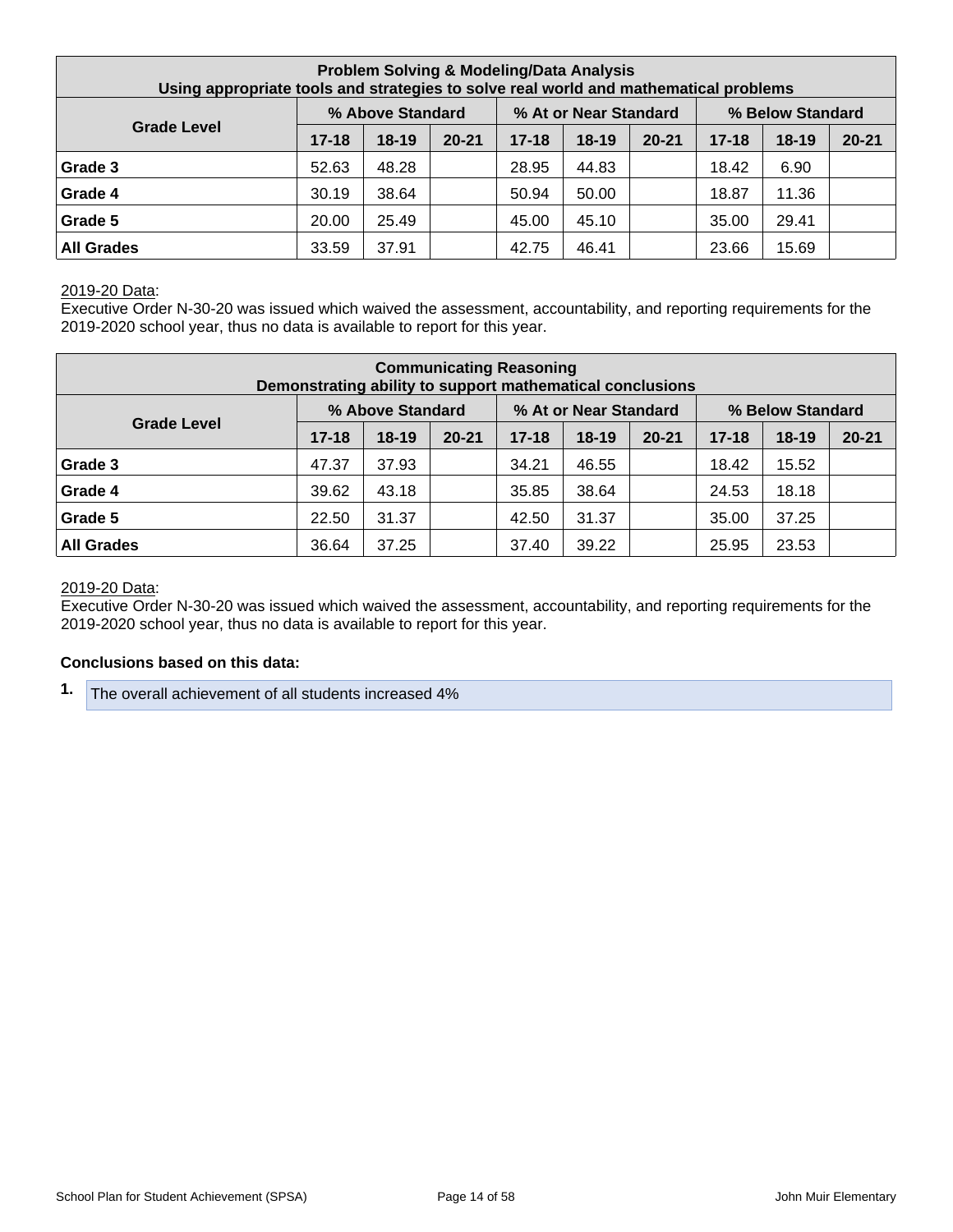## **ELPAC Results**

| <b>ELPAC Summative Assessment Data</b><br><b>Number of Students and Mean Scale Scores for All Students</b> |                         |         |           |           |                      |           |           |                         |           |                                     |         |           |
|------------------------------------------------------------------------------------------------------------|-------------------------|---------|-----------|-----------|----------------------|-----------|-----------|-------------------------|-----------|-------------------------------------|---------|-----------|
| Grade                                                                                                      | <b>Overall</b><br>Level |         |           |           | <b>Oral Language</b> |           |           | <b>Written Language</b> |           | Number of<br><b>Students Tested</b> |         |           |
|                                                                                                            | $17 - 18$               | $18-19$ | $20 - 21$ | $17 - 18$ | $18 - 19$            | $20 - 21$ | $17 - 18$ | $18-19$                 | $20 - 21$ | $17 - 18$                           | $18-19$ | $20 - 21$ |
| K                                                                                                          | $\star$                 | $\star$ | $\star$   | $\star$   | $\star$              | $\star$   | $\star$   | $\star$                 | $\star$   | $\star$                             | $\star$ | $\star$   |
|                                                                                                            | $\star$                 | $\star$ | $\star$   | $\star$   | $\star$              | $\star$   | $\star$   | $\star$                 | $\star$   | $\star$                             | $\star$ | $\star$   |
| $\mathbf{2}$                                                                                               | $\star$                 | $\star$ |           | $\star$   | $\star$              |           | $\star$   | $\star$                 |           | $\star$                             | 5       |           |
| 3                                                                                                          | $\star$                 | $\star$ |           | $\star$   | $\star$              |           | $\star$   | $\star$                 |           | $\star$                             | $\star$ |           |
| $\boldsymbol{4}$                                                                                           | $\star$                 | $\star$ | $\star$   | $\star$   | $\star$              | $\star$   | $\star$   | $\star$                 | $\star$   | $\star$                             | $\star$ | 4         |
| 5                                                                                                          | $\star$                 | $\star$ | $\star$   | $\star$   | $\star$              | $\star$   | $\star$   | $\star$                 | $\star$   | $\star$                             | 7       | $\star$   |
| <b>All Grades</b>                                                                                          |                         |         |           |           |                      |           |           |                         |           | 31                                  | 23      | 11        |

#### 2019-20 Data:

Executive Order N-30-20 was issued which waived the assessment, accountability, and reporting requirements for the 2019-2020 school year, thus no data is available to report for this year.

|                   | <b>Overall Language</b><br>Percentage of Students at Each Performance Level for All Students |         |               |           |           |           |         |                           |         |           |         |               |           |                                    |           |
|-------------------|----------------------------------------------------------------------------------------------|---------|---------------|-----------|-----------|-----------|---------|---------------------------|---------|-----------|---------|---------------|-----------|------------------------------------|-----------|
| Grade             |                                                                                              | Level 4 |               |           | Level 3   |           |         | Level 2                   |         |           | Level 1 |               |           | <b>Total Number</b><br>of Students |           |
| Level             | $17 - 18$                                                                                    |         | $18-19$ 20-21 | $17 - 18$ | $18 - 19$ | $20 - 21$ |         | $17 - 18$ 18 - 19 20 - 21 |         | $17 - 18$ |         | $18-19$ 20-21 | $17 - 18$ | $18 - 19$                          | $ 20-21 $ |
| K                 | $\star$                                                                                      | $\star$ | $\star$       | $\star$   | $\star$   | $\star$   | $\star$ | $\star$                   | $\star$ |           | $\star$ | $\star$       | $\star$   | $\star$                            | $\star$   |
| 1                 | $\star$                                                                                      | $\star$ | $\star$       | $\star$   | $\star$   | $\star$   |         | $\star$                   | $\star$ | $\star$   | $\star$ | $\star$       | $\star$   | $\star$                            | $\star$   |
| $\mathbf{2}$      |                                                                                              | $\star$ |               | $\star$   | $\star$   |           | $\star$ | $\star$                   |         | $\star$   | $\star$ |               | $\star$   | $\star$                            |           |
| 4                 | $\star$                                                                                      | $\star$ | $\star$       | $\star$   | $\star$   | $\star$   | $\star$ | $\star$                   | $\star$ | $\star$   | $\star$ | $\star$       | $\star$   | $\star$                            | $\star$   |
| 5                 | $\star$                                                                                      | $\star$ | $\star$       | $\star$   | $\star$   | $\star$   | $\star$ | $\star$                   | $\star$ |           | $\star$ | $\star$       | $\star$   | $\star$                            | $\star$   |
| <b>All Grades</b> | 35.48                                                                                        | 21.74   | 18.18         | $\star$   | 30.43     | 63.64     | $\star$ | 30.43                     | 18.18   | $\star$   | 17.39   | 0.00          | 31        | 23                                 | 11        |

#### 2019-20 Data: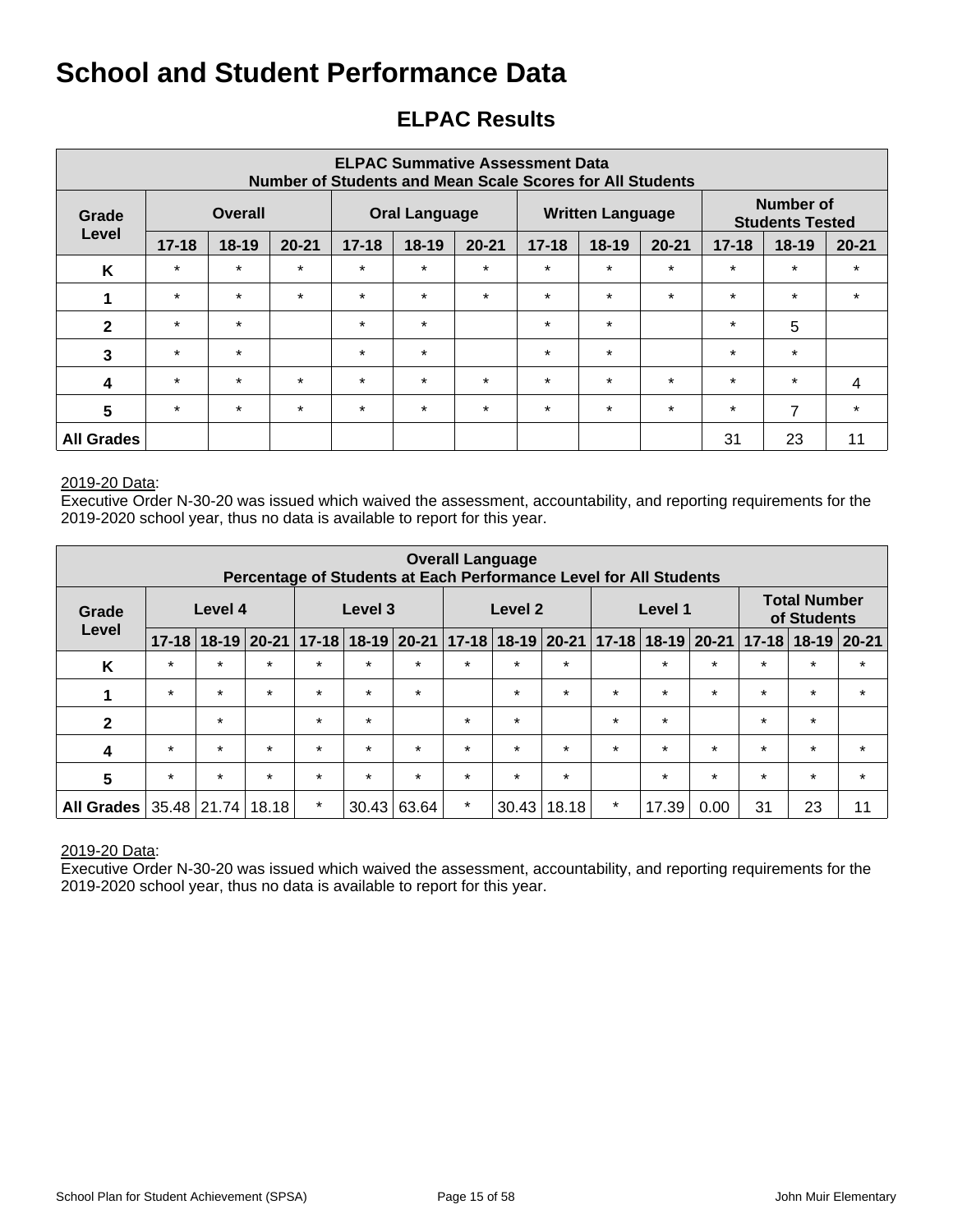| <b>Oral Language</b><br>Percentage of Students at Each Performance Level for All Students |                  |         |         |         |                               |             |                       |         |             |         |         |         |                                     |         |         |
|-------------------------------------------------------------------------------------------|------------------|---------|---------|---------|-------------------------------|-------------|-----------------------|---------|-------------|---------|---------|---------|-------------------------------------|---------|---------|
| Grade                                                                                     | Level 4<br>Level |         |         |         | Level 3                       |             |                       | Level 2 |             |         | Level 1 |         | <b>Total Number</b><br>of Students  |         |         |
|                                                                                           | $17 - 18$        |         |         |         | 18-19 20-21 17-18 18-19 20-21 |             | $ 17-18 18-19 20-21 $ |         |             |         |         |         | 17-18 18-19 20-21 17-18 18-19 20-21 |         |         |
| K                                                                                         | $\star$          | $\star$ | $\star$ |         | $\star$                       | $\star$     | $\star$               | $\star$ | $\star$     |         | $\star$ | $\star$ | $\star$                             | $\star$ | $\star$ |
| 1                                                                                         | $\star$          | $\star$ | $\star$ | $\star$ | $\star$                       | $\star$     |                       | $\star$ | $\star$     | $\star$ | $\star$ | $\star$ | $\star$                             | $\star$ | $\star$ |
| 2                                                                                         |                  | $\star$ |         | $\star$ | $\star$                       |             | $\star$               | $\star$ |             | $\star$ | $\star$ |         | $\star$                             | $\star$ |         |
| 3                                                                                         |                  | $\star$ |         |         | $\star$                       |             | $\star$               | $\star$ |             | $\star$ | $\star$ |         | $\star$                             | $\star$ |         |
| 4                                                                                         | $\star$          | $\star$ | $\star$ | $\star$ | $\star$                       | $\star$     | $\star$               | $\star$ | $\star$     |         | $\star$ | $\star$ | $\star$                             | $\star$ | $\star$ |
| 5                                                                                         |                  | $\star$ | $\star$ | $\star$ | $\star$                       | $\star$     |                       | $\star$ | $\star$     |         | $\star$ | $\star$ | $\star$                             | $\star$ | $\star$ |
| All Grades   48.39   34.78   36.36                                                        |                  |         |         | $\star$ |                               | 26.09 45.45 | $\star$               |         | 26.09 18.18 | $\star$ | 13.04   | 0.00    | 31                                  | 23      | 11      |

#### 2019-20 Data:

Executive Order N-30-20 was issued which waived the assessment, accountability, and reporting requirements for the 2019-2020 school year, thus no data is available to report for this year.

|                   | <b>Written Language</b><br>Percentage of Students at Each Performance Level for All Students |           |           |                    |           |           |         |                       |         |           |               |                                    |           |                 |         |
|-------------------|----------------------------------------------------------------------------------------------|-----------|-----------|--------------------|-----------|-----------|---------|-----------------------|---------|-----------|---------------|------------------------------------|-----------|-----------------|---------|
| Grade             |                                                                                              | Level 4   |           | Level 3<br>Level 2 |           |           |         |                       | Level 1 |           |               | <b>Total Number</b><br>of Students |           |                 |         |
| Level             | $17 - 18$                                                                                    | $18 - 19$ | $20 - 21$ | $17 - 18$          | $18 - 19$ | $20 - 21$ |         | $17 - 18$ 18-19 20-21 |         | $17 - 18$ | $18-19$ 20-21 |                                    | $17 - 18$ | $18-19$   20-21 |         |
| K                 | $\star$                                                                                      | $\star$   | $\star$   | $\star$            | $\star$   | $\star$   | $\star$ | $\star$               | $\star$ |           | $\star$       | $\star$                            | $\star$   | $\star$         | $\star$ |
| 1                 | $\star$                                                                                      | $\star$   | $\star$   | $\star$            | $\star$   | $\star$   | $\star$ | $\star$               | $\star$ | $\star$   | $\star$       | $\star$                            | $\star$   | $\star$         | $\star$ |
| $\mathbf{2}$      |                                                                                              | $\star$   |           | $\star$            | $\star$   |           |         | $\star$               |         | $\star$   | $\star$       |                                    | $\star$   | $\star$         |         |
| 4                 | $\star$                                                                                      | $\star$   | $\star$   | $\star$            | $\star$   | $\star$   | $\star$ | $\star$               | $\star$ | $\star$   | $\star$       | $\star$                            | $\star$   | $\star$         | $\star$ |
| 5                 | $\star$                                                                                      | $\star$   | $\star$   | $\star$            | $\star$   | $\star$   |         | $\star$               | $\star$ | $\star$   | $\star$       | $\star$                            | $\star$   | $\star$         | $\star$ |
| <b>All Grades</b> | $\star$                                                                                      | 0.00      | 0.00      | 35.48              | 30.43     | 54.55     | $\star$ | 43.48                 | 45.45   | $\star$   | 26.09         | 0.00                               | 31        | 23              | 11      |

#### 2019-20 Data:

Executive Order N-30-20 was issued which waived the assessment, accountability, and reporting requirements for the 2019-2020 school year, thus no data is available to report for this year.

|                   | <b>Listening Domain</b><br>Percentage of Students by Domain Performance Level for All Students |                       |           |                                         |           |           |           |         |                                    |           |           |           |
|-------------------|------------------------------------------------------------------------------------------------|-----------------------|-----------|-----------------------------------------|-----------|-----------|-----------|---------|------------------------------------|-----------|-----------|-----------|
| Grade             |                                                                                                | <b>Well Developed</b> |           | <b>Beginning</b><br>Somewhat/Moderately |           |           |           |         | <b>Total Number</b><br>of Students |           |           |           |
| Level             | $17 - 18$                                                                                      | $18 - 19$             | $20 - 21$ | $17 - 18$                               | $18 - 19$ | $20 - 21$ | $17 - 18$ | $18-19$ | $20 - 21$                          | $17 - 18$ | $18 - 19$ | $20 - 21$ |
| K                 | $\star$                                                                                        | $\star$               | $\star$   |                                         | $\star$   | $\star$   |           | $\star$ | $\star$                            | $\star$   | $\star$   | $\star$   |
|                   | $\star$                                                                                        | $\star$               | $\star$   | $\star$                                 | $\star$   | $\star$   | $\star$   | $\star$ | $\star$                            | $\star$   | $\star$   | $\star$   |
| 4                 | $\star$                                                                                        | $\star$               | $\star$   | $\star$                                 | $\star$   | $\star$   | $\star$   | $\star$ | $\star$                            | $\star$   | $\star$   | $\star$   |
| 5                 |                                                                                                | $\star$               | $\star$   | $\star$                                 | $\star$   | $\star$   |           | $\star$ | $\star$                            | $\star$   | $\star$   | $\star$   |
| <b>All Grades</b> | 41.94                                                                                          | 43.48                 | 27.27     | 38.71                                   | 39.13     | 72.73     | $\ast$    | 17.39   | 0.00                               | 31        | 23        | 11        |

#### 2019-20 Data: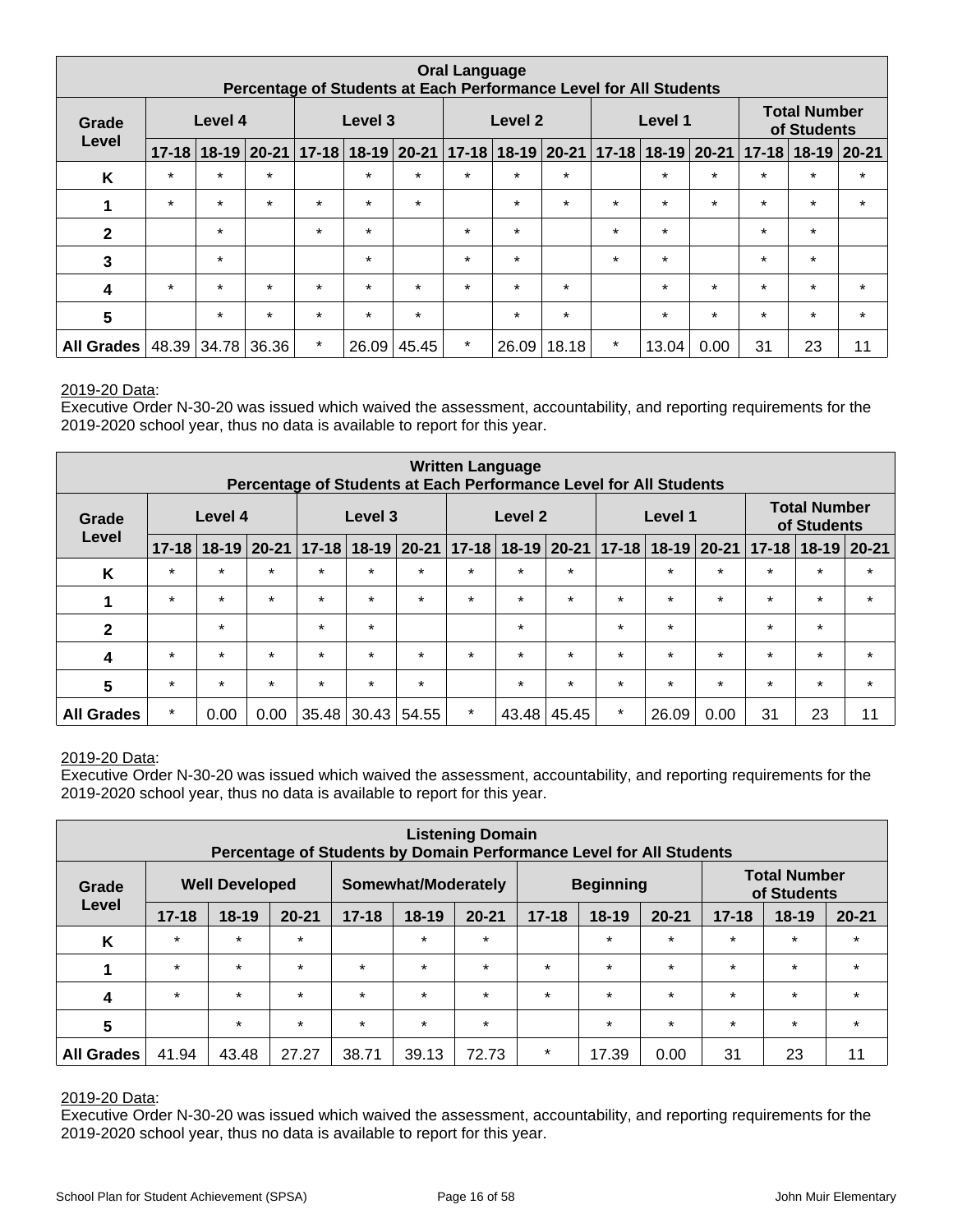|                         | <b>Speaking Domain</b><br>Percentage of Students by Domain Performance Level for All Students |                       |           |                                         |         |           |           |           |           |                                    |           |           |
|-------------------------|-----------------------------------------------------------------------------------------------|-----------------------|-----------|-----------------------------------------|---------|-----------|-----------|-----------|-----------|------------------------------------|-----------|-----------|
| Grade                   |                                                                                               | <b>Well Developed</b> |           | <b>Beginning</b><br>Somewhat/Moderately |         |           |           |           |           | <b>Total Number</b><br>of Students |           |           |
| Level                   | $17 - 18$                                                                                     | $18 - 19$             | $20 - 21$ | $17 - 18$                               | 18-19   | $20 - 21$ | $17 - 18$ | $18 - 19$ | $20 - 21$ | $17 - 18$                          | $18 - 19$ | $20 - 21$ |
| K                       | $\star$                                                                                       | $\star$               | $\star$   | $\star$                                 | $\star$ | $\star$   | $\star$   | $\star$   | $\star$   | $\star$                            | $\star$   | $\star$   |
|                         | $\star$                                                                                       | $\star$               | $\star$   | $\star$                                 | $\star$ | $\star$   | $\star$   | $\star$   | $\star$   | $\star$                            | $\star$   | $\star$   |
| 4                       | $\star$                                                                                       | $\star$               | $\star$   | $\star$                                 | $\star$ | $\star$   |           | $\star$   | $\star$   | $\star$                            | $\star$   | $\star$   |
| $\overline{\mathbf{5}}$ | $\star$                                                                                       | $\star$               | $\star$   |                                         | $\star$ | $\star$   |           | $\star$   | $\star$   | $\star$                            | $\star$   | $\star$   |
| <b>All Grades</b>       | 58.06                                                                                         | 30.43                 | 36.36     | $\star$                                 | 52.17   | 63.64     | $\star$   | 17.39     | 0.00      | 31                                 | 23        | 11        |

#### 2019-20 Data:

Executive Order N-30-20 was issued which waived the assessment, accountability, and reporting requirements for the 2019-2020 school year, thus no data is available to report for this year.

|                   | <b>Reading Domain</b><br>Percentage of Students by Domain Performance Level for All Students |           |           |           |           |           |           |                  |           |           |                                    |           |
|-------------------|----------------------------------------------------------------------------------------------|-----------|-----------|-----------|-----------|-----------|-----------|------------------|-----------|-----------|------------------------------------|-----------|
| Grade             | <b>Well Developed</b><br>Somewhat/Moderately<br>Level                                        |           |           |           |           |           |           | <b>Beginning</b> |           |           | <b>Total Number</b><br>of Students |           |
|                   | $17 - 18$                                                                                    | $18 - 19$ | $20 - 21$ | $17 - 18$ | $18 - 19$ | $20 - 21$ | $17 - 18$ | $18-19$          | $20 - 21$ | $17 - 18$ | $18 - 19$                          | $20 - 21$ |
| K                 | $\star$                                                                                      | $\star$   | $\star$   | $\star$   | $\star$   | $\star$   |           | $\star$          | $\star$   | $\star$   | $\star$                            | $\star$   |
| 1                 | $\star$                                                                                      | $\star$   | $\star$   | $\star$   | $\star$   | $\star$   | $\star$   | $\star$          | $\star$   | $\star$   | $\star$                            | $\star$   |
| 4                 | $\star$                                                                                      | $\star$   | $\star$   | $\star$   | $\star$   | $\star$   | $\star$   | $\star$          | $\star$   | $\star$   | $\star$                            | $\star$   |
| 5                 | $\star$                                                                                      | $\star$   | $\star$   | $\star$   | $\star$   | $\star$   | $\star$   | $\star$          | $\star$   | $\star$   | $\star$                            | $\star$   |
| <b>All Grades</b> | $\star$                                                                                      | 4.35      | 18.18     | 54.84     | 60.87     | 81.82     | $\star$   | 34.78            | 0.00      | 31        | 23                                 | 11        |

#### 2019-20 Data:

Executive Order N-30-20 was issued which waived the assessment, accountability, and reporting requirements for the 2019-2020 school year, thus no data is available to report for this year.

| <b>Writing Domain</b><br>Percentage of Students by Domain Performance Level for All Students |           |                       |           |           |                     |           |           |                  |           |           |                                    |           |  |
|----------------------------------------------------------------------------------------------|-----------|-----------------------|-----------|-----------|---------------------|-----------|-----------|------------------|-----------|-----------|------------------------------------|-----------|--|
| Grade                                                                                        |           | <b>Well Developed</b> |           |           | Somewhat/Moderately |           |           | <b>Beginning</b> |           |           | <b>Total Number</b><br>of Students |           |  |
| Level                                                                                        | $17 - 18$ | $18 - 19$             | $20 - 21$ | $17 - 18$ | 18-19               | $20 - 21$ | $17 - 18$ | $18-19$          | $20 - 21$ | $17 - 18$ | $18 - 19$                          | $20 - 21$ |  |
| K                                                                                            | $\star$   | $\star$               | $\star$   | $\star$   | $\star$             | $\star$   | $\star$   | $\star$          | $\star$   | $\star$   | $\star$                            | $\star$   |  |
|                                                                                              | $\star$   | $\star$               | $\star$   |           | $\star$             | $\star$   | $\star$   | $\star$          | $\star$   | $\star$   | $\star$                            | $\star$   |  |
| $\mathbf{2}$                                                                                 | $\star$   | $\star$               |           | $\star$   | $\star$             |           | $\ast$    | $\star$          |           | $\star$   | $\star$                            |           |  |
| $\boldsymbol{4}$                                                                             | $\star$   | $\star$               | $\star$   | $\star$   | $\star$             | $\star$   |           | $\star$          | $\star$   | $\star$   | $\star$                            | $\star$   |  |
| 5                                                                                            | $\star$   | $\star$               | $\star$   | $\star$   | $\star$             | $\star$   |           | $\star$          | $\star$   | $\star$   | $\star$                            | $\star$   |  |
| <b>All Grades</b>                                                                            | 35.48     | 8.70                  | 0.00      | 38.71     | 73.91               | 90.91     | $\star$   | 17.39            | 9.09      | 31        | 23                                 | 11        |  |

#### 2019-20 Data: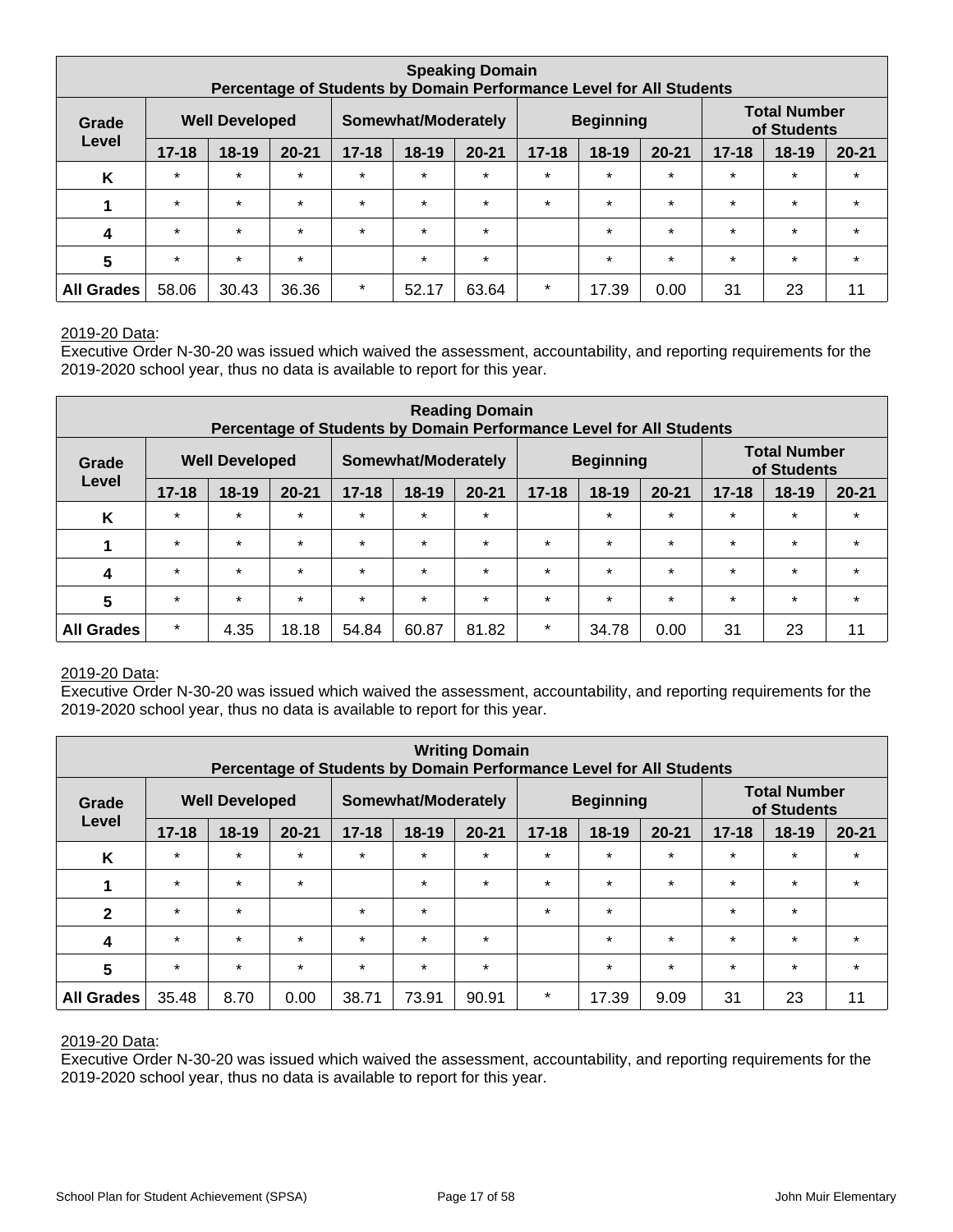#### **Conclusions based on this data:**

**1.** The percentage of students that were at a level 4 in overall language decreased 17% points.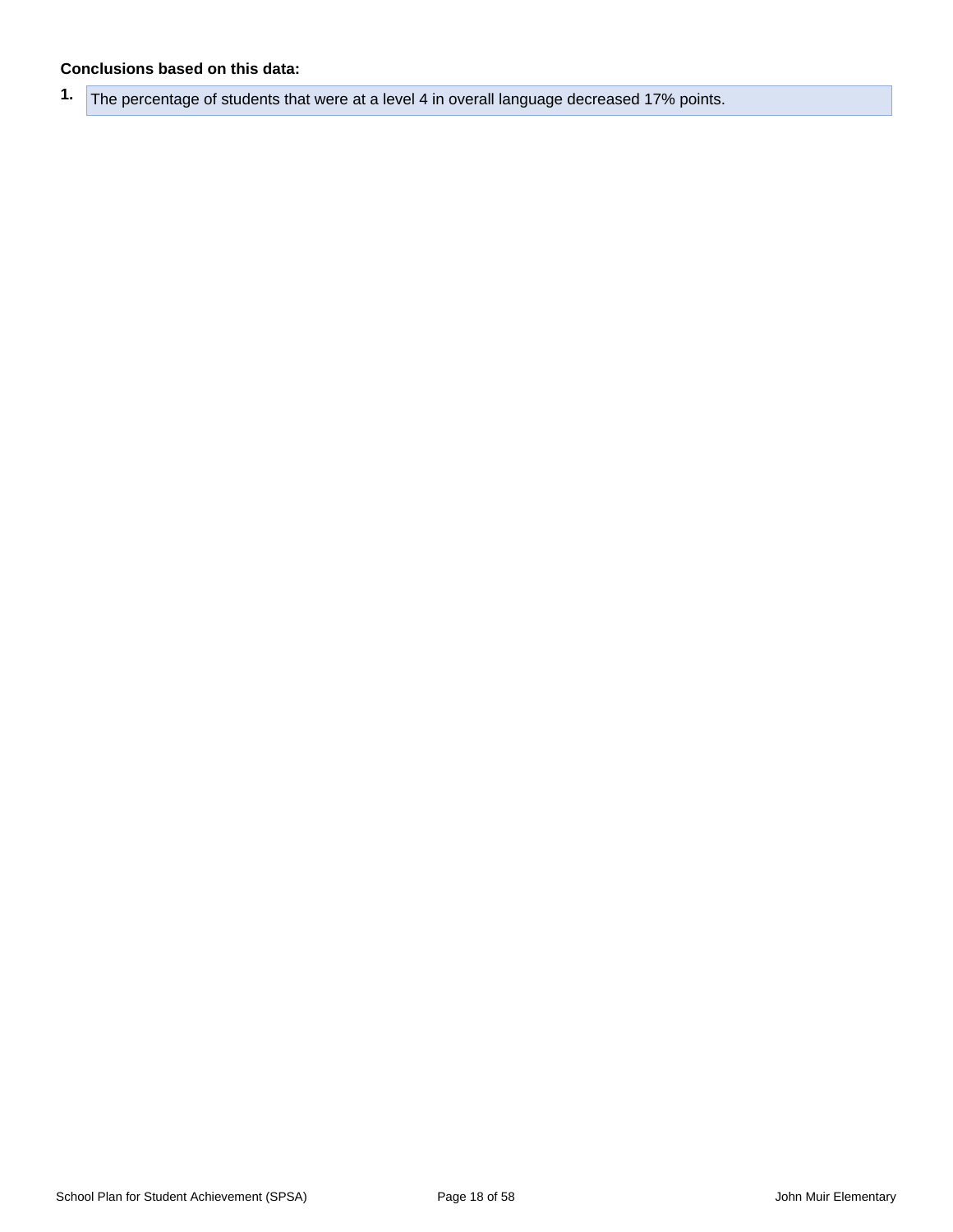## **Student Population**

Although both Senate Bill 98 and Assembly Bill 130 suspended the publication of state indicators on the 2020 and 2021 California School Dashboards, these bills also required the reporting of valid and reliable data that would have been included in these Dashboards.

To meet this requirement, CDE has made available the Enrollment, Graduation Rate Additional Report and the College/Career Measures Report data available. All other reports are not available for 2020 and 2021.

This section provides information about the school's student population.

| 2020-21 Student Population                        |                                                                                                                                                                     |                                                                                                                                                                                                    |                                                                                          |  |  |  |  |  |
|---------------------------------------------------|---------------------------------------------------------------------------------------------------------------------------------------------------------------------|----------------------------------------------------------------------------------------------------------------------------------------------------------------------------------------------------|------------------------------------------------------------------------------------------|--|--|--|--|--|
| <b>Total</b><br><b>Enrollment</b>                 | Socioeconomically<br><b>Disadvantaged</b>                                                                                                                           | <b>English</b><br><b>Learners</b>                                                                                                                                                                  | <b>Foster</b><br>Youth                                                                   |  |  |  |  |  |
| 291                                               | 29.9                                                                                                                                                                | 6.5                                                                                                                                                                                                | This is the percent of students<br>whose well-being is the<br>responsibility of a court. |  |  |  |  |  |
| This is the total number of<br>students enrolled. | This is the percent of students<br>who are eligible for free or<br>reduced priced meals; or have<br>parents/quardians who did not<br>receive a high school diploma. | This is the percent of students<br>who are learning to communicate<br>effectively in English, typically<br>requiring instruction in both the<br>English Language and in their<br>academic courses. |                                                                                          |  |  |  |  |  |

| 2019-20 Enrollment for All Students/Student Group |              |            |  |  |  |  |  |  |  |
|---------------------------------------------------|--------------|------------|--|--|--|--|--|--|--|
| <b>Student Group</b>                              | <b>Total</b> | Percentage |  |  |  |  |  |  |  |
| <b>English Learners</b>                           | 19           | 6.5        |  |  |  |  |  |  |  |
| <b>Foster Youth</b>                               |              |            |  |  |  |  |  |  |  |
| <b>Homeless</b>                                   | 5            | 1.7        |  |  |  |  |  |  |  |
| <b>Socioeconomically Disadvantaged</b>            | 87           | 29.9       |  |  |  |  |  |  |  |
| <b>Students with Disabilities</b>                 | 32           | 11.0       |  |  |  |  |  |  |  |

| <b>Enrollment by Race/Ethnicity</b>                |     |      |  |  |
|----------------------------------------------------|-----|------|--|--|
| <b>Total</b><br><b>Student Group</b><br>Percentage |     |      |  |  |
| <b>African American</b>                            | 46  | 15.8 |  |  |
| American Indian or Alaska Native                   |     | 0.3  |  |  |
| Asian                                              | 42  | 14.4 |  |  |
| <b>Filipino</b>                                    | 4   | 1.4  |  |  |
| <b>Hispanic</b>                                    | 36  | 12.4 |  |  |
| <b>Two or More Races</b>                           | 43  | 14.8 |  |  |
| Native Hawaiian or Pacific Islander                |     |      |  |  |
| White                                              | 119 | 40.9 |  |  |

#### **Conclusions based on this data:**

**1.** Socioeconomically disadvantaged population is 10% of the school.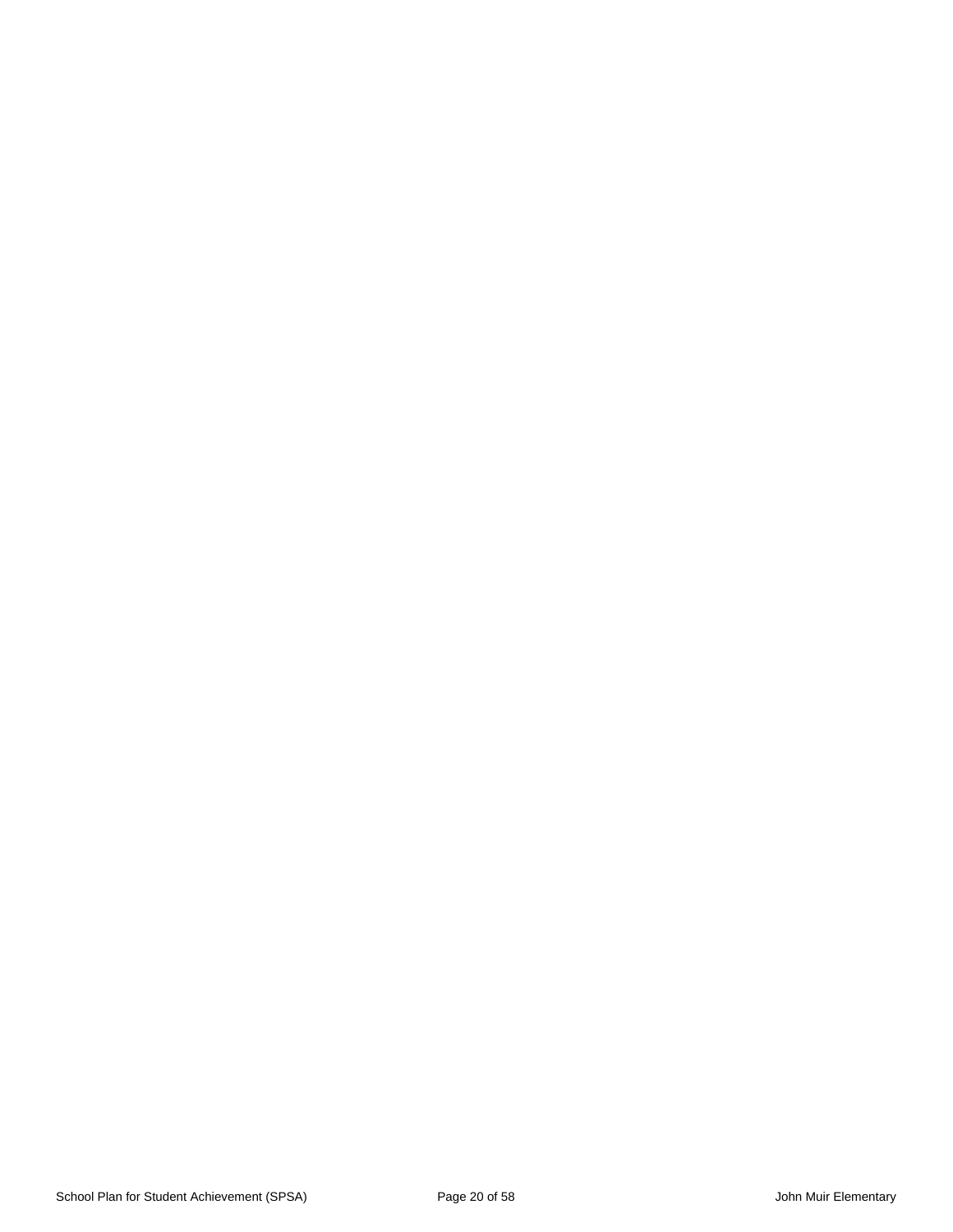## **Overall Performance**

Although both Senate Bill 98 and Assembly Bill 130 suspended the publication of state indicators on the 2020 and 2021 California School Dashboards, these bills also required the reporting of valid and reliable data that would have been included in these Dashboards.

To meet this requirement, CDE has made available the Enrollment, Graduation Rate Additional Report and the College/Career Measures Report data available. All other reports are not available for 2020 and 2021, thus the most recent data (2019 Fall) is provided here.

| 2019 Fall Dashboard Overall Performance for All Students |                                      |                                       |  |
|----------------------------------------------------------|--------------------------------------|---------------------------------------|--|
| <b>Academic Performance</b>                              | <b>Academic Engagement</b>           | <b>Conditions &amp; Climate</b>       |  |
| <b>English Language Arts</b><br>Green                    | <b>Chronic Absenteeism</b><br>Orange | <b>Suspension Rate</b><br><b>Blue</b> |  |
| <b>Mathematics</b><br>Green                              |                                      |                                       |  |

#### **Conclusions based on this data:**

**1.** Chronic absenteeism is an area of growth for the school. This can be addressed with sart meetings and truancy interventions.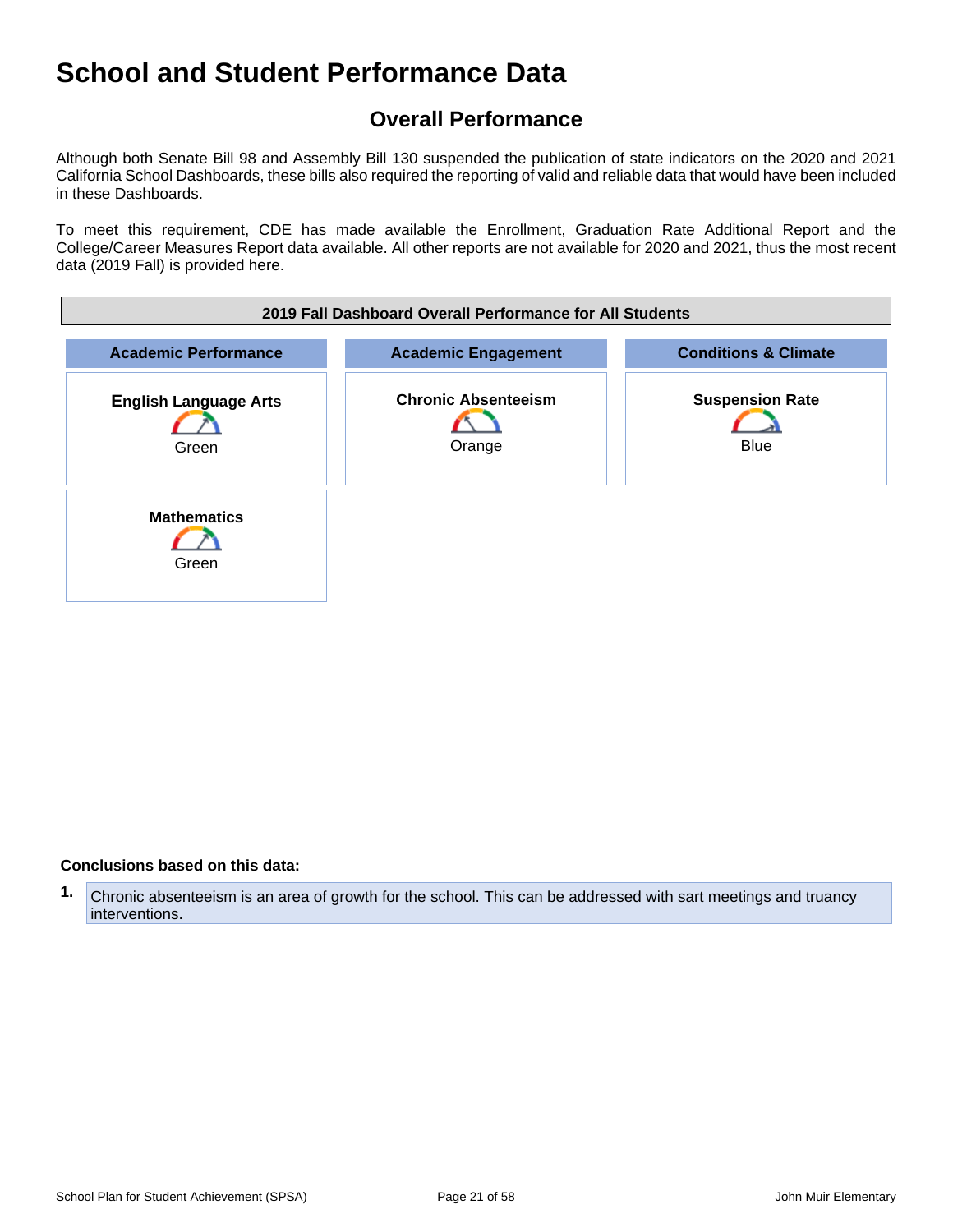## **Academic Performance English Language Arts**

Although both Senate Bill 98 and Assembly Bill 130 suspended the publication of state indicators on the 2020 and 2021 California School Dashboards, these bills also required the reporting of valid and reliable data that would have been included in these Dashboards.

To meet this requirement, CDE has made available the Enrollment, Graduation Rate Additional Report and the College/Career Measures Report data available. All other reports are not available for 2020 and 2021, thus the most recent data (2019 Fall) is provided here.

The performance levels are color-coded and range from lowest-to-highest performance in the following order:



This section provides number of student groups in each color.

| 2019 Fall Dashboard English Language Arts Equity Report |  |  |  |  |
|---------------------------------------------------------|--|--|--|--|
| <b>Green</b><br><b>Blue</b><br><b>Yellow</b><br>Orange  |  |  |  |  |
|                                                         |  |  |  |  |

This section provides a view of Student Assessment Results and other aspects of this school's performance, specifically how well students are meeting grade-level standards on the English Language Arts assessment. This measure is based on student performance on the Smarter Balanced Summative Assessment, which is taken annually by students in grades 3–8 and grade 11.

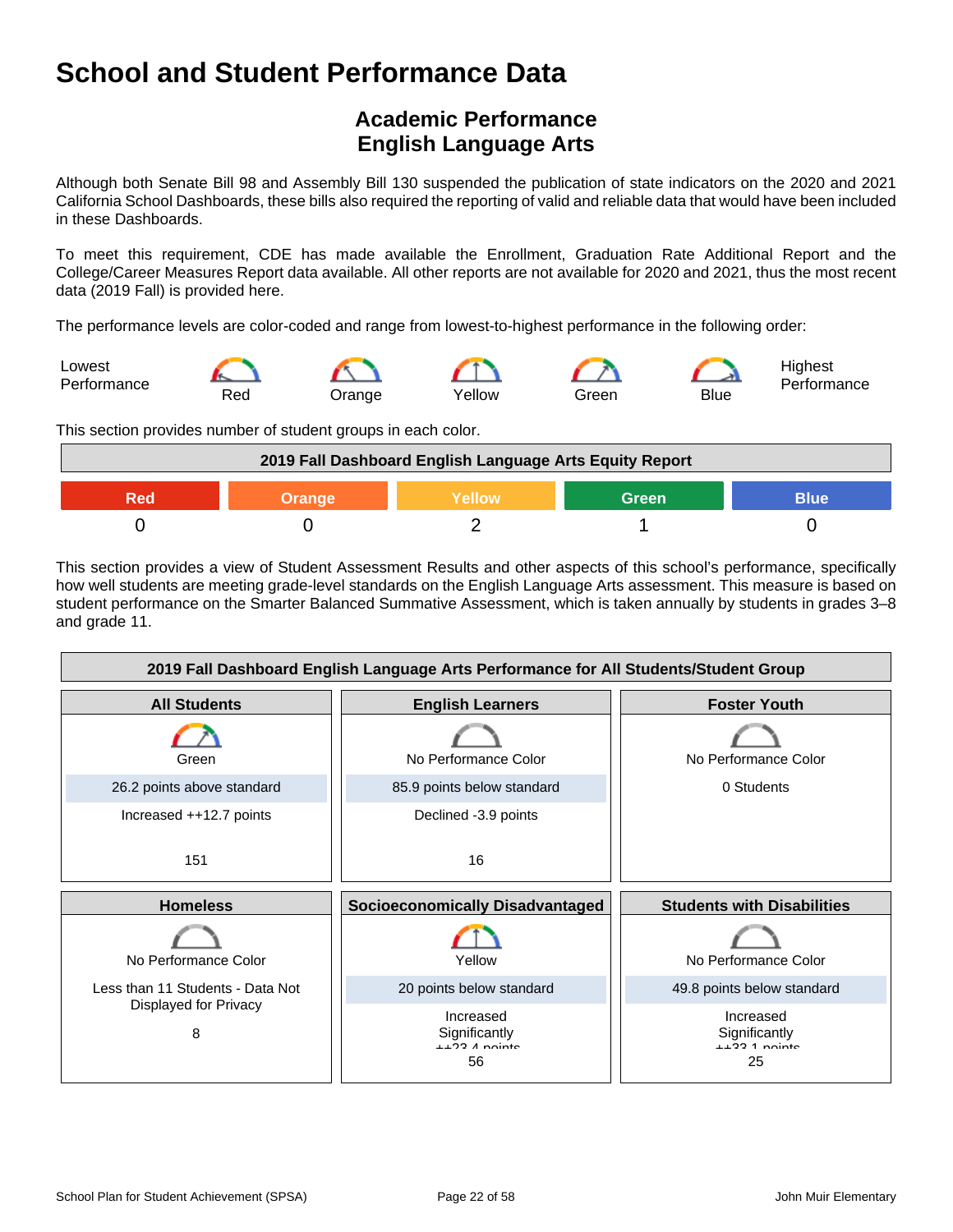

This section provides a view of Student Assessment Results and other aspects of this school's performance, specifically how well students are meeting grade-level standards on the English Language Arts assessment. This measure is based on student performance on the Smarter Balanced Summative Assessment, which is taken annually by students in grades 3–8 and grade 11.

| 2019 Fall Dashboard English Language Arts Data Comparisons for English Learners |                                      |                            |
|---------------------------------------------------------------------------------|--------------------------------------|----------------------------|
| <b>Current English Learner</b>                                                  | <b>Reclassified English Learners</b> | <b>English Only</b>        |
| 82.6 points below standard                                                      | Less than 11 Students - Data Not     | 39.3 points above standard |
| Increased<br>Significantly                                                      | Displayed for Privacy                | Increased $++11.3$ points  |
| $1.26$ points<br>12                                                             |                                      | 131                        |

#### **Conclusions based on this data:**

**1.** Black student achievement increased approximately 9%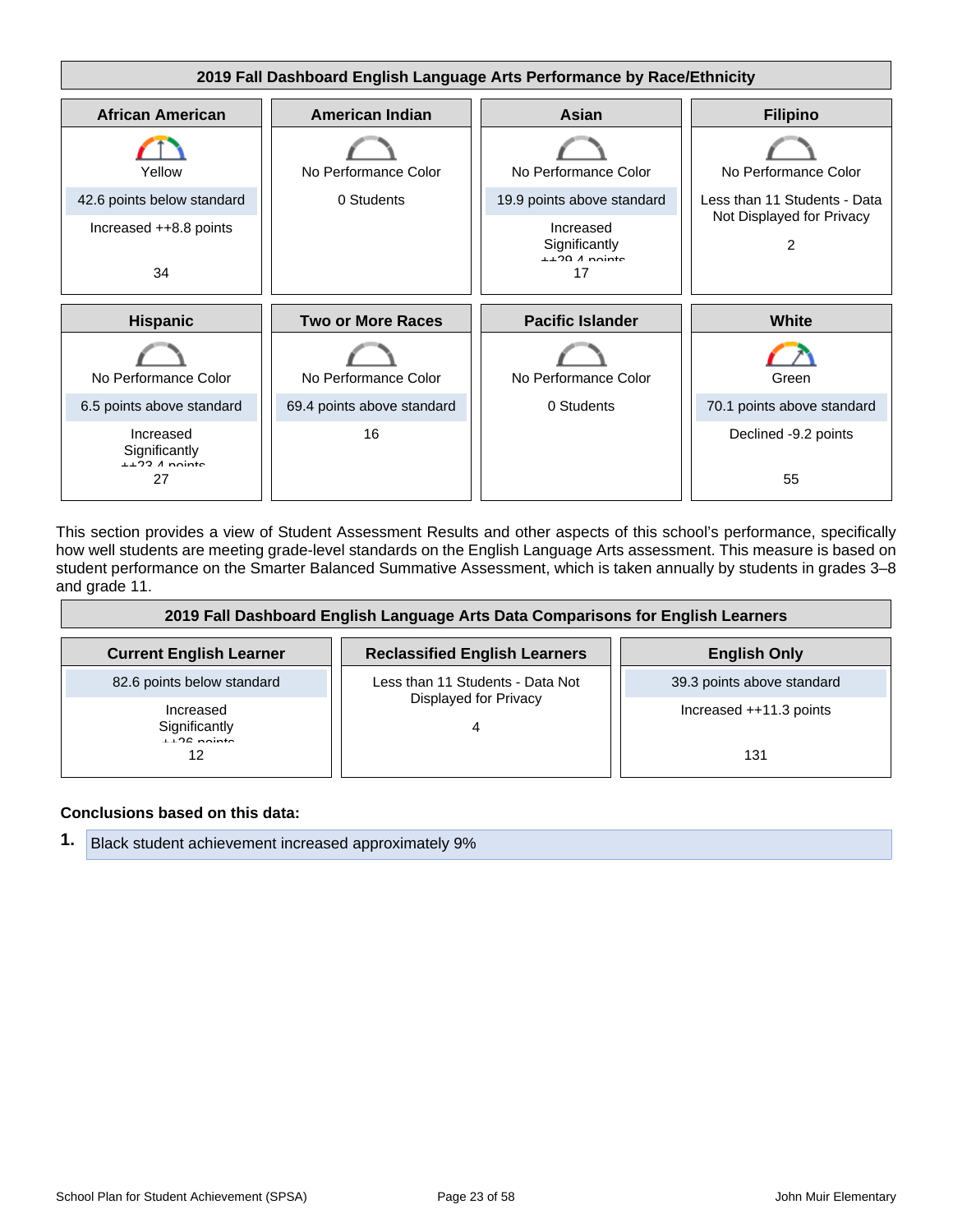## **Academic Performance Mathematics**

Although both Senate Bill 98 and Assembly Bill 130 suspended the publication of state indicators on the 2020 and 2021 California School Dashboards, these bills also required the reporting of valid and reliable data that would have been included in these Dashboards.

To meet this requirement, CDE has made available the Enrollment, Graduation Rate Additional Report and the College/Career Measures Report data available. All other reports are not available for 2020 and 2021, thus the most recent data (2019 Fall) is provided here.

The performance levels are color-coded and range from lowest-to-highest performance in the following order:



This section provides number of student groups in each color.



This section provides a view of Student Assessment Results and other aspects of this school's performance, specifically how well students are meeting grade-level standards on the Mathematics assessment. This measure is based on student performance on the Smarter Balanced Summative Assessment, which is taken annually by students in grades 3–8 and grade 11.

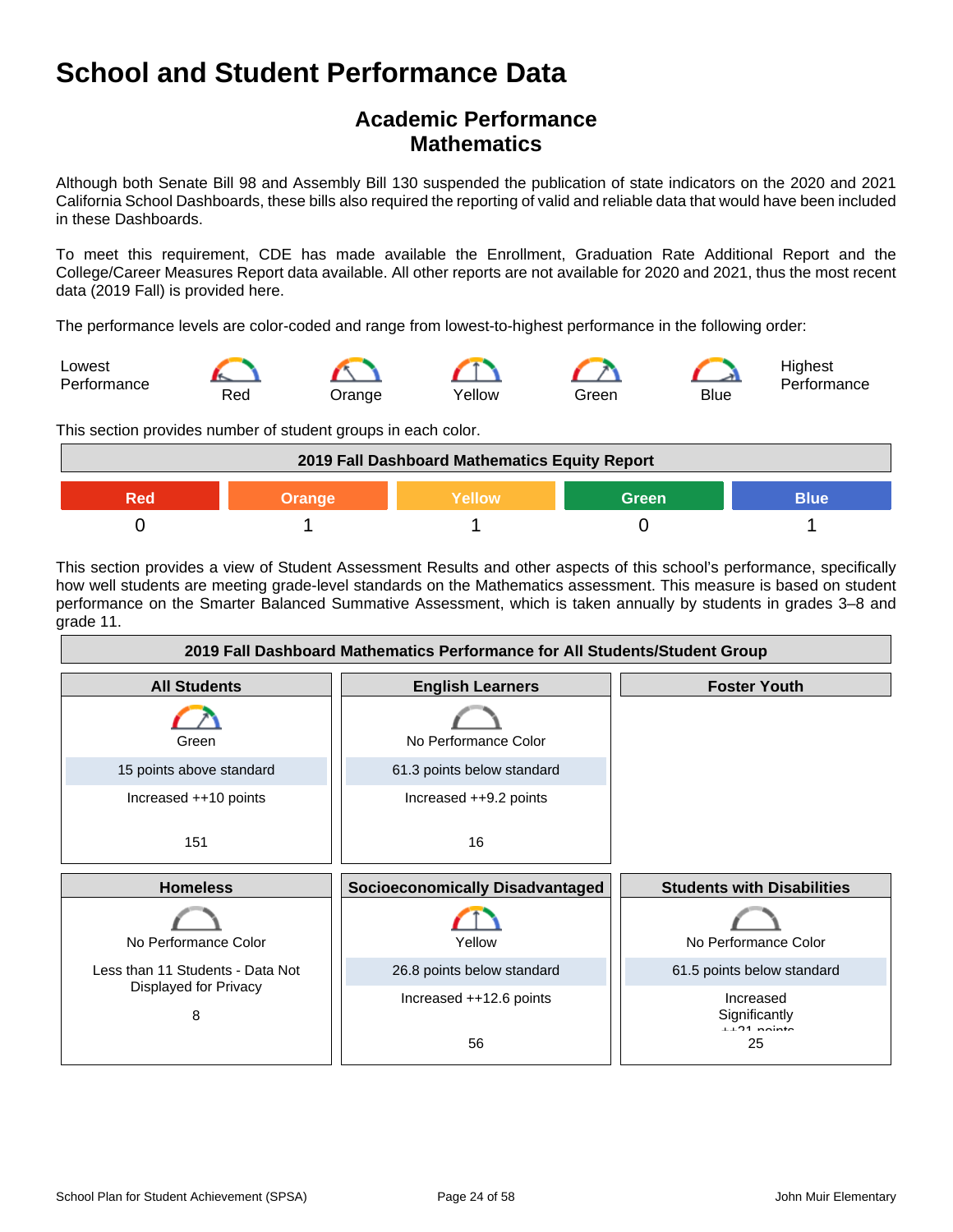

This section provides a view of Student Assessment Results and other aspects of this school's performance, specifically how well students are meeting grade-level standards on the Mathematics assessment. This measure is based on student performance on the Smarter Balanced Summative Assessment, which is taken annually by students in grades 3–8 and grade 11.

| 2019 Fall Dashboard Mathematics Data Comparisons for English Learners |                                      |                            |
|-----------------------------------------------------------------------|--------------------------------------|----------------------------|
| <b>Current English Learner</b>                                        | <b>Reclassified English Learners</b> | <b>English Only</b>        |
| 69.2 points below standard                                            | Less than 11 Students - Data Not     | 23.6 points above standard |
| Increased<br>Significantly                                            | Displayed for Privacy                | Increased ++8.4 points     |
| $11222$ points<br>12                                                  |                                      | 131                        |

#### **Conclusions based on this data:**

**1.** Black student achievement in math decreased approximately 1%.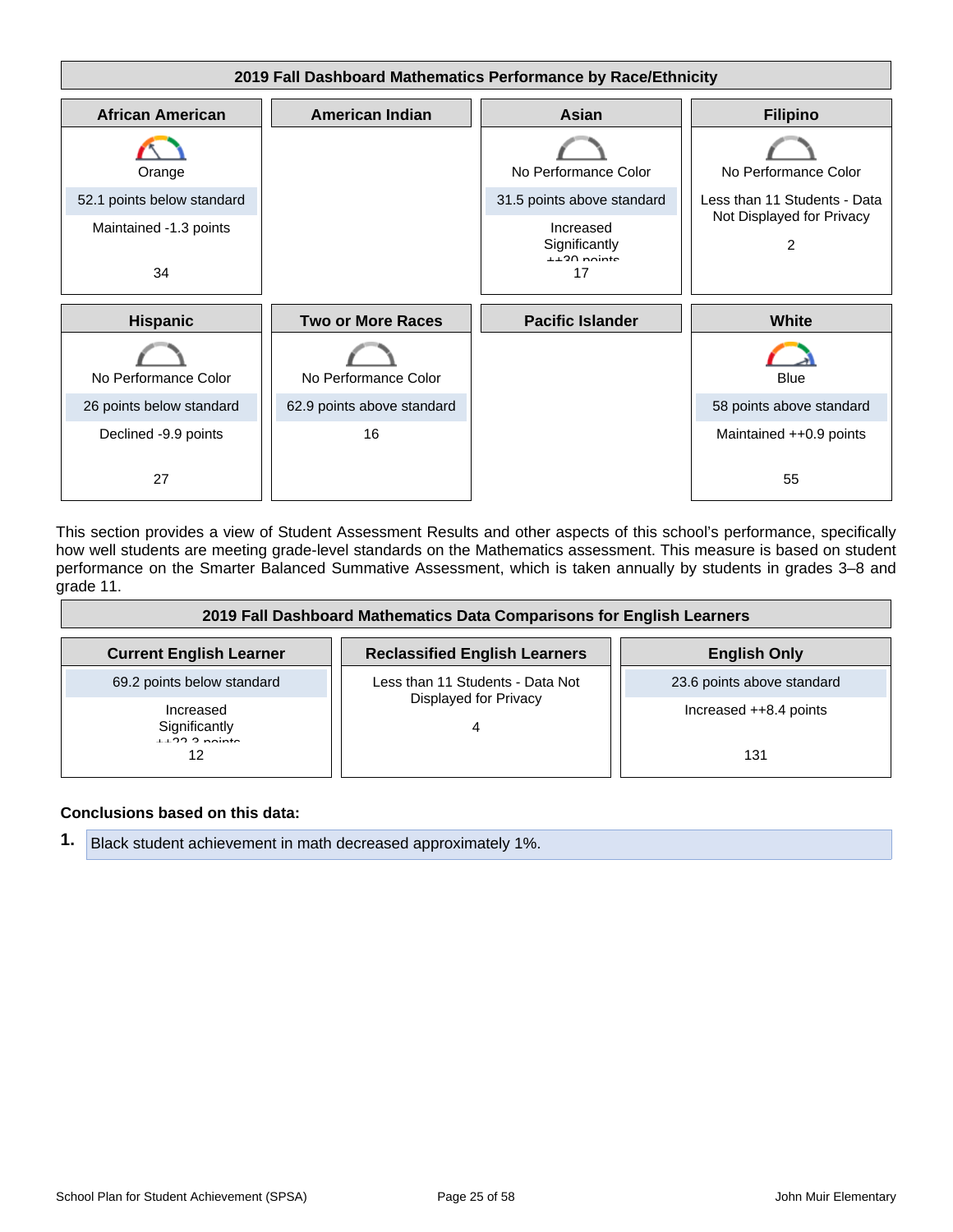## **Academic Performance English Learner Progress**

Although both Senate Bill 98 and Assembly Bill 130 suspended the publication of state indicators on the 2020 and 2021 California School Dashboards, these bills also required the reporting of valid and reliable data that would have been included in these Dashboards.

To meet this requirement, CDE has made available the Enrollment, Graduation Rate Additional Report and the College/Career Measures Report data available. All other reports are not available for 2020 and 2021, thus the most recent data (2019 Fall) is provided here.

This section provides a view of the percentage of current EL students making progress towards English language proficiency or maintaining the highest level.



This section provides a view of the percentage of current EL students who progressed at least one ELPI level, maintained ELPI level 4, maintained lower ELPI levels (i.e, levels 1, 2L, 2H, 3L, or 3H), or decreased at least one ELPI Level.

| 2019 Fall Dashboard Student English Language Acquisition Results |                                                      |                                          |                                                     |
|------------------------------------------------------------------|------------------------------------------------------|------------------------------------------|-----------------------------------------------------|
| <b>Decreased</b><br><b>One ELPI Level</b>                        | <b>Maintained ELPI Level 1,</b><br>2L, 2H, 3L, or 3H | <b>Maintained</b><br><b>ELPI Level 4</b> | <b>Progressed At Least</b><br><b>One ELPI Level</b> |
| 28.5                                                             | 28.5                                                 |                                          | 35.7                                                |

#### **Conclusions based on this data:**

**1.** 43% o ELL students are making progress towards their ELL proficiency.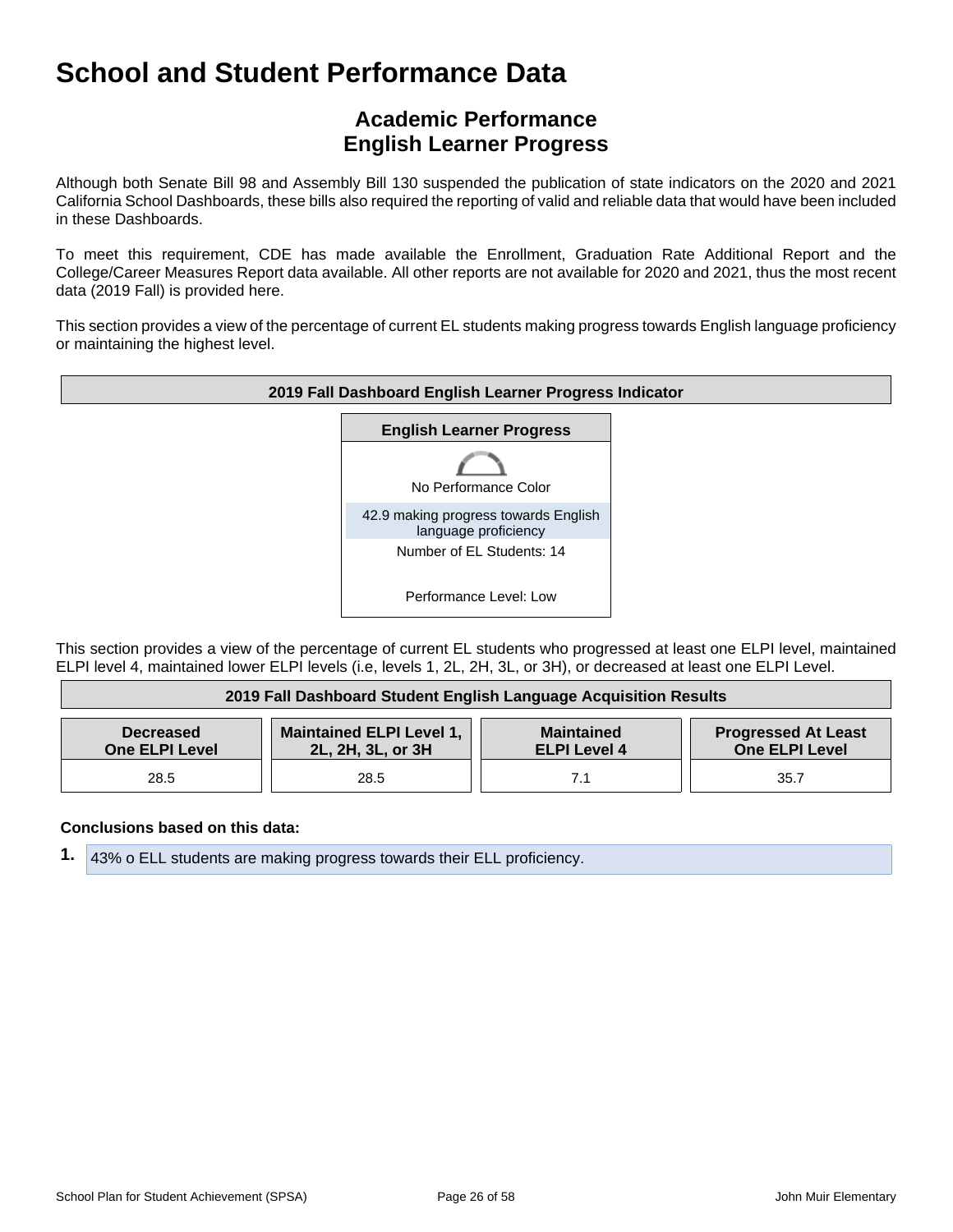### **Academic Performance College/Career Measures Only Report**

Although both Senate Bill 98 and Assembly Bill 130 suspended the publication of state indicators on the 2020 and 2021 California School Dashboards, these bills also required the reporting of valid and reliable data that would have been included in these Dashboards.

To meet this requirement, CDE has made available the Enrollment, Graduation Rate Additional Report and the College/Career Measures Report data available. All other reports are not available for 2020 and 2021.

| Number and Percentage of Students in the Combined Graduation Rate and/or<br>Dashboard Alternative School Status (DASS) Graduation Rate by Student Group |  |  |
|---------------------------------------------------------------------------------------------------------------------------------------------------------|--|--|
| <b>Cohort</b><br><b>Cohort</b><br><b>Student Group</b><br><b>Totals</b><br><b>Percent</b>                                                               |  |  |
| <b>All Students</b>                                                                                                                                     |  |  |
| <b>African American</b>                                                                                                                                 |  |  |
| American Indian or Alaska Native                                                                                                                        |  |  |
| Asian                                                                                                                                                   |  |  |
| <b>Filipino</b>                                                                                                                                         |  |  |
| Hispanic                                                                                                                                                |  |  |
| Native Hawaiian or Pacific Islander                                                                                                                     |  |  |
| White                                                                                                                                                   |  |  |
| <b>Two or More Races</b>                                                                                                                                |  |  |
| <b>English Learners</b>                                                                                                                                 |  |  |
| <b>Socioeconomically Disadvantaged</b>                                                                                                                  |  |  |
| <b>Students with Disabilities</b>                                                                                                                       |  |  |
| <b>Foster Youth</b>                                                                                                                                     |  |  |
| <b>Homeless</b>                                                                                                                                         |  |  |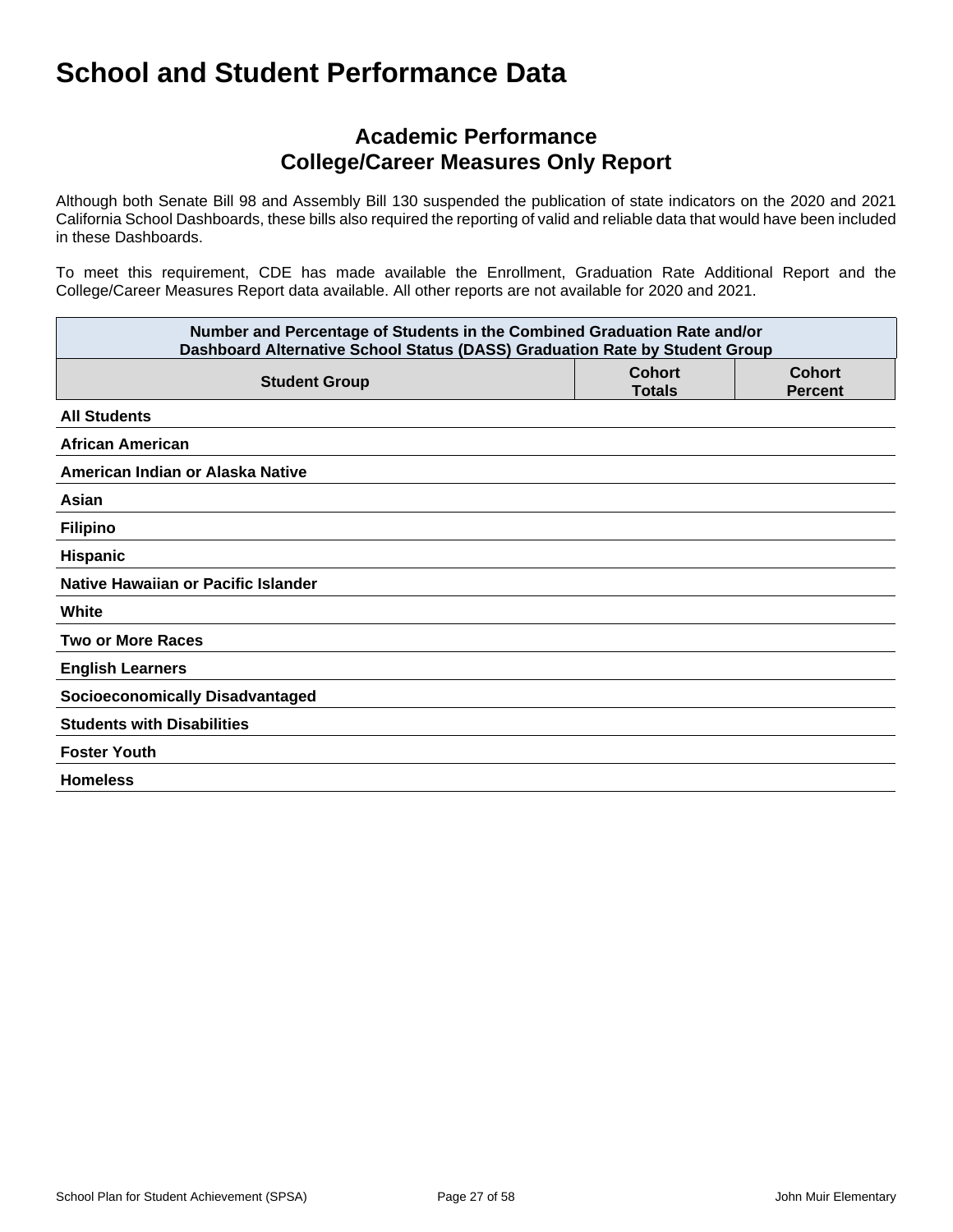|                                                                                                                                                                                                                                                                   |                                | Advanced Placement Exams - Number and Percentage of Four-Year Graduation Rate Cohort Students |
|-------------------------------------------------------------------------------------------------------------------------------------------------------------------------------------------------------------------------------------------------------------------|--------------------------------|-----------------------------------------------------------------------------------------------|
| <b>Student Group</b>                                                                                                                                                                                                                                              | <b>Cohort</b><br><b>Totals</b> | <b>Cohort</b><br><b>Percent</b>                                                               |
| <b>All Students</b>                                                                                                                                                                                                                                               |                                |                                                                                               |
| <b>African American</b>                                                                                                                                                                                                                                           |                                |                                                                                               |
| American Indian or Alaska Native                                                                                                                                                                                                                                  |                                |                                                                                               |
| Asian                                                                                                                                                                                                                                                             |                                |                                                                                               |
| <b>Filipino</b>                                                                                                                                                                                                                                                   |                                |                                                                                               |
| Hispanic                                                                                                                                                                                                                                                          |                                |                                                                                               |
| <b>Native Hawaiian or Pacific Islander</b>                                                                                                                                                                                                                        |                                |                                                                                               |
| White                                                                                                                                                                                                                                                             |                                |                                                                                               |
| <b>Two or More Races</b>                                                                                                                                                                                                                                          |                                |                                                                                               |
| <b>English Learners</b>                                                                                                                                                                                                                                           |                                |                                                                                               |
| <b>Socioeconomically Disadvantaged</b>                                                                                                                                                                                                                            |                                |                                                                                               |
| <b>Students with Disabilities</b>                                                                                                                                                                                                                                 |                                |                                                                                               |
| <b>Foster Youth</b>                                                                                                                                                                                                                                               |                                |                                                                                               |
| <b>Homeless</b>                                                                                                                                                                                                                                                   |                                |                                                                                               |
| $\ast$<br>This table shows students in the four-year graduation rate cohort by student group who scored 3 or higher on at least<br>two Advanced Placement exams.<br>International Baccalaureate Exams - Number and Percentage of Four-Year Graduation Rate Cohort |                                |                                                                                               |
| <b>Student Group</b>                                                                                                                                                                                                                                              | <b>Cohort</b><br><b>Totals</b> | <b>Cohort</b>                                                                                 |
|                                                                                                                                                                                                                                                                   |                                | <b>Percent</b>                                                                                |
| <b>All Students</b>                                                                                                                                                                                                                                               |                                |                                                                                               |
| <b>African American</b>                                                                                                                                                                                                                                           |                                |                                                                                               |
| American Indian or Alaska Native                                                                                                                                                                                                                                  |                                |                                                                                               |
| Asian                                                                                                                                                                                                                                                             |                                |                                                                                               |
| <b>Filipino</b>                                                                                                                                                                                                                                                   |                                |                                                                                               |
| Hispanic                                                                                                                                                                                                                                                          |                                |                                                                                               |
| Native Hawaiian or Pacific Islander                                                                                                                                                                                                                               |                                |                                                                                               |
| White                                                                                                                                                                                                                                                             |                                |                                                                                               |
| <b>Two or More Races</b>                                                                                                                                                                                                                                          |                                |                                                                                               |
| <b>English Learners</b>                                                                                                                                                                                                                                           |                                |                                                                                               |
| <b>Socioeconomically Disadvantaged</b>                                                                                                                                                                                                                            |                                |                                                                                               |
| <b>Students with Disabilities</b>                                                                                                                                                                                                                                 |                                |                                                                                               |
| <b>Foster Youth</b>                                                                                                                                                                                                                                               |                                |                                                                                               |
| <b>Homeless</b>                                                                                                                                                                                                                                                   |                                |                                                                                               |

\* This table shows students in the four-year graduation rate cohort by student group who scored 4 or higher on at least two International Baccalaureate Exams.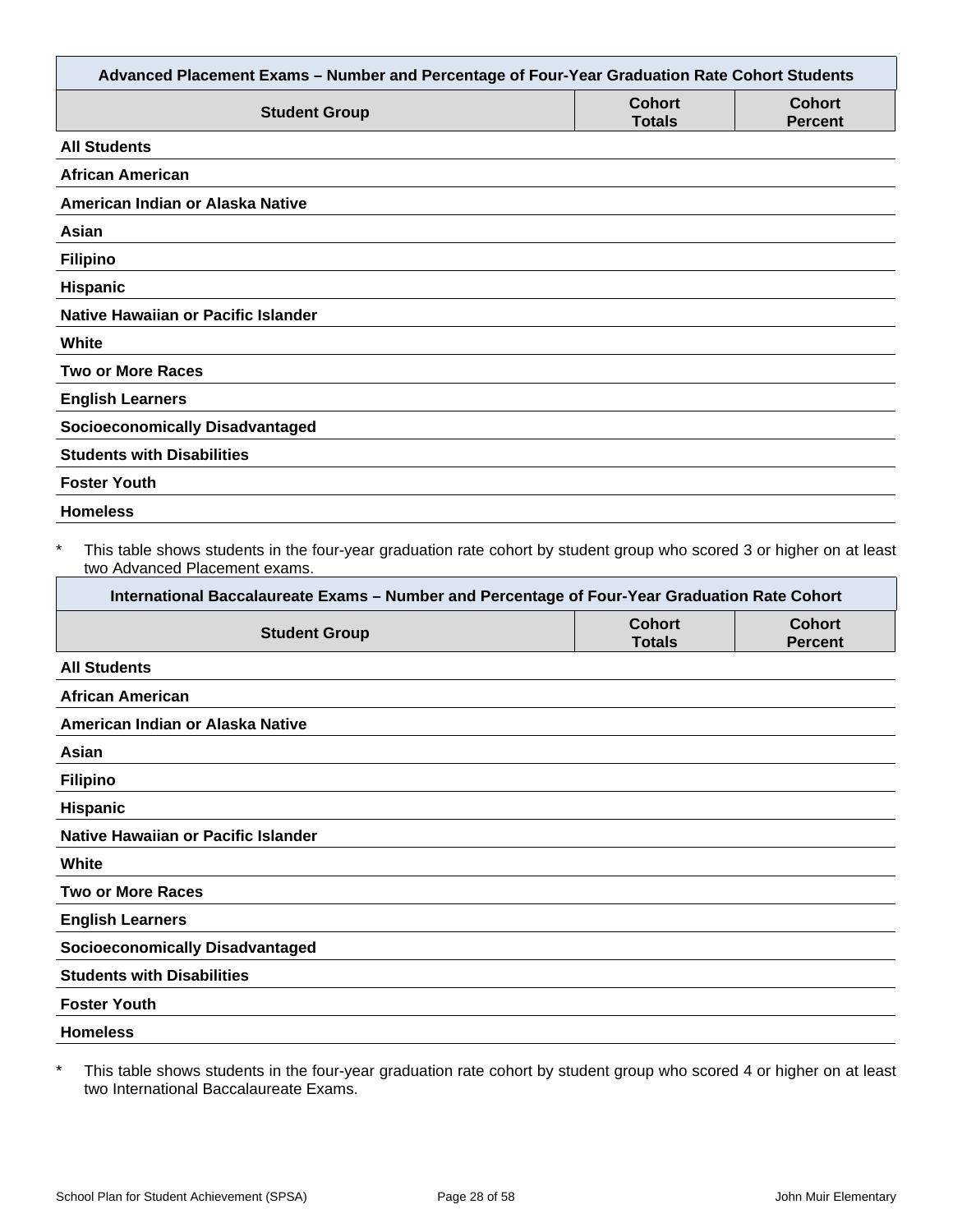| Completed at Least One Career Technical Education (CTE) Pathway - Number and Percentage of All Students |                                |                                 |
|---------------------------------------------------------------------------------------------------------|--------------------------------|---------------------------------|
| <b>Student Group</b>                                                                                    | <b>Cohort</b><br><b>Totals</b> | <b>Cohort</b><br><b>Percent</b> |
| <b>All Students</b>                                                                                     |                                |                                 |
| <b>African American</b>                                                                                 |                                |                                 |
| American Indian or Alaska Native                                                                        |                                |                                 |
| Asian                                                                                                   |                                |                                 |
| <b>Filipino</b>                                                                                         |                                |                                 |
| Hispanic                                                                                                |                                |                                 |
| <b>Native Hawaiian or Pacific Islander</b>                                                              |                                |                                 |
| White                                                                                                   |                                |                                 |
| <b>Two or More Races</b>                                                                                |                                |                                 |
| <b>English Learners</b>                                                                                 |                                |                                 |
| <b>Socioeconomically Disadvantaged</b>                                                                  |                                |                                 |
| <b>Students with Disabilities</b>                                                                       |                                |                                 |
| <b>Foster Youth</b>                                                                                     |                                |                                 |
| <b>Homeless</b>                                                                                         |                                |                                 |

This table shows students in the combined graduation rate and/or DASS graduation rate by student group who completed at least one CTE Pathway with a grade of C- or better (or Pass) in the capstone course.

| Completed a-g Requirements - Number and Percentage of All Students |                                |                                 |
|--------------------------------------------------------------------|--------------------------------|---------------------------------|
| <b>Student Group</b>                                               | <b>Cohort</b><br><b>Totals</b> | <b>Cohort</b><br><b>Percent</b> |
| <b>All Students</b>                                                |                                |                                 |
| <b>African American</b>                                            |                                |                                 |
| American Indian or Alaska Native                                   |                                |                                 |
| Asian                                                              |                                |                                 |
| <b>Filipino</b>                                                    |                                |                                 |
| <b>Hispanic</b>                                                    |                                |                                 |
| Native Hawaiian or Pacific Islander                                |                                |                                 |
| White                                                              |                                |                                 |
| <b>Two or More Races</b>                                           |                                |                                 |
| <b>English Learners</b>                                            |                                |                                 |
| <b>Socioeconomically Disadvantaged</b>                             |                                |                                 |
| <b>Students with Disabilities</b>                                  |                                |                                 |
| <b>Foster Youth</b>                                                |                                |                                 |
| <b>Homeless</b>                                                    |                                |                                 |

\* This table shows students in the combined graduation rate and/or DASS graduation rate by student group who met the University of California (UC) or California State University (CSU) a-g criteria with a grade of C or better (or Pass).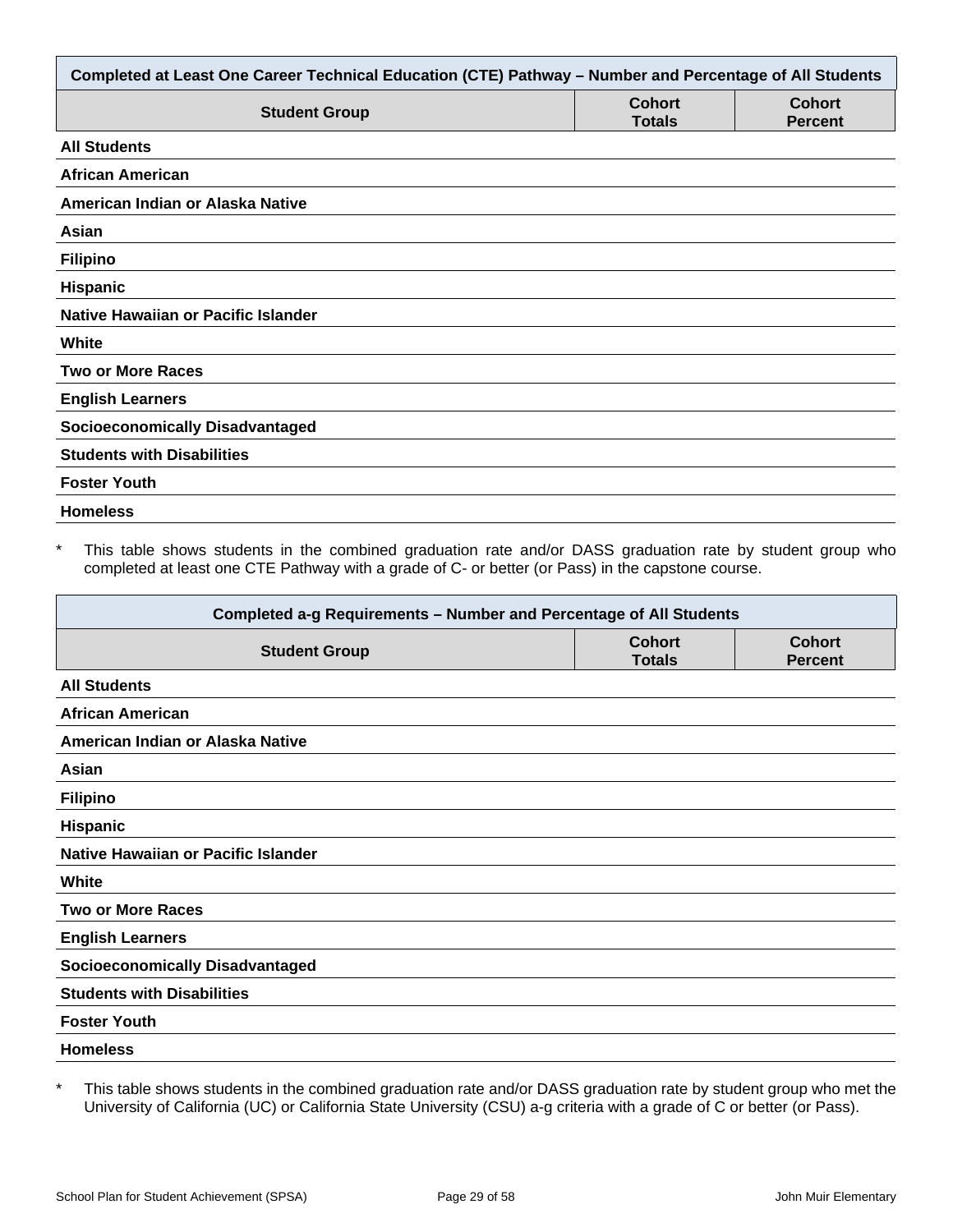| Completed a-g Requirements AND at Least One CTE Pathway - Number and Percentage of All Students                                                                                                                                                                                                        |                                |                                 |
|--------------------------------------------------------------------------------------------------------------------------------------------------------------------------------------------------------------------------------------------------------------------------------------------------------|--------------------------------|---------------------------------|
| <b>Student Group</b>                                                                                                                                                                                                                                                                                   | <b>Cohort</b><br><b>Totals</b> | <b>Cohort</b><br><b>Percent</b> |
| <b>All Students</b>                                                                                                                                                                                                                                                                                    |                                |                                 |
| <b>African American</b>                                                                                                                                                                                                                                                                                |                                |                                 |
| American Indian or Alaska Native                                                                                                                                                                                                                                                                       |                                |                                 |
| Asian                                                                                                                                                                                                                                                                                                  |                                |                                 |
| <b>Filipino</b>                                                                                                                                                                                                                                                                                        |                                |                                 |
| <b>Hispanic</b>                                                                                                                                                                                                                                                                                        |                                |                                 |
| Native Hawaiian or Pacific Islander                                                                                                                                                                                                                                                                    |                                |                                 |
| White                                                                                                                                                                                                                                                                                                  |                                |                                 |
| <b>Two or More Races</b>                                                                                                                                                                                                                                                                               |                                |                                 |
| <b>English Learners</b>                                                                                                                                                                                                                                                                                |                                |                                 |
| <b>Socioeconomically Disadvantaged</b>                                                                                                                                                                                                                                                                 |                                |                                 |
| <b>Students with Disabilities</b>                                                                                                                                                                                                                                                                      |                                |                                 |
| <b>Foster Youth</b>                                                                                                                                                                                                                                                                                    |                                |                                 |
| <b>Homeless</b>                                                                                                                                                                                                                                                                                        |                                |                                 |
| $\star$<br>This table shows students in the combined graduation rate and/or DASS graduation rate by student group who met the<br>UC or CSU a-g criteria with a grade of C or better (or Pass) AND completed at least one CTE Pathway with a grade of<br>C- or better (or Pass) in the capstone course. |                                |                                 |
| <b>Completed College Credit Courses - Number and Percentage of All Student</b><br>Students Completing One Semester, Two Quarters, or Two Trimesters of College Credit Courses                                                                                                                          |                                |                                 |
| <b>Student Group</b>                                                                                                                                                                                                                                                                                   | <b>Number of Students</b>      | <b>Percent of Students</b>      |
| <b>All Students</b>                                                                                                                                                                                                                                                                                    |                                |                                 |
| African American                                                                                                                                                                                                                                                                                       |                                |                                 |
| American Indian or Alaska Native                                                                                                                                                                                                                                                                       |                                |                                 |
| Asian                                                                                                                                                                                                                                                                                                  |                                |                                 |

|  | ilipino |
|--|---------|

**Hispanic**

**Native Hawaiian or Pacific Islander**

**White**

**Two or More Races**

**English Learners**

**Socioeconomically Disadvantaged**

**Students with Disabilities**

**Foster Youth**

**Homeless**

\* This table shows students in the combined graduation rate and/or DASS graduation rate by student group who completed Academic or CTE subject college credit courses with a grade of C- or better (or Pass).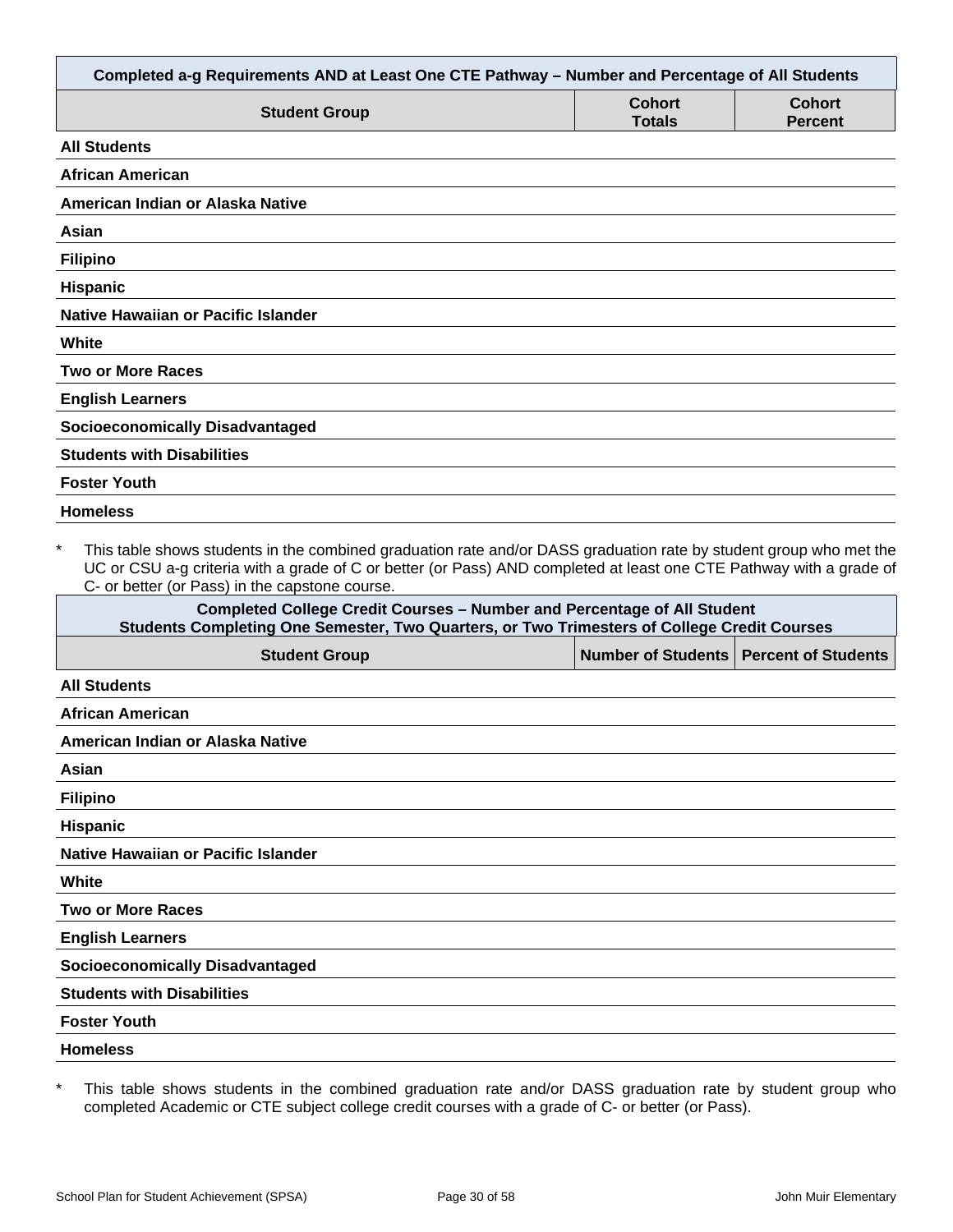| <b>Completed College Credit Courses - Number and Percentage of All Student</b><br>Students Completing Two Semesters, Three Quarters, or Three Trimesters of College Credit Courses |  |                                          |
|------------------------------------------------------------------------------------------------------------------------------------------------------------------------------------|--|------------------------------------------|
| <b>Student Group</b>                                                                                                                                                               |  | Number of Students   Percent of Students |
| <b>All Students</b>                                                                                                                                                                |  |                                          |
| <b>African American</b>                                                                                                                                                            |  |                                          |
| American Indian or Alaska Native                                                                                                                                                   |  |                                          |
| Asian                                                                                                                                                                              |  |                                          |
| <b>Filipino</b>                                                                                                                                                                    |  |                                          |
| <b>Hispanic</b>                                                                                                                                                                    |  |                                          |
| Native Hawaiian or Pacific Islander                                                                                                                                                |  |                                          |
| White                                                                                                                                                                              |  |                                          |
| <b>Two or More Races</b>                                                                                                                                                           |  |                                          |
| <b>English Learners</b>                                                                                                                                                            |  |                                          |
| <b>Socioeconomically Disadvantaged</b>                                                                                                                                             |  |                                          |
| <b>Students with Disabilities</b>                                                                                                                                                  |  |                                          |
| <b>Foster Youth</b>                                                                                                                                                                |  |                                          |
| <b>Homeless</b>                                                                                                                                                                    |  |                                          |

\* This table shows students in the combined graduation rate and/or DASS graduation rate by student group who completed Academic or CTE subject college credit courses with a grade of C- or better (or Pass).

| Earned the State Seal of Biliteracy - Number and Percentage of All Students |                                |                                 |
|-----------------------------------------------------------------------------|--------------------------------|---------------------------------|
| <b>Student Group</b>                                                        | <b>Cohort</b><br><b>Totals</b> | <b>Cohort</b><br><b>Percent</b> |
| <b>All Students</b>                                                         |                                |                                 |
| <b>African American</b>                                                     |                                |                                 |
| American Indian or Alaska Native                                            |                                |                                 |
| Asian                                                                       |                                |                                 |
| <b>Filipino</b>                                                             |                                |                                 |
| <b>Hispanic</b>                                                             |                                |                                 |
| Native Hawaiian or Pacific Islander                                         |                                |                                 |
| White                                                                       |                                |                                 |
| <b>Two or More Races</b>                                                    |                                |                                 |
| <b>English Learners</b>                                                     |                                |                                 |
| <b>Socioeconomically Disadvantaged</b>                                      |                                |                                 |
| <b>Students with Disabilities</b>                                           |                                |                                 |
| <b>Foster Youth</b>                                                         |                                |                                 |
| <b>Homeless</b>                                                             |                                |                                 |

\* This table shows students in the combined graduation rate and/or DASS graduation rate by student group who earned the State Seal of Biliteracy.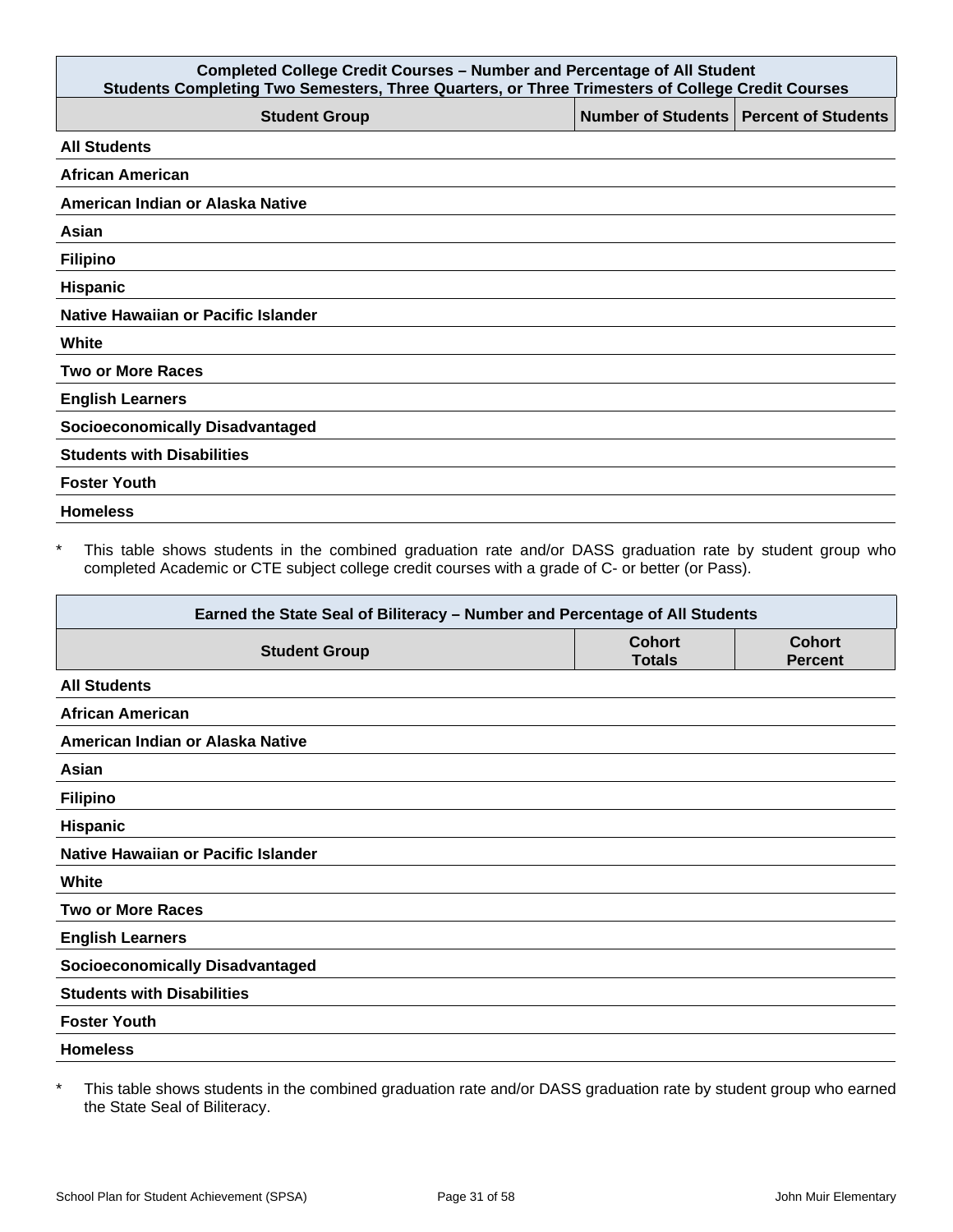#### **Conclusions based on this data:**

**1.** n/a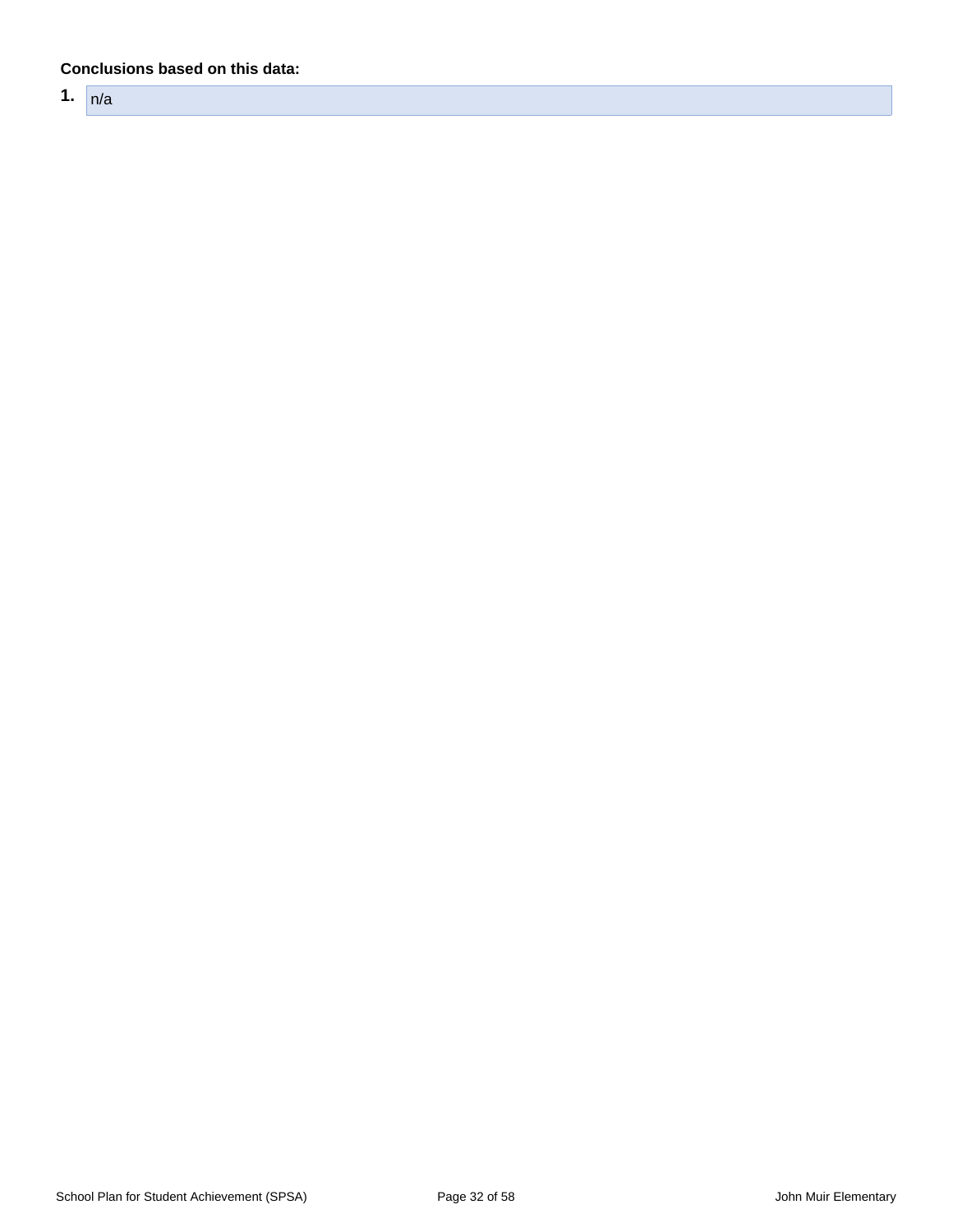## **Academic Engagement Chronic Absenteeism**

Although both Senate Bill 98 and Assembly Bill 130 suspended the publication of state indicators on the 2020 and 2021 California School Dashboards, these bills also required the reporting of valid and reliable data that would have been included in these Dashboards.

To meet this requirement, CDE has made available the Enrollment, Graduation Rate Additional Report and the College/Career Measures Report data available. All other reports are not available for 2020 and 2021, thus the most recent data (2019 Fall) is provided here.

The performance levels are color-coded and range from lowest-to-highest performance in the following order:



This section provides number of student groups in each color.



This section provides information about the percentage of students in kindergarten through grade 8 who are absent 10 percent or more of the instructional days they were enrolled.

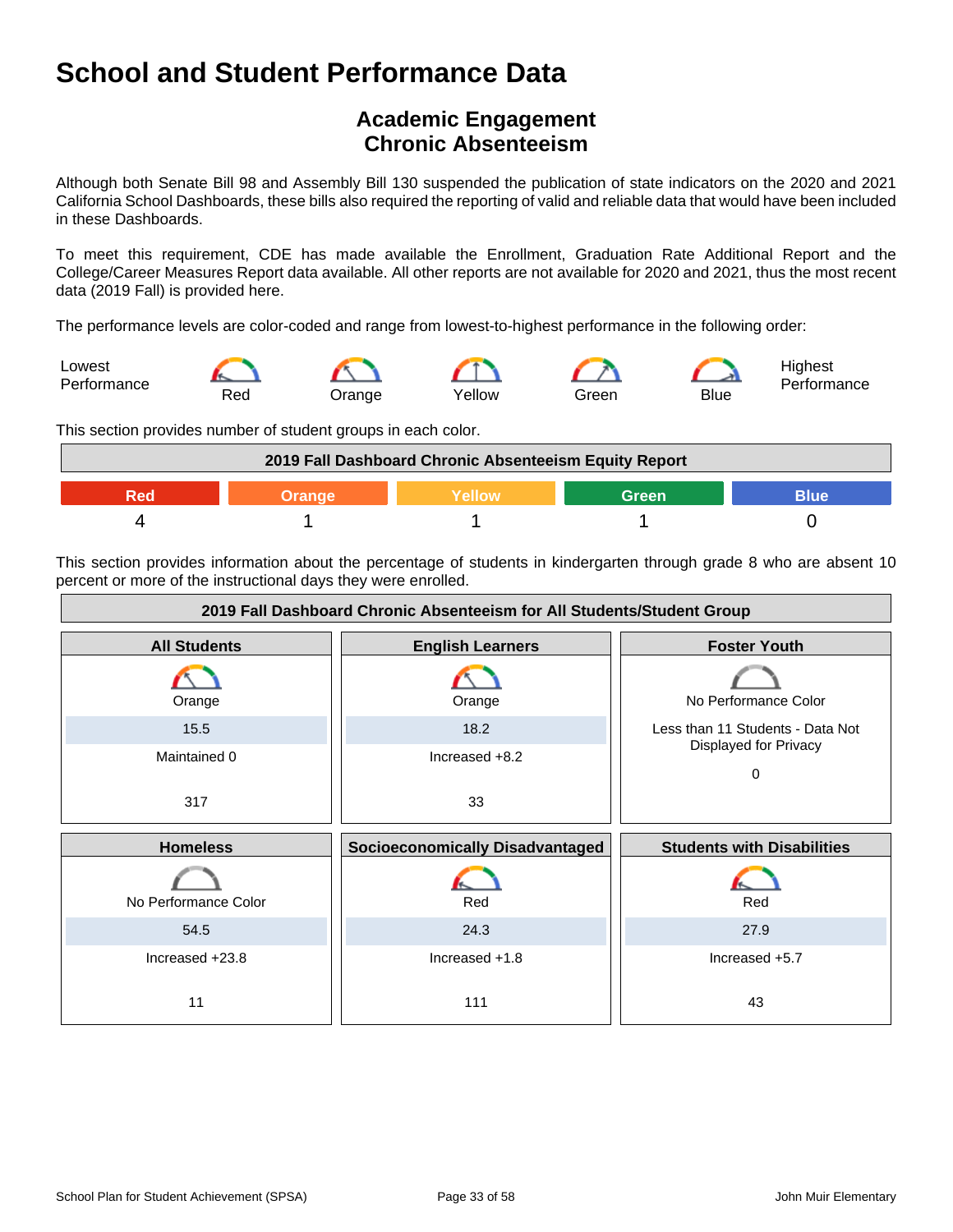

#### **Conclusions based on this data:**

**1.** Chronic absenteeism for black students increased 7.2 points.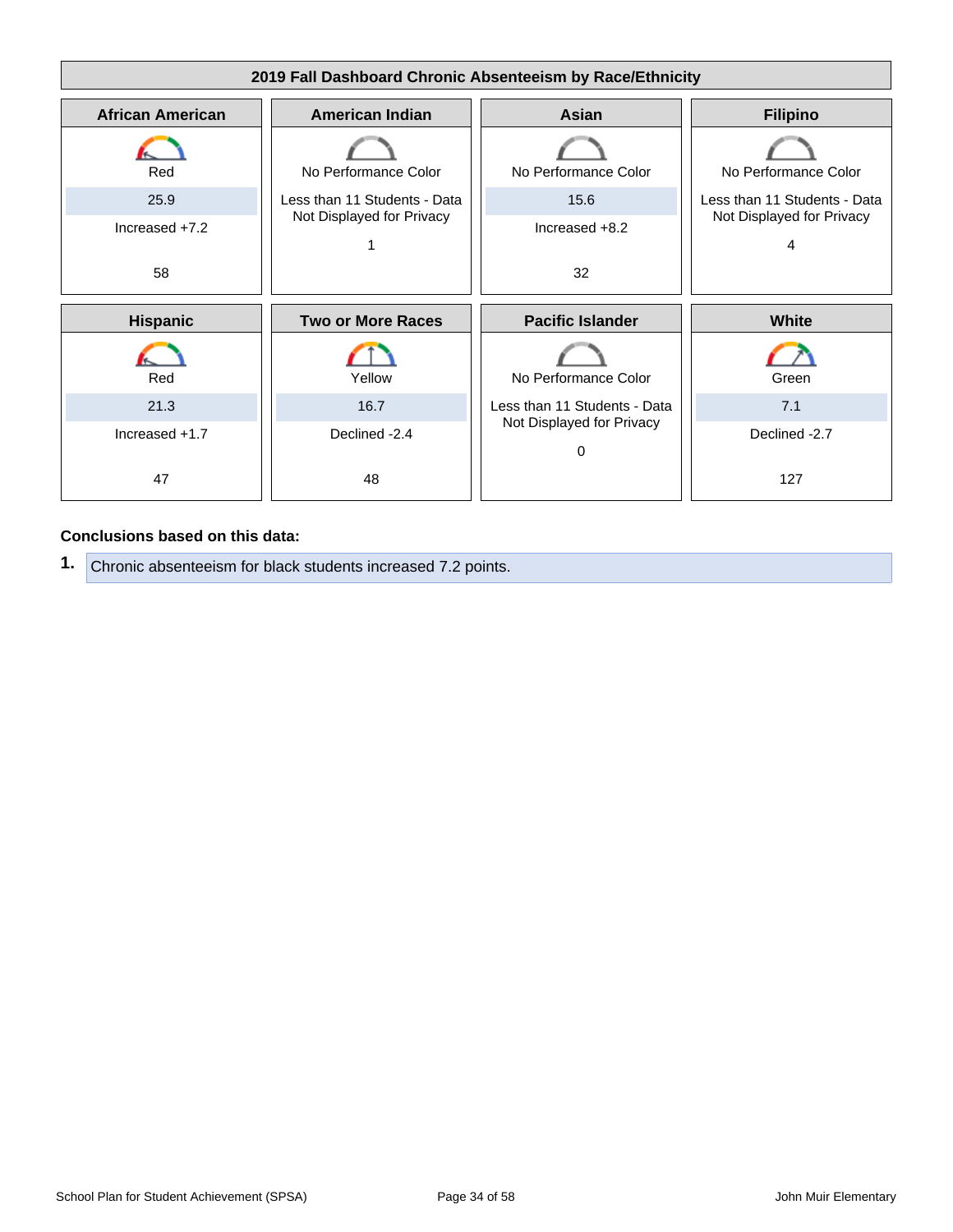## **Academic Engagement Graduation Rate Additional Report**

Although both Senate Bill 98 and Assembly Bill 130 suspended the publication of state indicators on the 2020 and 2021 California School Dashboards, these bills also required the reporting of valid and reliable data that would have been included in these Dashboards.

To meet this requirement, CDE has made available the Enrollment, Graduation Rate Additional Report and the College/Career Measures Report data available. All other reports are not available for 2020 and 2021.

| 2021 Graduation Rate by Student Group  |                                                                     |                               |                                                    |                           |
|----------------------------------------|---------------------------------------------------------------------|-------------------------------|----------------------------------------------------|---------------------------|
| <b>Student Group</b>                   | Number of<br><b>Students in</b><br>the<br><b>Graduation</b><br>Rate | Number of<br><b>Graduates</b> | Number of<br><b>Fifth Year</b><br><b>Graduates</b> | <b>Graduation</b><br>Rate |
| <b>All Students</b>                    |                                                                     |                               |                                                    |                           |
| <b>English Learners</b>                |                                                                     |                               |                                                    |                           |
| <b>Foster Youth</b>                    |                                                                     |                               |                                                    |                           |
| <b>Homeless</b>                        |                                                                     |                               |                                                    |                           |
| <b>Socioeconomically Disadvantaged</b> |                                                                     |                               |                                                    |                           |
| <b>Students with Disabilities</b>      |                                                                     |                               |                                                    |                           |
| <b>African American</b>                |                                                                     |                               |                                                    |                           |
| American Indian or Alaska Native       |                                                                     |                               |                                                    |                           |
| Asian                                  |                                                                     |                               |                                                    |                           |
| <b>Filipino</b>                        |                                                                     |                               |                                                    |                           |
| <b>Hispanic</b>                        |                                                                     |                               |                                                    |                           |
| Native Hawaiian or Pacific Islander    |                                                                     |                               |                                                    |                           |
| White                                  |                                                                     |                               |                                                    |                           |
| <b>Two or More Races</b>               |                                                                     |                               |                                                    |                           |
| Conclusions based on this data:        |                                                                     |                               |                                                    |                           |

**1.** n/a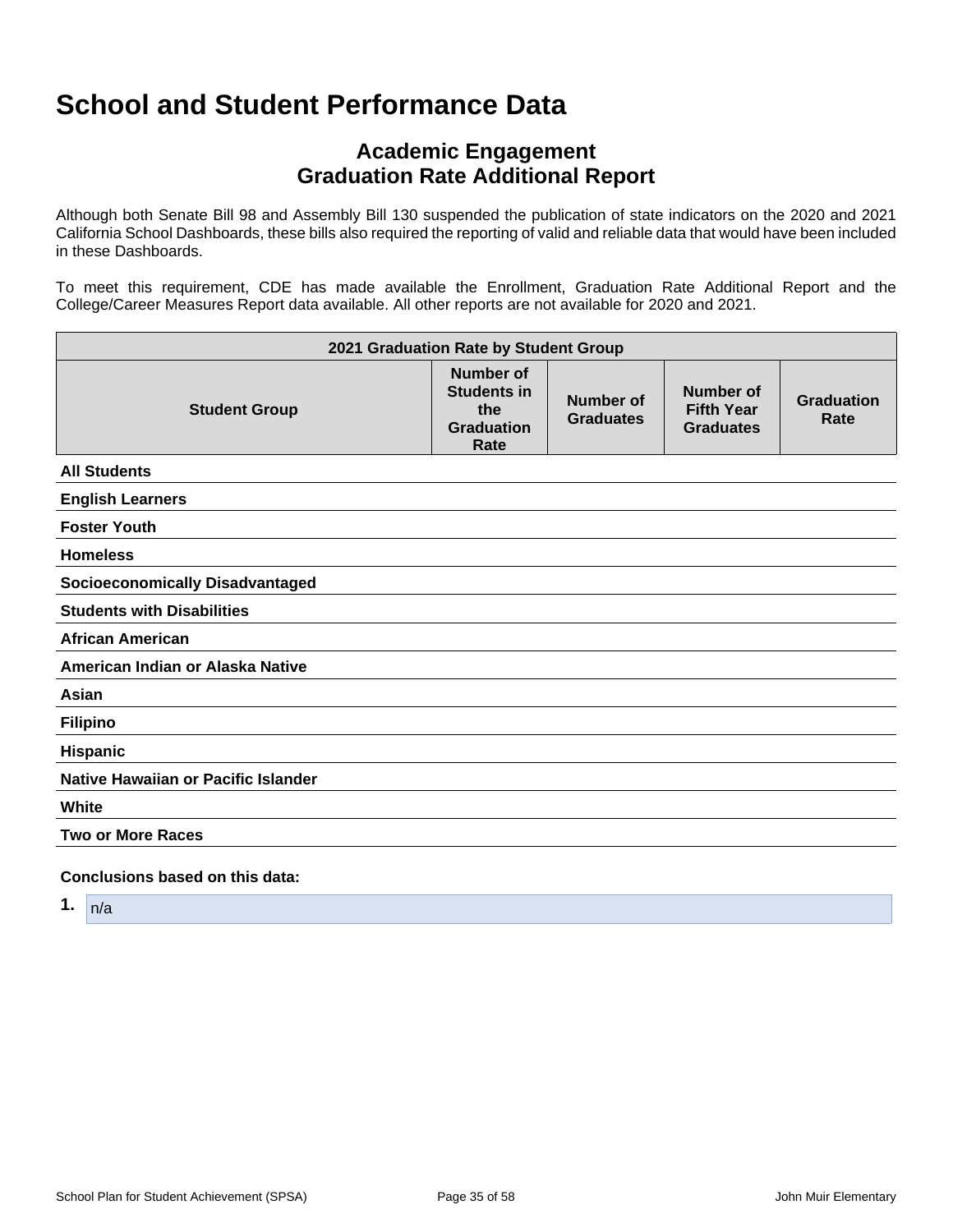## **Conditions & Climate Suspension Rate**

Although both Senate Bill 98 and Assembly Bill 130 suspended the publication of state indicators on the 2020 and 2021 California School Dashboards, these bills also required the reporting of valid and reliable data that would have been included in these Dashboards.

To meet this requirement, CDE has made available the Enrollment, Graduation Rate Additional Report and the College/Career Measures Report data available. All other reports are not available for 2020 and 2021, thus the most recent data (2019 Fall) is provided here.

The performance levels are color-coded and range from lowest-to-highest performance in the following order:



This section provides number of student groups in each color.



This section provides information about the percentage of students in kindergarten through grade 12 who have been suspended at least once in a given school year. Students who are suspended multiple times are only counted once.

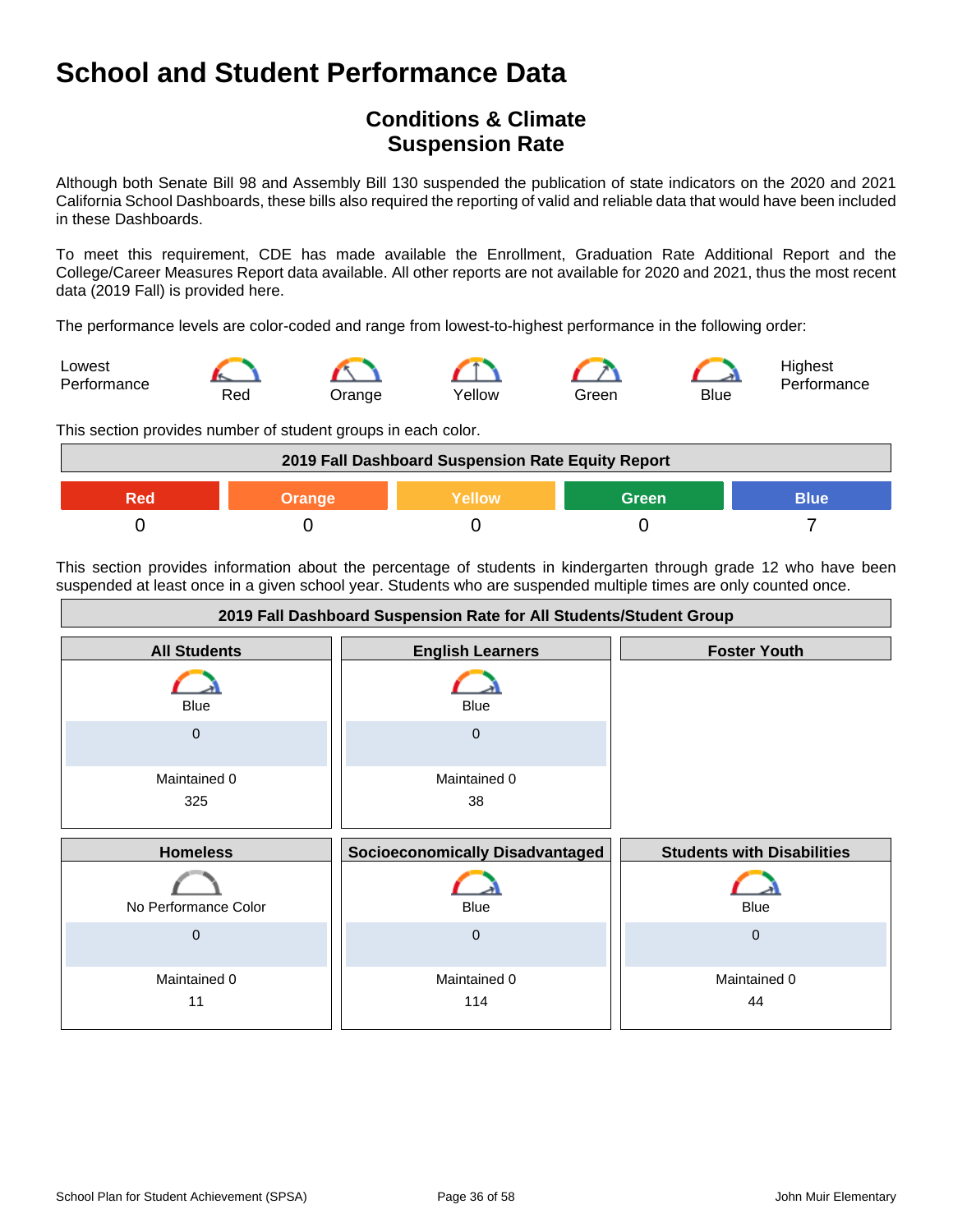

This section provides a view of the percentage of students who were suspended.

| 2019 Fall Dashboard Suspension Rate by Year |  |  |
|---------------------------------------------|--|--|
| 2017<br>2018<br>2019                        |  |  |
|                                             |  |  |

#### **Conclusions based on this data:**

**1.** Zero suspension in 3 years.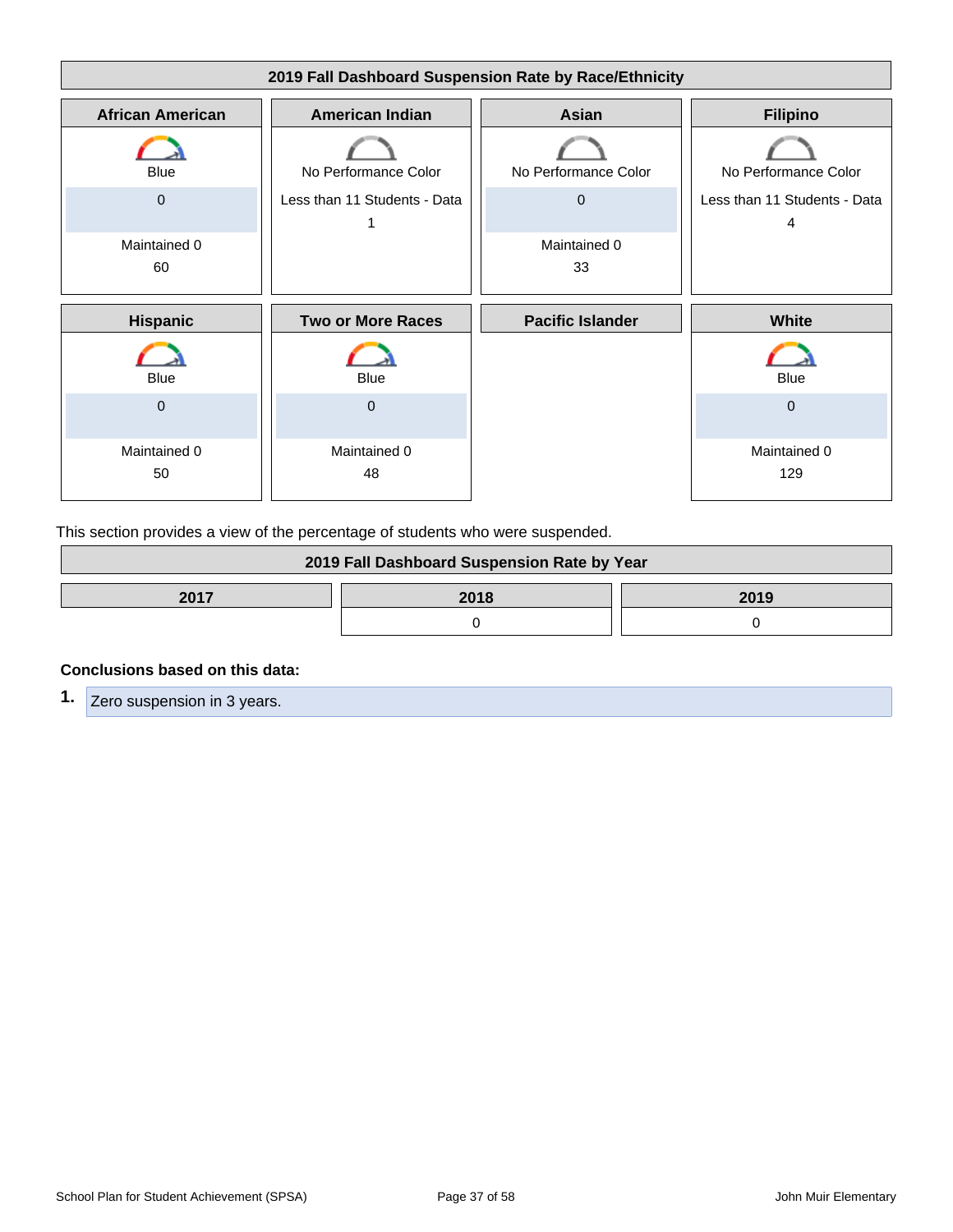## **Goals, Strategies, & Proposed Expenditures**

Complete a copy of the following table for each of the school's goals. Duplicate the table as needed.

## **LEA/LCAP Goal**

BUSD LCAP Focus Goal 1: Provide high quality classroom instruction and curriculum that promote college and career readiness with academic interventions in place to eliminate barriers to student success.

## **Goal 1**

Increase the TCRWP Reading and ASOU math scores for all students K - 5 to ensure students are at or above grade level.

### **Identified Need**

TCRWP Reading and ASOU Math

### **Annual Measurable Outcomes**

| Metric/Indicator                                     | <b>Baseline/Actual Outcome</b>                                                                                                                                                                                     | <b>Expected Outcome</b>                                      |
|------------------------------------------------------|--------------------------------------------------------------------------------------------------------------------------------------------------------------------------------------------------------------------|--------------------------------------------------------------|
| <b>TCRWP Trimester Reading</b><br><b>Assessments</b> | According to 2021-2022<br><b>TCRWP, Trimester 2</b><br>assessment data shows an<br>average of K-5 students scored<br>80% proficient in reading. This<br>is up from 71.5% at the end of<br>T1.<br>on T2 Assessment. | Increase K-5 TCRWP reading<br>proficiency by 5% in 2022-2023 |

Complete a copy of the Strategy/Activity table for each of the school's strategies/activities. Duplicate the table, including Proposed Expenditures, as needed.

### **Strategy/Activity 1**

### **Students to be Served by this Strategy/Activity**

(Identify either All Students or one or more specific student groups)

All Kindergartners- 5th grade students with a focus on the subgroups targeted in the LCAP.

Strategy/Activity

ACTIVITY #1: ENGLISH LANGUAGE ARTS (ELA):

• John Muir teachers and staff will ensure implementation of a high quality, balanced English Language Arts instruction using district adopted practices within a dedicated literacy block.

\* Teachers will implement the Teacher's College Reading and Writing program (TCRWP), FastTrack Phonics program in grades K - 2, and spelling lessons with the support of the Literacy Coach.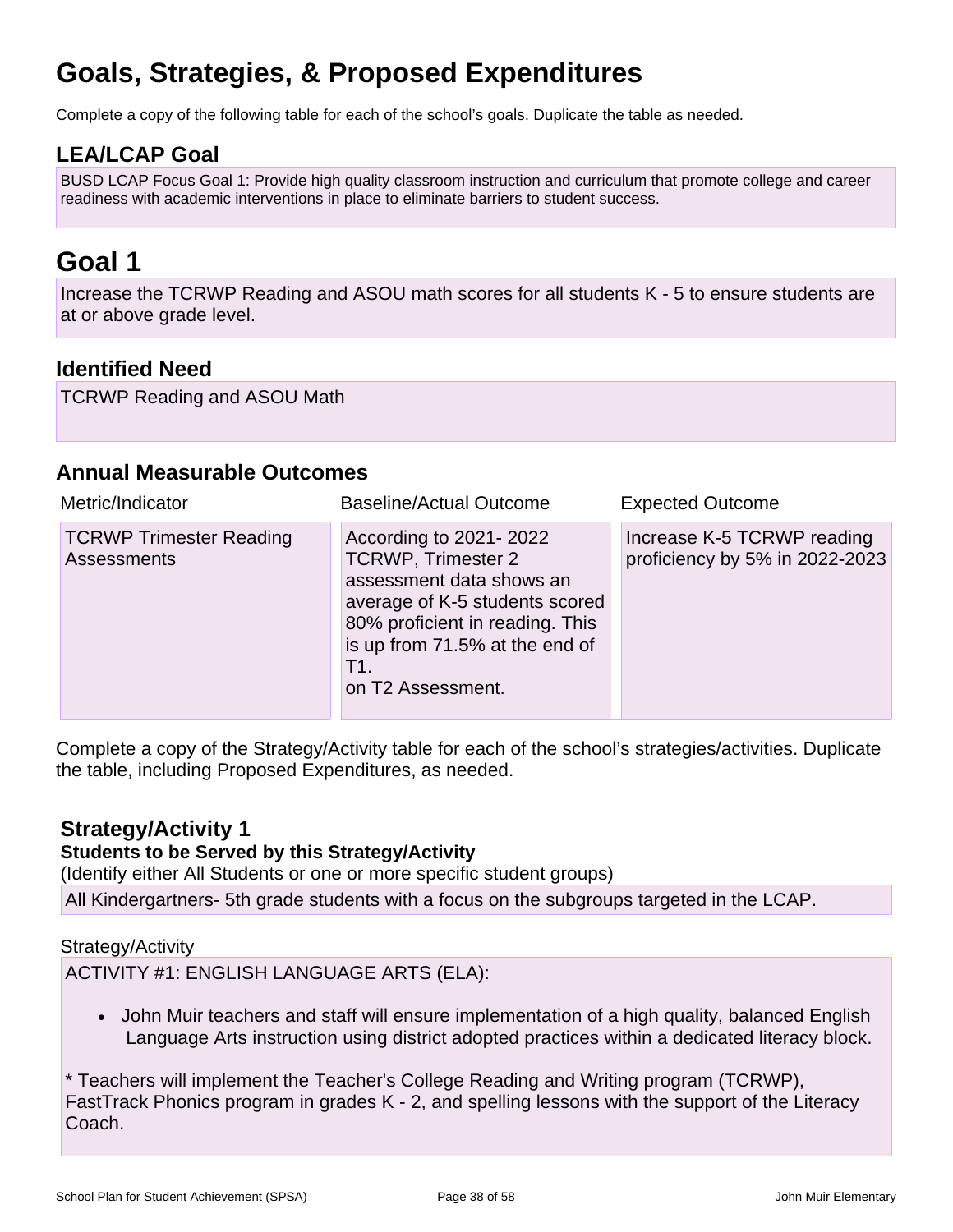\* Teachers will participate in district wide training and the coach will provide ongoing training to personnel during staff meetings and through model lessons in classes.

\* Teachers will be released (using hourly and full day substitutes) to observe other teachers and to plan curriculum and instruction.

\* Teachers will use quantitative and qualitative data and knowledge of students' academic readiness, language proficiency, cultural background, and individual development to create engaging and challenging learning experiences for all children including differentiating for high achieving and struggling students

\* Teachers will collaborate frequently to develop instructional practices that draw from students' cultures and personal experiences to improve the delivery of culturally relevant pedagogy.

\* Teachers will devote collaboration time to analysis of student writing samples based on agree upon standards and rubric to discuss strengths and revise lessons/instruction as needed.

\* Provide all necessary materials, such as additional guided reading books, computer software, nonfiction literature, student self-selected literature, handwriting materials/curriculum, reading aides/highlighters, and other instructional materials shall be purchased as needed. Once available, BSEP carryover funds may be allocated for the purchase of additional materials and supplies.

\* Meet as a Leadership Team (LT) monthly to discuss and monitor progress towards meeting goals within our School Site Plan based on student achievement data and to structure appropriate professional development for this purpose.

Literacy Coach job description:

Provide coaching to teachers in TCRWP and FastTrack-classroom demonstrations and collaborations

- teaching staff workshops designed to help teachers implement TCRWP and FastTrack
- implementation of project school wide

Provide direct services for students performing below grade level

- Reading Recovery
- Leveled Literacy Intervention (LLI)
- FastTrack
- small group work in the classroom
- After School Intervention by certificated staff

Provide support for grade level collaboration through weekly assessments wall reviews

• maintenance and use of literacy assessment walls to improve instruction

Provide professional development at a site and district level.

• ELA PD for teachers linked to site and district data.

Literacy Coach 27,900 -BSEP

Teacher Professional Development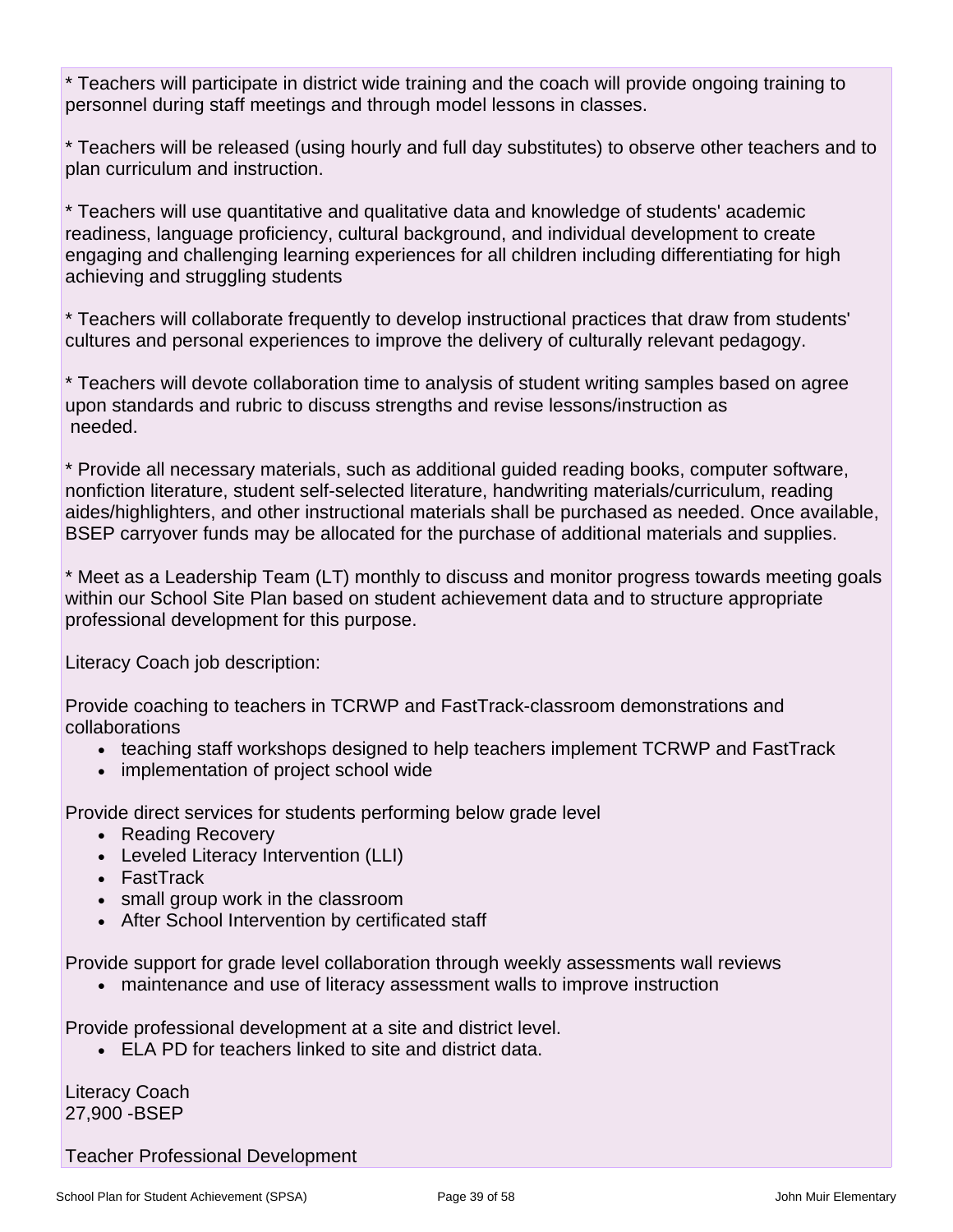6,000 -BSEP Carryover

Materials & Supplies 4,021 -BSEP Carryover

Teacher Subs for Peer Observation 3,000 -BSEP Carryover

Teacher Hourly 2,000 -BSEP Carryover

Unallocated Reserve for Personnel Variance 3,428 -BSEP

#### **Proposed Expenditures for this Strategy/Activity**

List the amount(s) and funding source(s) for the proposed expenditures. Specify the funding source(s) using one or more of the following: LCFF, Federal (if Federal identify the Title and Part, as applicable), Other State, and/or Local.

| Amount(s) | Source(s)             |
|-----------|-----------------------|
| 27,900    | <b>BSEP</b>           |
| 6,000     | <b>BSEP Carryover</b> |
| 4,021     | <b>BSEP Carryover</b> |
| 3,000     | <b>BSEP Carryover</b> |
| 2,000     | <b>BSEP Carryover</b> |
| 3,428     | <b>BSEP</b>           |

## **Strategy/Activity 2**

#### **Students to be Served by this Strategy/Activity**

(Identify either All Students or one or more specific student groups)

All Kindergartners- 5th grade students with a focus on the subgroups targeted in the LCAP.

#### Strategy/Activity

ACTIVITY #2: MATHEMATICS:

- All teachers will attend mathematics professional development sessions provided by BUSD
- All teachers and staff will ensure implementation of high quality mathematics instruction using the district adopted mathematics program, A Story of Units (ASOU) and create a balanced mathematics program as outlined in the State mathematics framework, and administer district required assessments.
- Teachers will collaboratively plan lessons and assessments based on the District Mathematics Pacing Guide.
- All teachers will use mathematics manipulatives as required by the mathematics program to provide access to key concepts and build conceptual understanding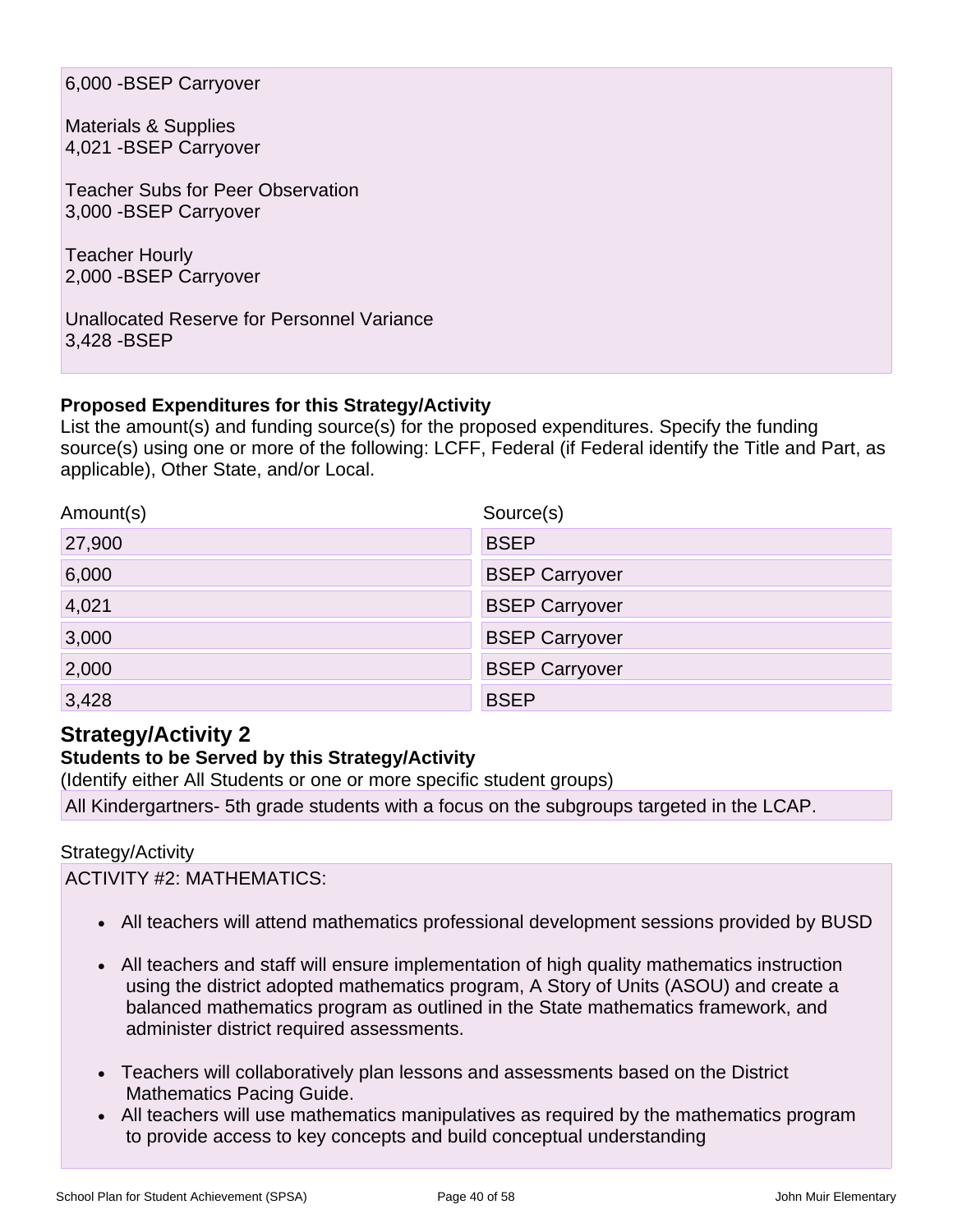• At least once a month, collaboration time will be devoted to analysis of students' math assessments included in the program to discuss strengths and revise lessons/instruction as needed

\* Principal will provide teachers with extended meeting time for the purpose of math planning. Teachers will review state math standards, and math scope and sequence in order to coordinate additional instruction and practice in key areas.

• All necessary materials, such as mathematics manipulatives (calculators, metric rulers, base ten blocks, white boards, etc.) shall be purchased as needed.

\* Using LCAP After School Tutoring funds, 2 to 4 teachers will provide math tutoring three days a week for students who are below grade level in math.

#### **Proposed Expenditures for this Strategy/Activity**

List the amount(s) and funding source(s) for the proposed expenditures. Specify the funding source(s) using one or more of the following: LCFF, Federal (if Federal identify the Title and Part, as applicable), Other State, and/or Local.

Amount(s) Source(s)

## **Strategy/Activity 3**

#### **Students to be Served by this Strategy/Activity**

(Identify either All Students or one or more specific student groups) All Kindergartners- 5th grade students with a focus on the subgroups targeted in the LCAP.

#### Strategy/Activity

ACTIVITY #3: ENGLISH LANGUAGE LEARNERS:

To insure that English Language Learners have access to and are able to perform at proficiency levels on all assessments staff and faculty will:

- ELD Coach will conduct and correct annual State required CELDT assessment of English Language Learners' ability to speak, listen, read, and write in English.
- Staff will provide at least 30 minutes per day of instruction aligned with their CELDT and the English Language Development standards
- Use CELDT data to assign students to flexible learning groups based on their levels.

\* ELD Coach will provide professional development for classroom teachers to insure implementation of the ELD curriculum

\* Students will be pulled in leveled groups for ELD instruction using newly adopted ELD adoption by ELD Coach. Teachers and support staff will track student progress on ELD blue cards and will report student progress to parents on a regular basis.

\* Staff will monitor the progress of every EL student in English to ensure that each student is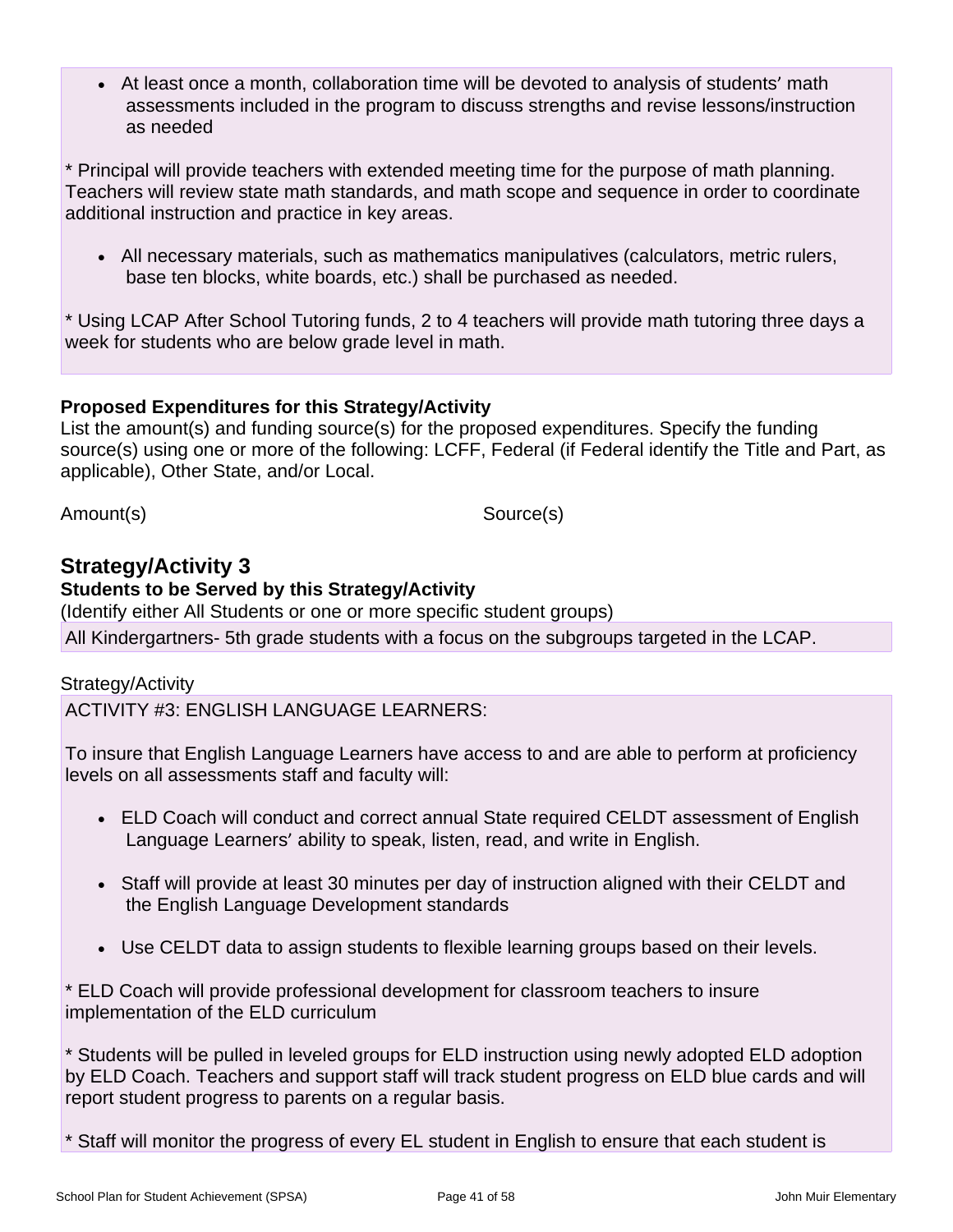gaining at least one CELDT level a year and that students are reaching a proficient status.

- Coordinate with the District ELD specialist to provide practice based professional development for teachers and follow up with coaching and lesson demonstrations. This training will be coordinated with the English language arts professional development sessions in that some of the methods used for instruction overlap and can be enhanced with ELD best practices.
- Provide all supplementary materials required to support English language development instruction, such as consumable books, software and educational games, additional resources to support the core curriculum, literature books, videos, hands-on objects and materials, etc. shall be purchased as needed.

#### **Proposed Expenditures for this Strategy/Activity**

List the amount(s) and funding source(s) for the proposed expenditures. Specify the funding source(s) using one or more of the following: LCFF, Federal (if Federal identify the Title and Part, as applicable), Other State, and/or Local.

Amount(s) Source(s)

### **Strategy/Activity 4**

#### **Students to be Served by this Strategy/Activity**

(Identify either All Students or one or more specific student groups)

All Kindergartners- 5th grade students with a focus on the subgroups targeted in the LCAP.

#### Strategy/Activity

ACTIVITY #4: DEAF and HARD OF HEARING PROGRAM: John Muir will continue delivery of the Deaf and Hard of Hearing Program. This program will have a language practice of total communication, using spoken and signed English at all times. Development of English skills for purposes of reading and writing will remain the primary focus. Students will also receive instruction in all other areas of the State standards-based core curriculum.

Students will receive individual and group services for speech, auditory, and language development skills by a credentialed teacher of the deaf and hard of hearing. The specialist will use both speech and sign, per the need of the student.

Students will mainstream in their grade level classes for appropriate subjects as determined by the IEP team. Students will be assisted in the mainstream class by fluent sign interpreters.

Students will participate in all school activities such as field trips, assemblies, and special school programs, assisted by the signing teachers and the sign interpreters.

#### **Proposed Expenditures for this Strategy/Activity**

List the amount(s) and funding source(s) for the proposed expenditures. Specify the funding source(s) using one or more of the following: LCFF, Federal (if Federal identify the Title and Part, as applicable), Other State, and/or Local.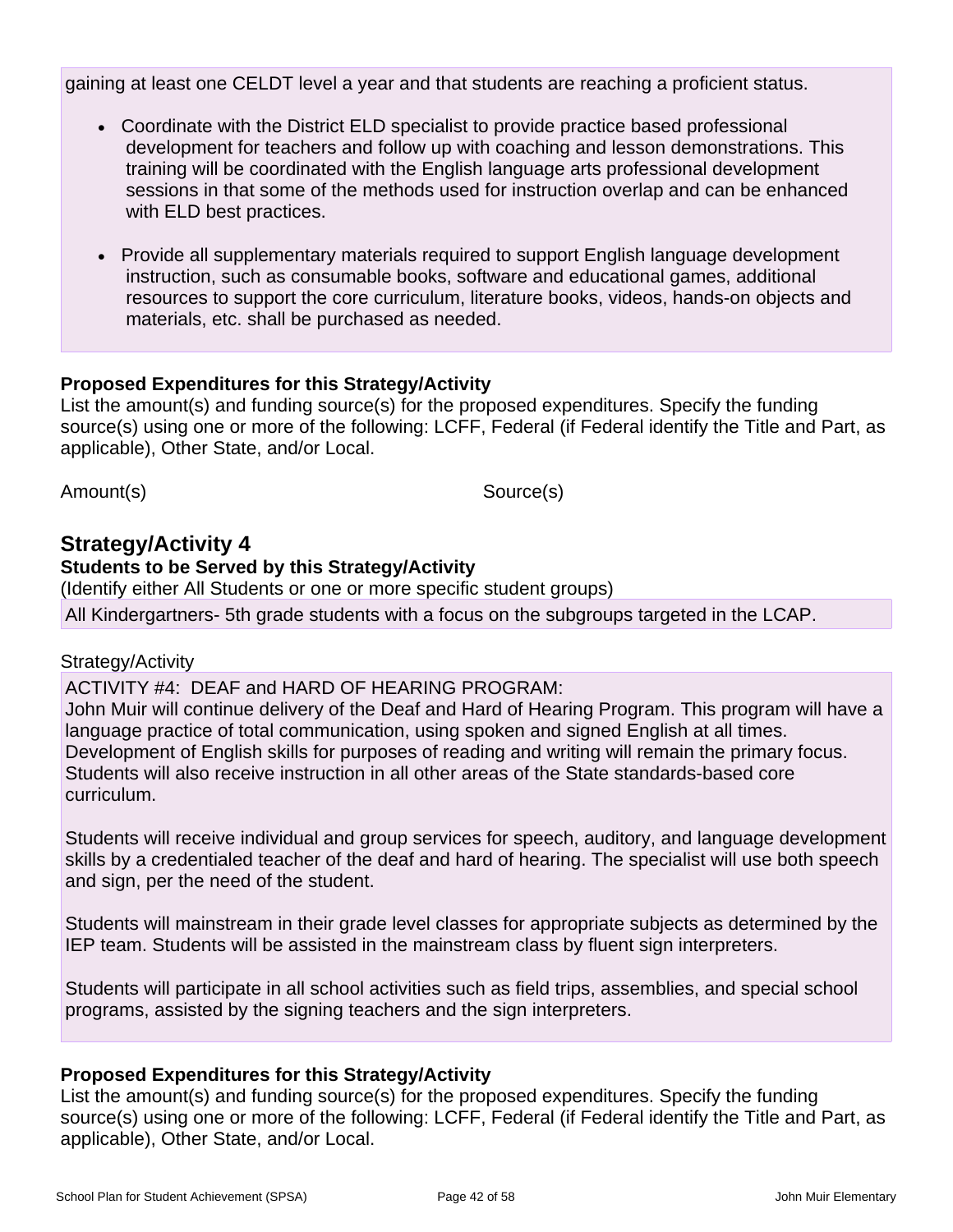### **Strategy/Activity 5**

**Students to be Served by this Strategy/Activity**

(Identify either All Students or one or more specific student groups) All Kindergartners- 5th grade students with a focus on the subgroups targeted in the LCAP.

### Strategy/Activity

### ACTIVITY #5: RESPONSE TO INSTRUCTION AND INTERVENTION (RTI):

John Muir will fund .45 FTE to increase the FTE of the RTI Coordinator position to .85 FTE for the 2019-2020 school year. The RTI Coordinator will provide intervention instruction to below grade level general education students in reading, writing and math. In addition, the Coordinator will case manage the students receiving interventions and facilitate weekly RTI team meetings and COST meetings with classroom teachers and support staff.

Ensure that all at risk (under-performing, under-served, under-challenged and/or below grade level) students will:

- Under-performing or struggling students will be identified by reviewing performance data during weekly Coordination of Services Team (COST) meetings facilitated by the RTI Coordinator. The team will monitor student progress, identify target areas of intervention for particular groups of students and will formulate intervention goals and plans.
- During weekly team and staff meetings, Literacy Coaches will work with teachers to identify and track the progress of "focus students" throughout the school year. The progress of all students will be monitored during team, staff, COST and RTI meetings. Students receive support through the (RTI) Response to Intervention and Instruction model.
- Literacy coach, Resource and Full Inclusion teachers, classroom teachers, tutors, and volunteers will provide intervention instruction in reading, writing, spelling, and math during the school day. Intervention team and teachers will gather and review data on a 6 - 8 week cycle to analyze student progress and fidelity of services.
- RTI Coordinator will coordinate COST and RTI meetings to monitor the coordination of services for and progress of all intervention and special ed students. At RTI meetings, school staff will collaborate to determine, discuss, coordinate and track physical, mental, and emotional supports for students in need.
- Select teachers will provide targeted After School Intervention to students who are below grade level in math. Additional tutors will be provided through the BUILD program to provide tutoring in reading, which will be coordinated by selected teachers.

\* Provide a Summer Intervention program for incoming 4th and 5th graders that targets students who were below grade level in 3rd and 4th grade to minimize summer learning loss. This would be two weeks of summer literacy instruction for about 20 students. Any carryover funds would be applied to this program.

.85 FTE RTI Coordinator RTI Coach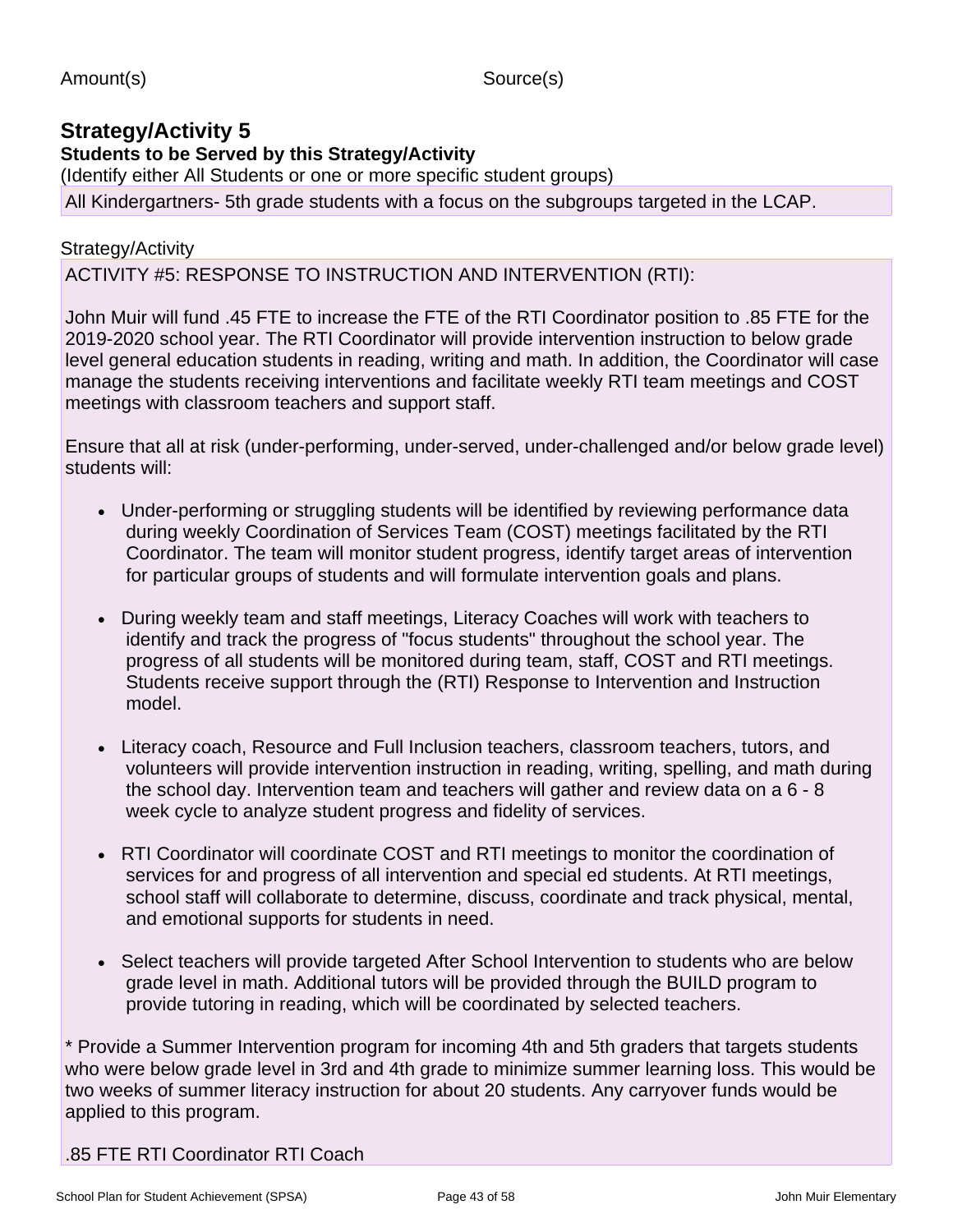.40 from LCAP .20 from BSEP. Cost- 26,075 -BSEP .25 from Title 1. Cost- 32,593 -Title 1

.80 FTE ELD TSA .40 from LCAP .30 from PTA. Cost- 33,940 .10 from Title 1. Cost- 11,313

Reserve for Personnel Variance \$2105 from Title 1

#### **Proposed Expenditures for this Strategy/Activity**

List the amount(s) and funding source(s) for the proposed expenditures. Specify the funding source(s) using one or more of the following: LCFF, Federal (if Federal identify the Title and Part, as applicable), Other State, and/or Local.

| Amount(s) | Source(s)                 |
|-----------|---------------------------|
| 26,075    | <b>BSEP</b>               |
| 32,593    | Title I A - Basic Funding |
| 33,940    | <b>PTA</b>                |
| 11,313    | Title I A - Basic Funding |
| 2105      | Title I A - Basic Funding |

## **Strategy/Activity 6**

#### **Students to be Served by this Strategy/Activity**

(Identify either All Students or one or more specific student groups)

#### Strategy/Activity

ACTIVITY #6: ENRICHMENT:

- \* Provide Physical Education to Kindergarten, 4th and 5th grade students.
- \* Provide Dance classes the three Kindergarten classes and facilitate art integration with the K-5 classroom teachers to ensure art is incorporated into the curriculum.
- 1) Dance Enrichment for K: \$14,586 from BSEP
- 2) VAPA Grant: \$8,000 from VAPA
- 3) PE \$29,102 Paid for by PTA
- Reserved for Personnel Variance Paid for by PTA \$3,152

#### **Proposed Expenditures for this Strategy/Activity**

List the amount(s) and funding source(s) for the proposed expenditures. Specify the funding source(s) using one or more of the following: LCFF, Federal (if Federal identify the Title and Part, as applicable), Other State, and/or Local.

| Amount(s) | Source(s)                  |
|-----------|----------------------------|
| 14,586    | <b>BSEP</b>                |
| 8000      | <b>District Allocation</b> |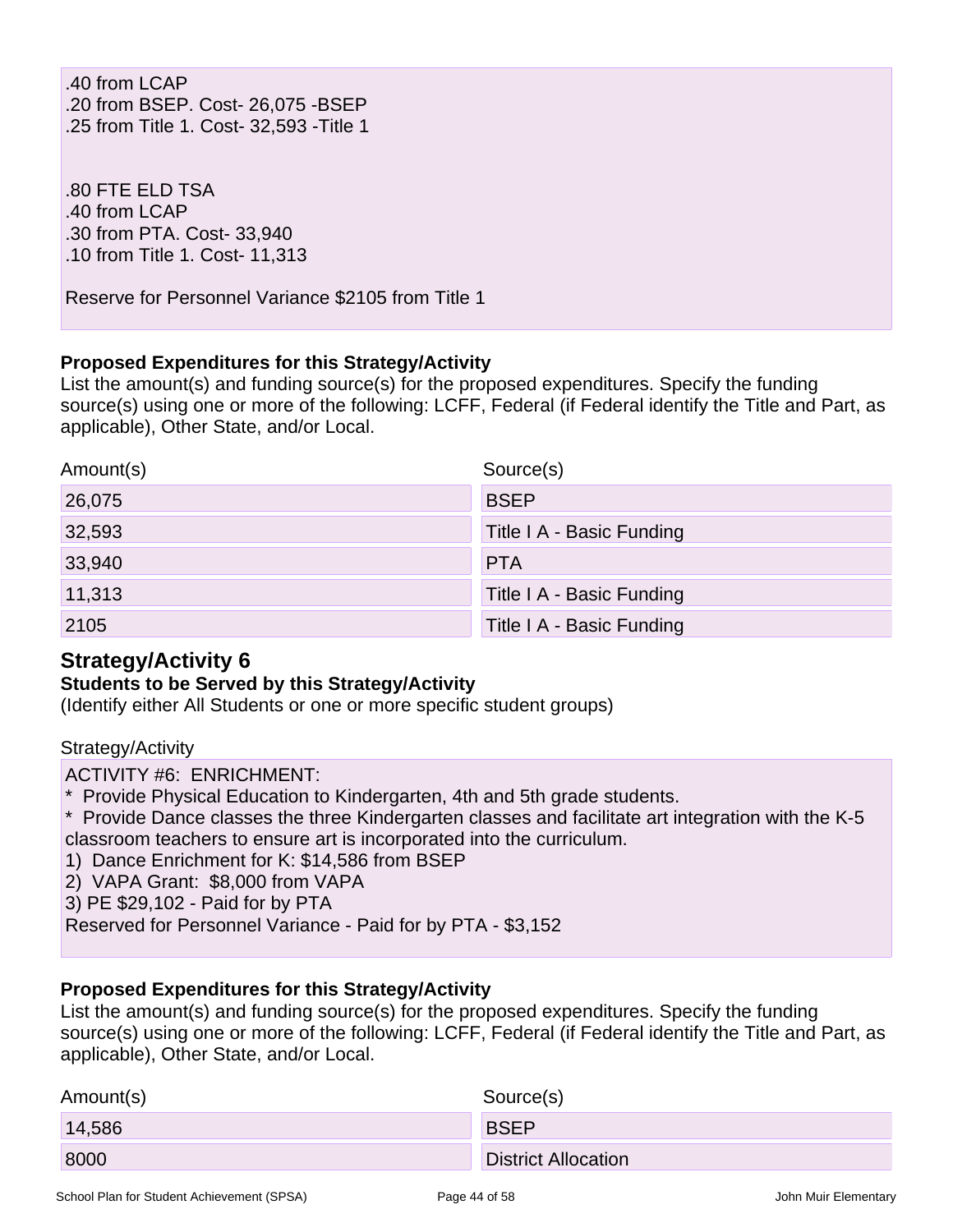| 29,102         | D              |
|----------------|----------------|
| $\sim$         | $\overline{1}$ |
| 3,152<br>0,102 | P<br>-<br>.    |

## **Annual Review**

### **SPSA Year Reviewed: 2021-22**

Respond to the following prompts relative to this goal. If the school is in the first year of implementing the goal, an analysis is not required and this section may be deleted.

## **ANALYSIS**

Describe the overall implementation of the strategies/activities and the overall effectiveness of the strategies/activities to achieve the articulated goal.

Budget allocated support student re-entry and addressed unfinished learning

Briefly describe any major differences between the intended implementation and/or the budgeted expenditures to implement the strategies/activities to meet the articulated goal.

There were no major differences between budget expenditures and implementation.

Describe any changes that will be made to this goal, the annual outcomes, metrics, or strategies/activities to achieve this goal as a result of this analysis. Identify where those changes can be found in the SPSA.

There will be a reduction in FTE to PE due to losing a classroom.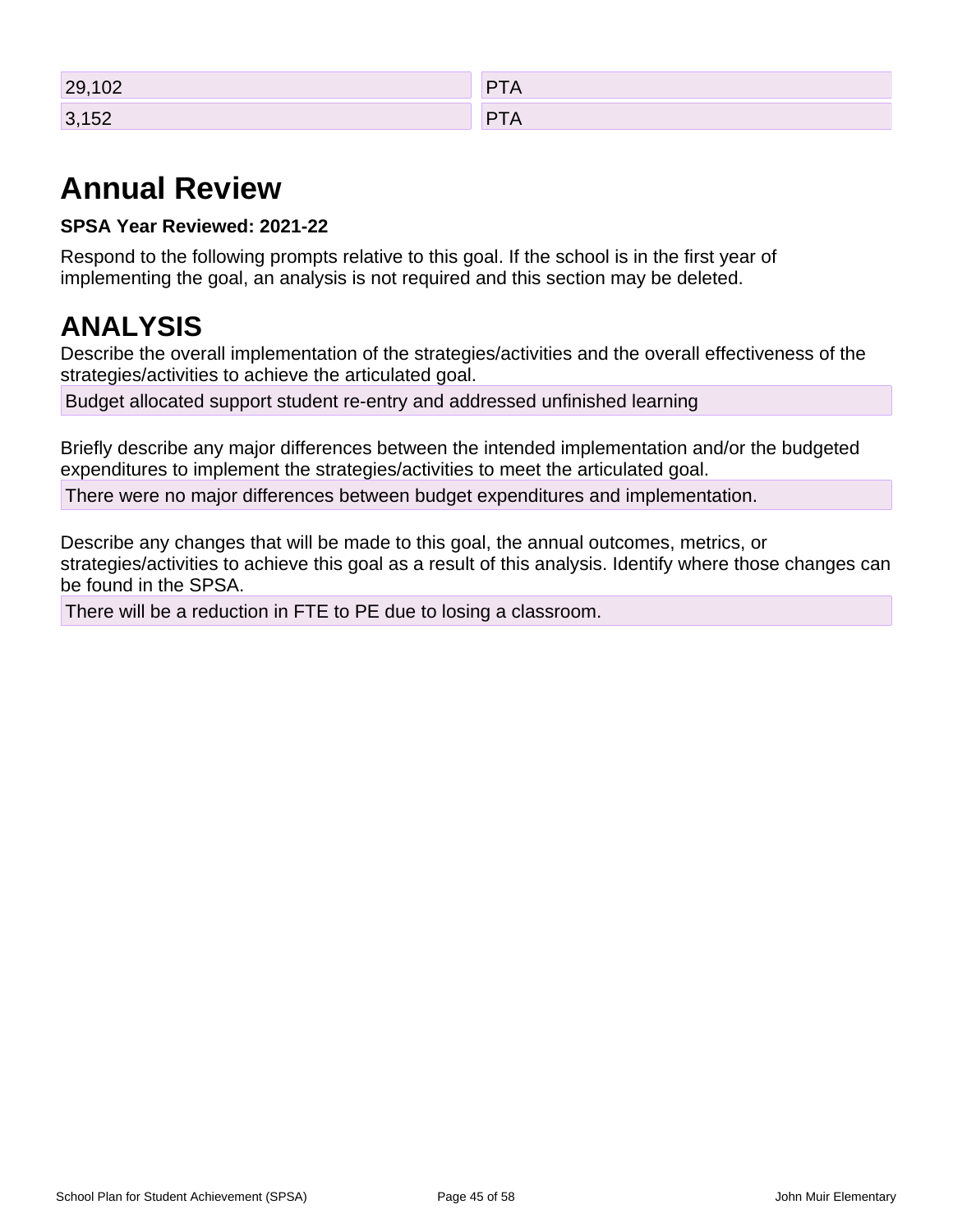## **Goals, Strategies, & Proposed Expenditures**

Complete a copy of the following table for each of the school's goals. Duplicate the table as needed.

## **LEA/LCAP Goal**

BUSD LCAP Focus Goal 2: End the racial predictability of academic achievement by ensuring that all systems are culturally and linguistically responsive to the needs of our students.

## **Goal 2**

Improve school-wide attendance rates particularly for students of color in order to end racial predictability of academic achievement.

### **Identified Need**

Attendance rates.

### **Annual Measurable Outcomes**

| Metric/Indicator                    | <b>Baseline/Actual Outcome</b>                                                                                                  | <b>Expected Outcome</b>                                         |
|-------------------------------------|---------------------------------------------------------------------------------------------------------------------------------|-----------------------------------------------------------------|
| 1) Attendance Rates<br>2) Referrals | In 21-22, average attendance<br>rate by May of 2022 was<br>93.15%. In 2021-2022<br>Referrals 43% from 2019-2020<br>school year. | Increase Monthly Attendance<br>by $5%$<br>Decrease Uh-Ohs by 5% |

Complete a copy of the Strategy/Activity table for each of the school's strategies/activities. Duplicate the table, including Proposed Expenditures, as needed.

## **Strategy/Activity 1**

#### **Students to be Served by this Strategy/Activity**

(Identify either All Students or one or more specific student groups)

All Kindergartners- 5th grade students with a focus on the subgroups targeted in the LCAP.

#### Strategy/Activity

IMPROVE ATTENDANCE:

\* Principal, Secretary and Family Engagement Site Coordinator will meet monthly to review attendance date. Secretary will monitor attendance weekly, contact parents regarding absenteeism and send out Truancy Letters monthly.

\* The Family Engagement Site Coordinator will contact families to offer assistance with bus transportation, enrolling in child care programs, health-related issues, etc.

\* The Principal and the school secretary will monitor student attendance and use the District mandated SART/SARB process for notifying parents of excessive student tardiness, absenteeism, and truancy.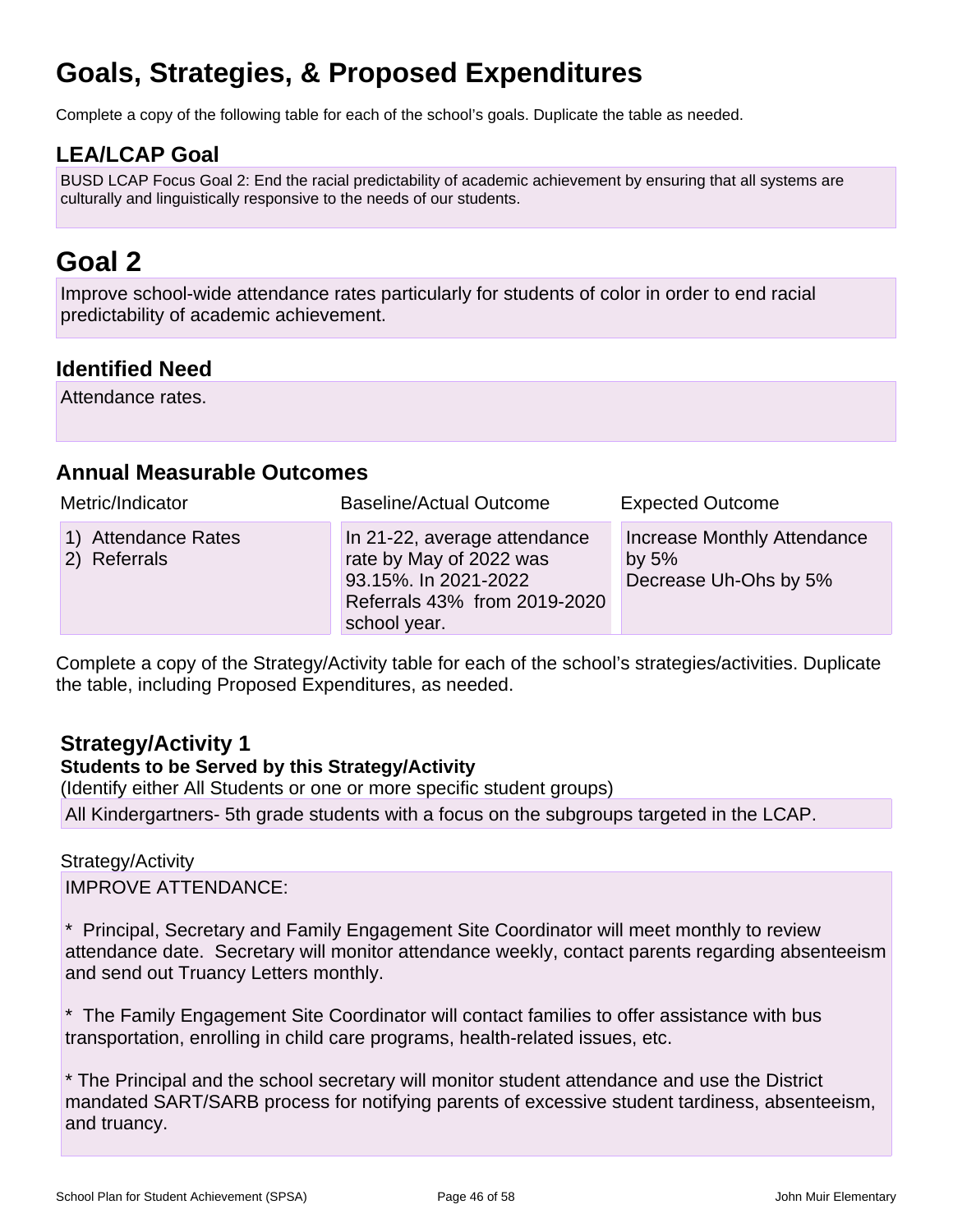#### **Proposed Expenditures for this Strategy/Activity**

List the amount(s) and funding source(s) for the proposed expenditures. Specify the funding source(s) using one or more of the following: LCFF, Federal (if Federal identify the Title and Part, as applicable), Other State, and/or Local.

| Amount(s) |  |
|-----------|--|
|-----------|--|

Source(s)

District Allocation

### **Strategy/Activity 2**

#### **Students to be Served by this Strategy/Activity**

(Identify either All Students or one or more specific student groups) All Kindergartners- 5th grade students with a focus on the subgroups targeted in the LCAP.

Strategy/Activity

POSITIVE BEHAVIOR INTERVENTION AND SUPPORT (PBIS).

The school's classroom rules, procedures, and behavior management policies will be written, explained, practiced, and supported with sensitivity towards all student's emotional health as well as cultural and linguistic differences.

Teachers will continue to teach Toolbox lessons monthly.

Tools, 4 B's and classroom behavior expectations will be posted, explicitly taught, reviewed, and recognized.

Staff will implement the use of the "Uh Oh" referral to track minor student behaviors that require some type of response. Office referrals will be used for more serious student issues.

PBIS team will coordinate activities and will meet twice a month to monitor progress and to review student data and identify problem areas. Data will be shared at staff meetings so that practices can be adjusted and interventions provided. Individual Behavior Plans will be written in a proactive manner for identified students.

Golden Paws and attendance certificates will be awarded at monthly all school Assemblies.

BEARS staff will attend PBIS trainings with credentialed staff and will implement PBIS in the after school program.

#### **Proposed Expenditures for this Strategy/Activity**

List the amount(s) and funding source(s) for the proposed expenditures. Specify the funding source(s) using one or more of the following: LCFF, Federal (if Federal identify the Title and Part, as applicable), Other State, and/or Local.

Amount(s) Source(s)

#### **Strategy/Activity 3 Students to be Served by this Strategy/Activity**

(Identify either All Students or one or more specific student groups)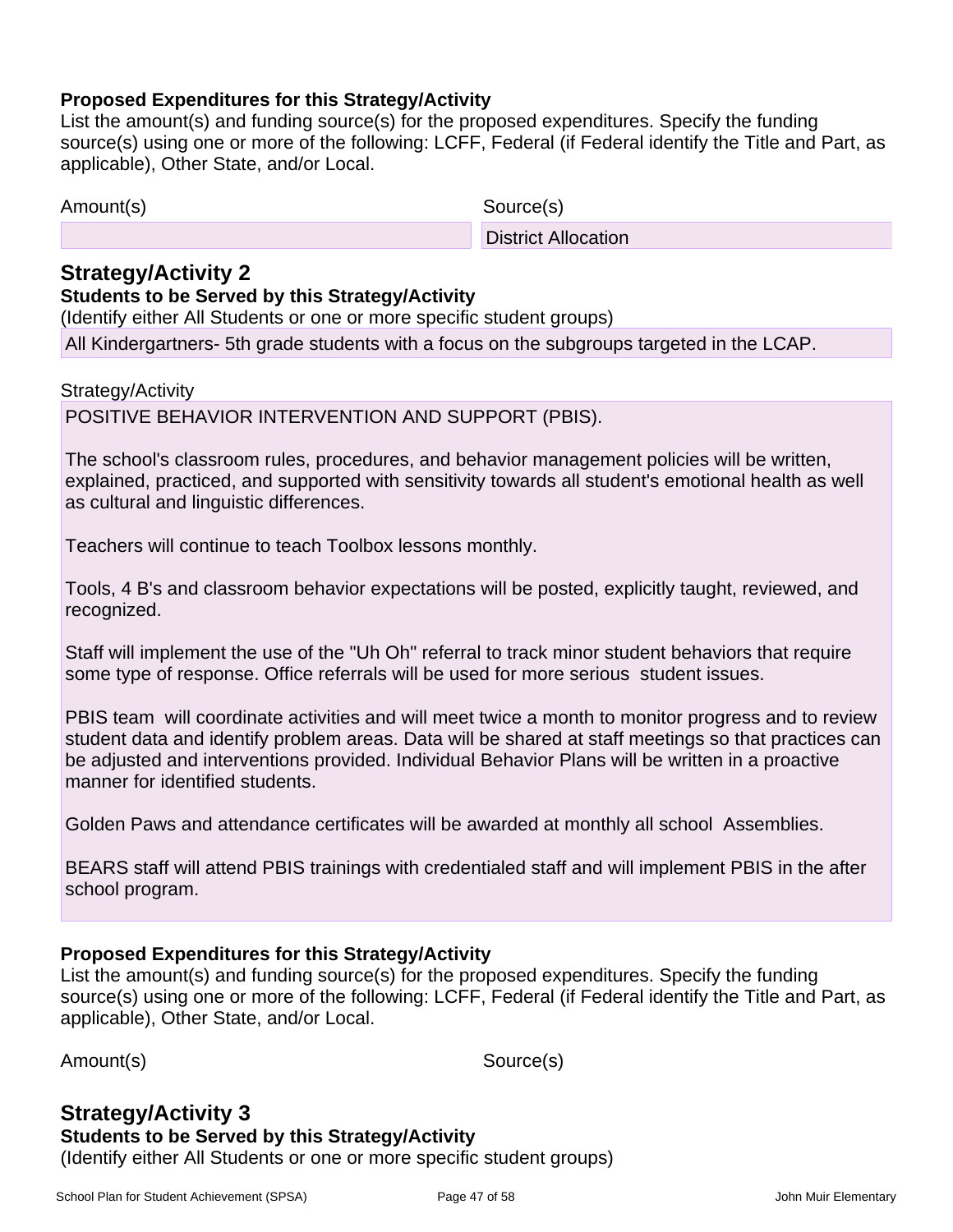All Kindergartners- 5th grade students with a focus on the subgroups targeted in the LCAP.

Strategy/Activity MENTAL HEALTH SUPPORT:

With a long-range goal of across-the-board mental health support to all students and families, a licensed counselor will work to meet the needs of the John Muir community. The counselor will meet individually with students for counseling, conduct social skills groups, specialty groups (grief, girl, boy, etc) and facilitate the Student Council.

Students served will be assessed through available tracking systems for tardiness, SSTs, truancy, and discipline-based referrals.

Counseling contract: \$17,021 from BSEP, \$18,979 from from BSEP Carryover, \$18,000 from other resources

#### **Proposed Expenditures for this Strategy/Activity**

List the amount(s) and funding source(s) for the proposed expenditures. Specify the funding source(s) using one or more of the following: LCFF, Federal (if Federal identify the Title and Part, as applicable), Other State, and/or Local.

| Amount(s) | Source(s)             |
|-----------|-----------------------|
| 17,021    | <b>BSEP</b>           |
| 18,979    | <b>BSEP Carryover</b> |
| 18,000    | Other                 |

### **Strategy/Activity 4**

#### **Students to be Served by this Strategy/Activity**

(Identify either All Students or one or more specific student groups)

All Kindergartners- 5th grade students with a focus on the subgroups targeted in the LCAP.

#### Strategy/Activity

CULTURAL COMPETENCY:

All new teachers to John Muir will attend the BUSD Cultural Competency Workshops within their first year of employment.

Teachers will continue to use strategies, materials, and instruction that engage and support all learners. Teachers will meet to collaborate on the planning and evaluation of Culturally Responsive lessons.

Culturally Responsive materials will be purchased to support instruction. Additional planning time and Professional Development will be provided if funding becomes available.

All staff with incorporate the four BUSD Equity strategies in their teaching and interaction with students: Opt In, Multiple Perspectives, High Expectations/High Help and Including Student Lives.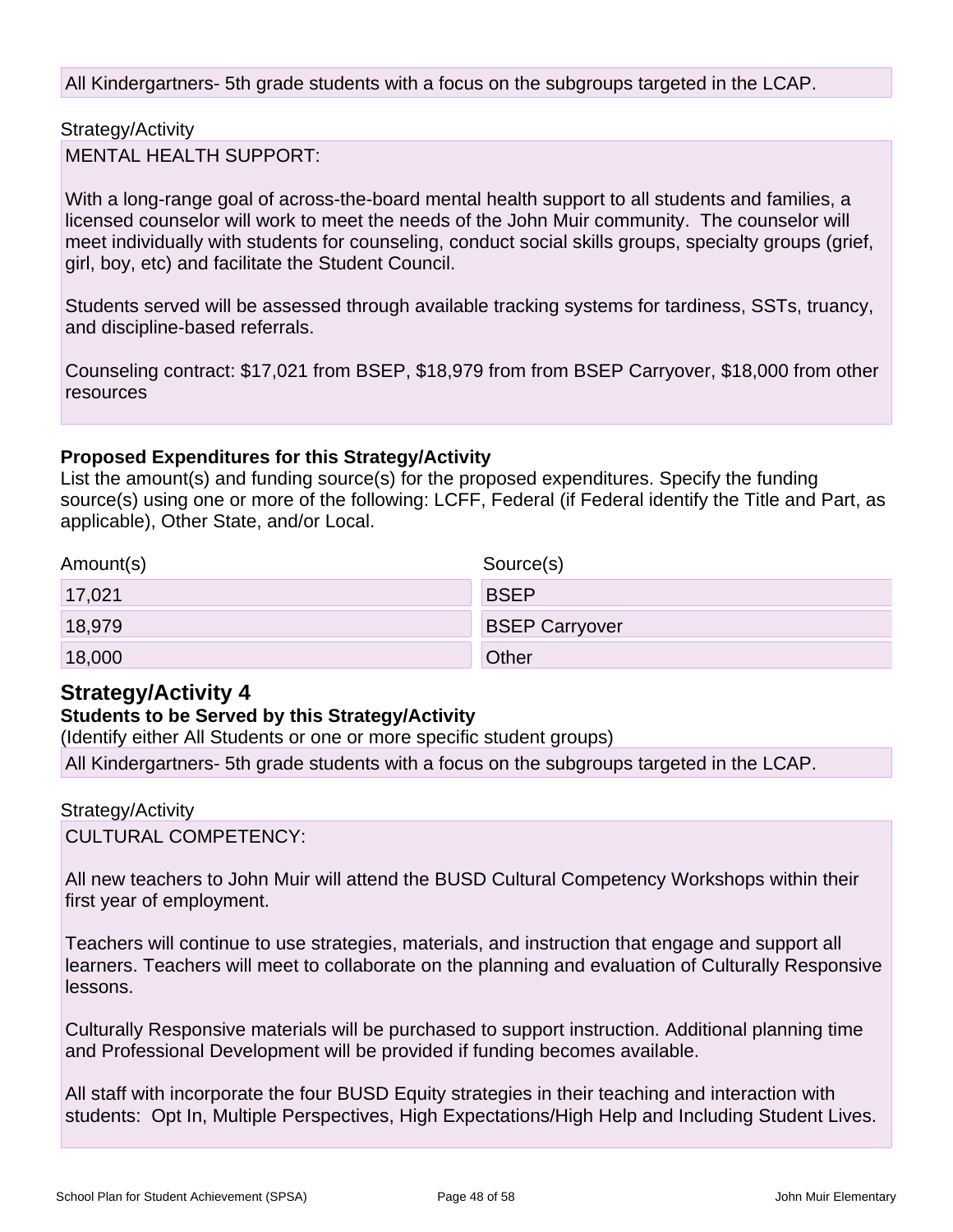Equity Staff Meetings, lead by the Equity Teacher Leader(s), will be held monthly to review Equity strategies and provide on-going professional development on cultural responsive teaching, equity and social justice.

#### **Proposed Expenditures for this Strategy/Activity**

List the amount(s) and funding source(s) for the proposed expenditures. Specify the funding source(s) using one or more of the following: LCFF, Federal (if Federal identify the Title and Part, as applicable), Other State, and/or Local.

Amount(s) Source(s)

## **Strategy/Activity 5 Students to be Served by this Strategy/Activity** (Identify either All Students or one or more specific student groups)

All Kindergartners- 5th grade students with a focus on the subgroups targeted in the LCAP.

#### Strategy/Activity

SUSPENSIONS:

For the last four years, there have been zero out-of-school suspensions. There were zero out of school suspensions in the 2021-2022 school year.

#### **Proposed Expenditures for this Strategy/Activity**

List the amount(s) and funding source(s) for the proposed expenditures. Specify the funding source(s) using one or more of the following: LCFF, Federal (if Federal identify the Title and Part, as applicable), Other State, and/or Local.

Amount(s) Source(s)

## **Annual Review**

**SPSA Year Reviewed: 2021-22**

Respond to the following prompts relative to this goal. If the school is in the first year of implementing the goal, an analysis is not required and this section may be deleted.

## **ANALYSIS**

Describe the overall implementation of the strategies/activities and the overall effectiveness of the strategies/activities to achieve the articulated goal.

We had a counselor work 5 days a week full time. This helped address SEL.

Briefly describe any major differences between the intended implementation and/or the budgeted expenditures to implement the strategies/activities to meet the articulated goal.

There were no major differences.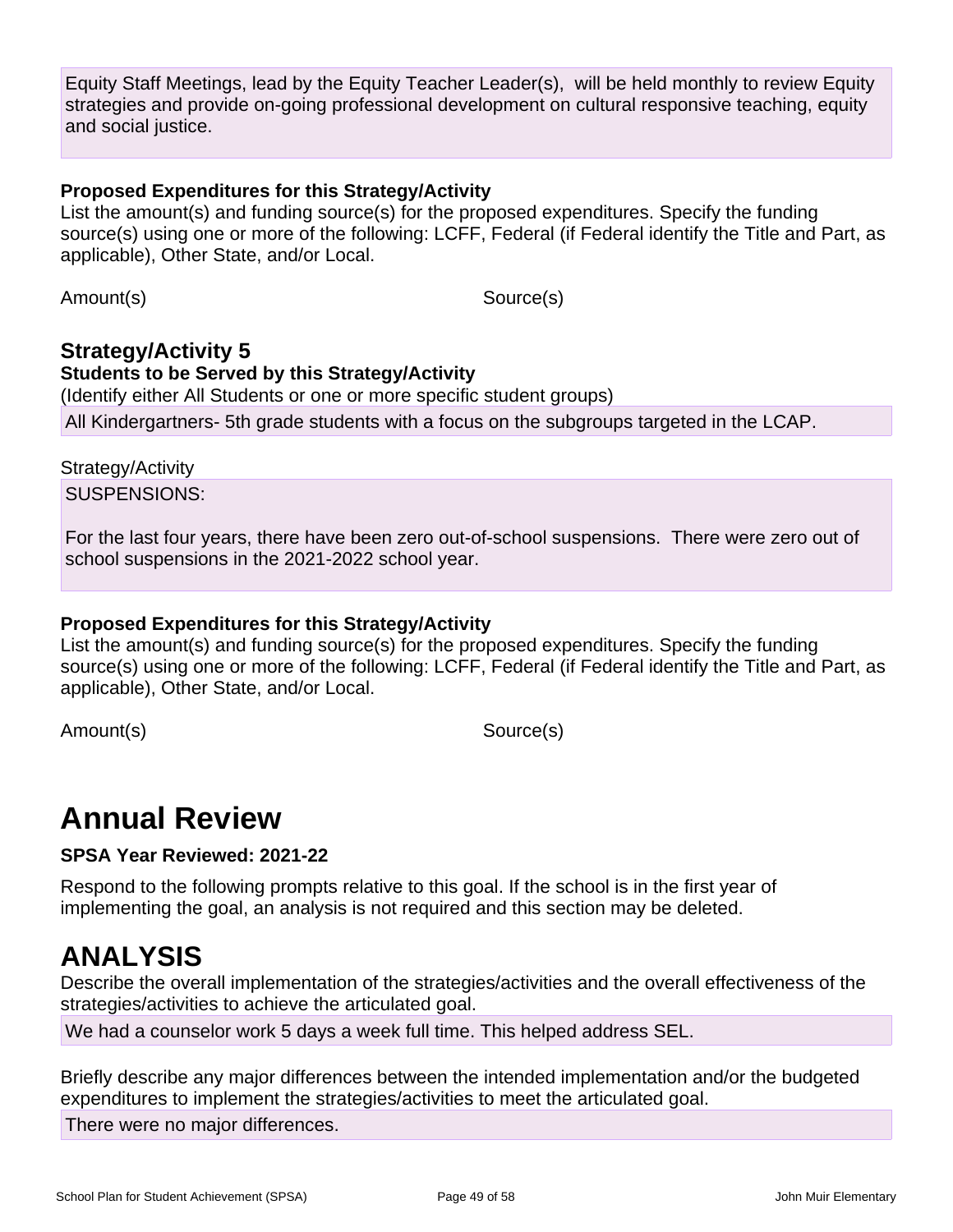Describe any changes that will be made to this goal, the annual outcomes, metrics, or strategies/activities to achieve this goal as a result of this analysis. Identify where those changes can be found in the SPSA.

No significant changes.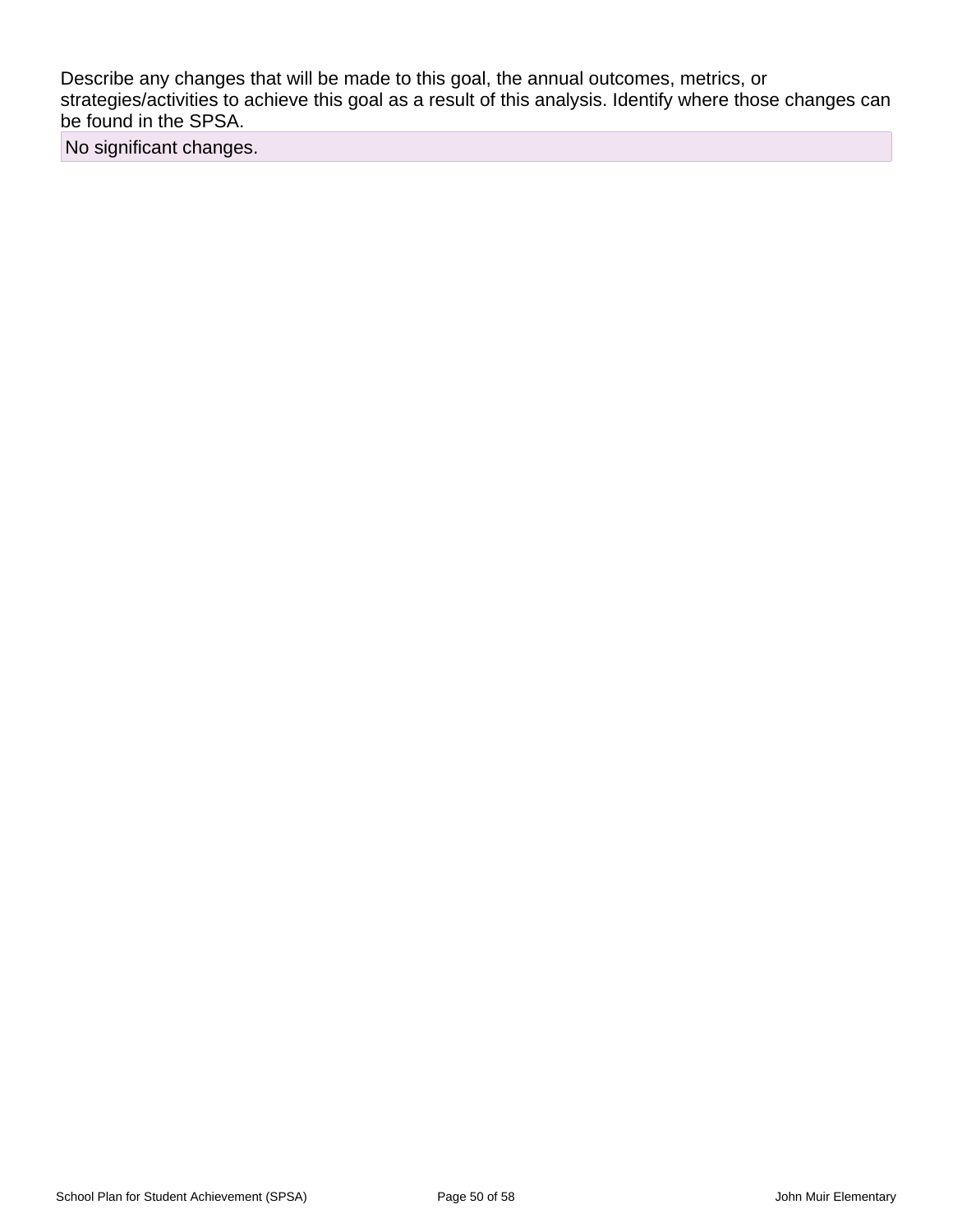## **Goals, Strategies, & Proposed Expenditures**

Complete a copy of the following table for each of the school's goals. Duplicate the table as needed.

## **LEA/LCAP Goal**

BUSD LCAP Focus Goal 3: Ensure all school sites have safe, welcoming and inclusive climates for all students and their families, so that all students are in their classes ready to learn.

## **Goal 3**

Continue to create a more welcoming school by increasing the amount of Welcoming Schools lessons and providing more opportunities for parents to be included.

### **Identified Need**

Ensure Welcoming Schools curriculum is taught at least once a month.

### **Annual Measurable Outcomes**

| Metric/Indicator                    | <b>Baseline/Actual Outcome</b>                      | <b>Expected Outcome</b>                                                            |  |  |  |  |
|-------------------------------------|-----------------------------------------------------|------------------------------------------------------------------------------------|--|--|--|--|
| <b>Welcoming Schools Curriculum</b> | Welcoming Schools lesson is<br>taught once a month. | <b>Welcoming Schools lessons</b><br>are taught every other week for<br>45 minutes. |  |  |  |  |

Complete a copy of the Strategy/Activity table for each of the school's strategies/activities. Duplicate the table, including Proposed Expenditures, as needed.

## **Strategy/Activity 1**

#### **Students to be Served by this Strategy/Activity**

(Identify either All Students or one or more specific student groups)

All Kindergartners- 5th grade students with a focus on the subgroups targeted in the LCAP.

#### Strategy/Activity

The Principal will actively recruit teachers of color when hiring for vacant teacher positions.

Staff will solicit parent input though parent surveys and diverse parent guardian groups.

Conduct meetings with parents of color at the beginning of the year to solicit for membership to the SGC.

Based on parent interest and student need, staff will provide parent forums, educational events on topics identified as important through parent surveys and diverse parent guardian groups such as parent education nights on reading, math, writing, homework, etc.

Strategies to increase attendance at meetings will be brainstormed and implemented. Ideas include student performances, food, and door prizes. Translation will be provided, if needed.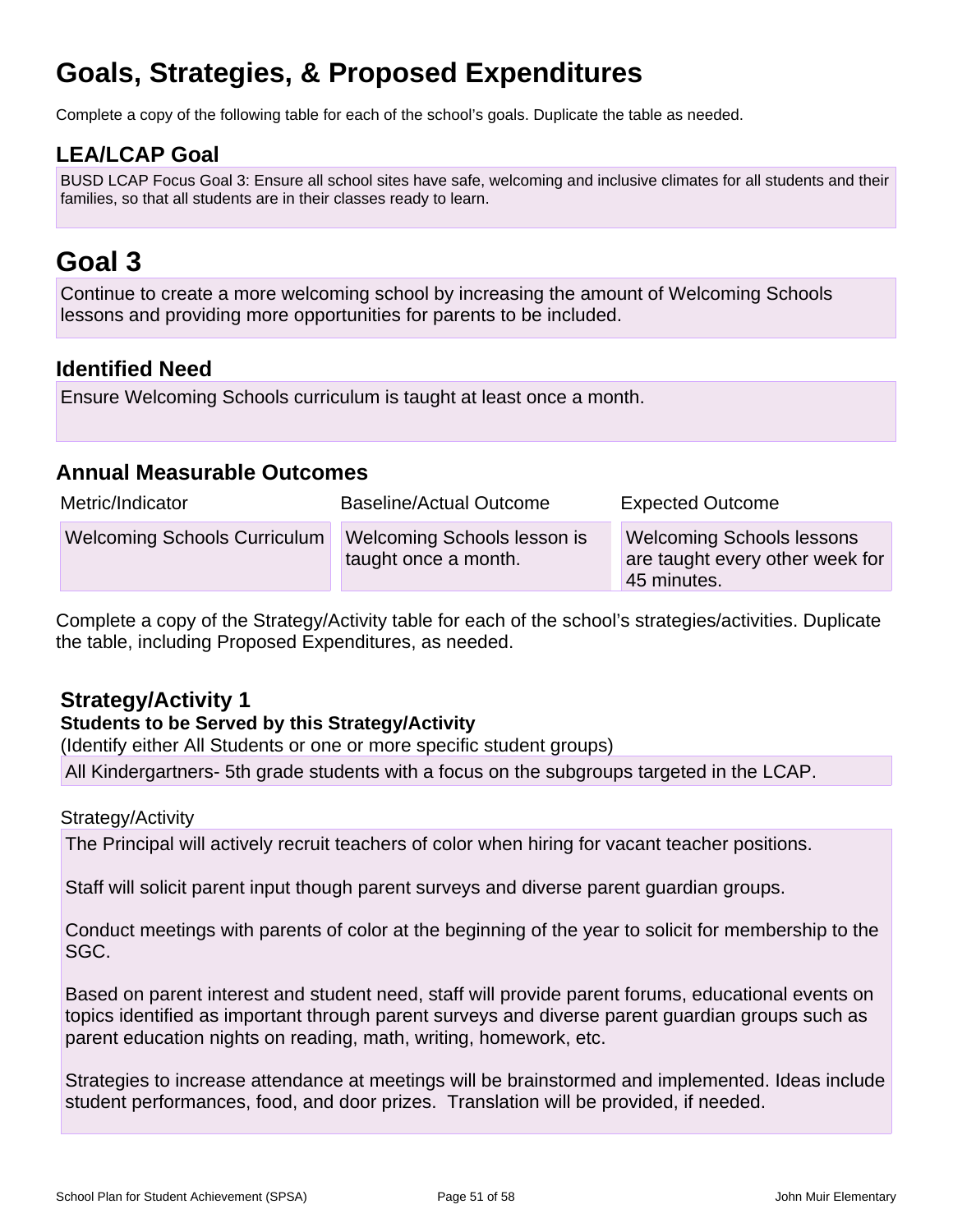Translation will be provided for newsletters and automated phone messages. Translation will be provided for parent-teacher conferences and meetings. State and Federal Carryover funds when available will be used for additional translation services.

#### **Proposed Expenditures for this Strategy/Activity**

List the amount(s) and funding source(s) for the proposed expenditures. Specify the funding source(s) using one or more of the following: LCFF, Federal (if Federal identify the Title and Part, as applicable), Other State, and/or Local.

Amount(s) Source(s)

## **Strategy/Activity 2**

#### **Students to be Served by this Strategy/Activity**

(Identify either All Students or one or more specific student groups)

All Kindergartners- 5th grade students with a focus on the subgroups targeted in the LCAP.

#### Strategy/Activity

Organized parent groups will be trained and supported at our site and district to strengthen their ability to collaborate with administrator and school site staff on issues that impact student achievement and wellbeing. School Site Council members including parents, classified staff, certificated staff, and Principal will attend district training sessions throughout the year.

The site will hold SSC, ELAC, and Title I meetings to share information, gain parent perspective, and form meaningful partnerships with parents.

1) Parent Involvement: \$687 from Title 1

#### **Proposed Expenditures for this Strategy/Activity**

List the amount(s) and funding source(s) for the proposed expenditures. Specify the funding source(s) using one or more of the following: LCFF, Federal (if Federal identify the Title and Part, as applicable), Other State, and/or Local.

Amount(s) Source(s)

687 Title I A - Parent Involvement

### **Strategy/Activity 3**

#### **Students to be Served by this Strategy/Activity**

(Identify either All Students or one or more specific student groups)

All Kindergartners- 5th grade students with a focus on the subgroups targeted in the LCAP.

#### Strategy/Activity

John Muir staff, teachers, and parents will continue to hold school wide community events such as Back to School Night BBQ, Open House, Literacy Night, Books and Bagels, Science Night, Dance Party, monthly Assemblies, Winter and Spring Performances, and PTA sponsored events such as Walk-a-thon, Art Auction, May Fair, and Grizzlies Day. Translation and child care services will be provided for meetings as needed

School Plan for Student Achievement (SPSA) Page 52 of 58 John Muir Elementary Channel Achievement (SPSA) Page 52 of 58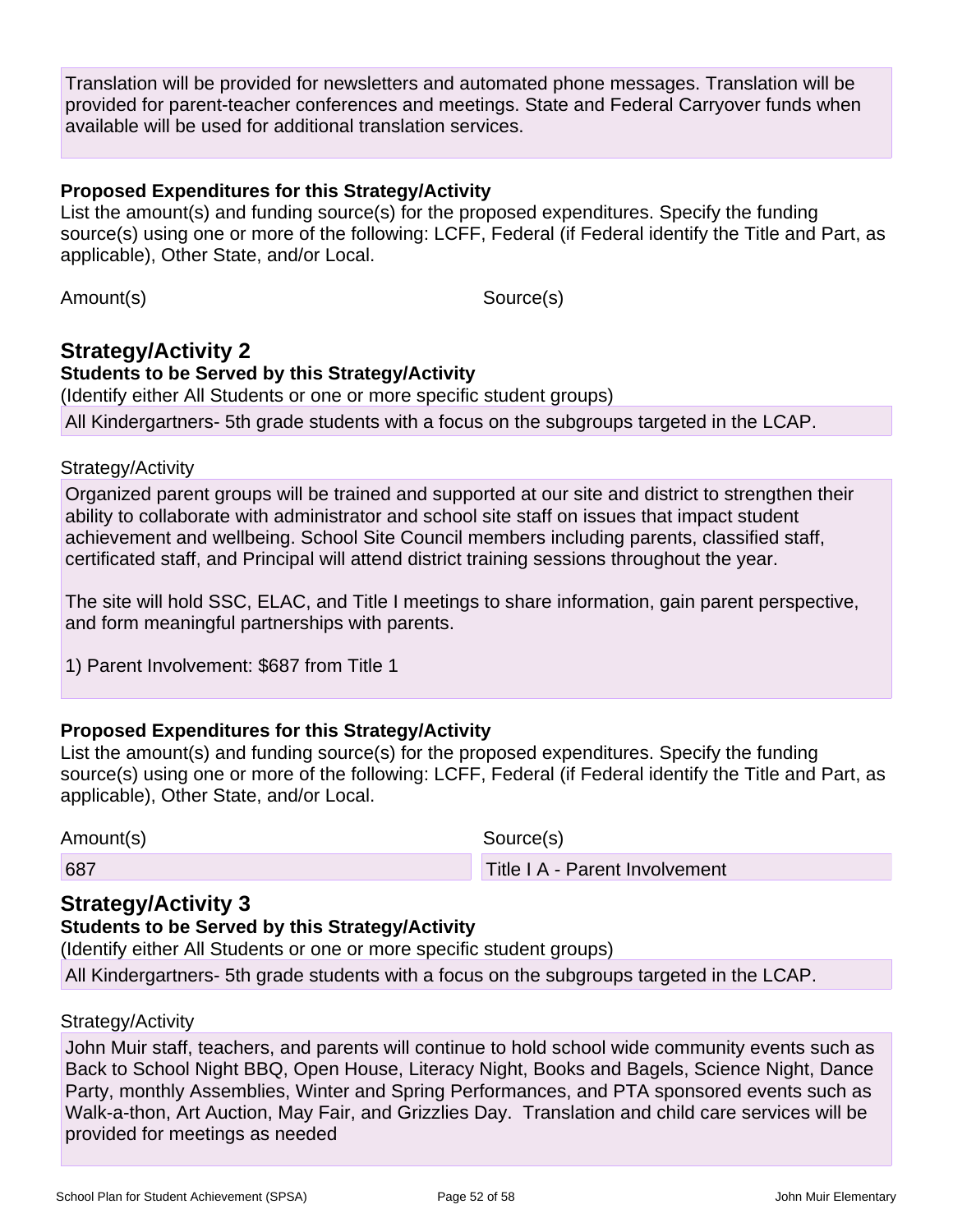The staff will continue to work with PTA Executive board to coordinate special presentations for monthly PTA meetings such as presentations on literacy, homework, disaster preparedness, SBA results, etc.

#### **Proposed Expenditures for this Strategy/Activity**

List the amount(s) and funding source(s) for the proposed expenditures. Specify the funding source(s) using one or more of the following: LCFF, Federal (if Federal identify the Title and Part, as applicable), Other State, and/or Local.

Amount(s) Source(s)

## **Strategy/Activity 4**

#### **Students to be Served by this Strategy/Activity**

(Identify either All Students or one or more specific student groups)

All Kindergartners- 5th grade students with a focus on the subgroups targeted in the LCAP.

#### Strategy/Activity

John Muir School will have a BUSD provided Family Engagement Site Coordinator who will interact with individuals from diverse cultural, racial/ethnic, and socioeconomic backgrounds to help families navigate the school system and related social services.

The Site Coordinator will be onsite and will have a dedicated space from which to outreach and communicate with families to increase engagement and involvement, coordinate and provide support and resources for students and families, work with families to improve attendance, and coordinate with staff to better serve students and families. Also the Site Coordinator will continue to facilitate the Food Pantry which serves John Muir families and staff.

### **Proposed Expenditures for this Strategy/Activity**

List the amount(s) and funding source(s) for the proposed expenditures. Specify the funding source(s) using one or more of the following: LCFF, Federal (if Federal identify the Title and Part, as applicable), Other State, and/or Local.

Amount(s) Source(s)

## **Strategy/Activity 5**

### **Students to be Served by this Strategy/Activity**

(Identify either All Students or one or more specific student groups)

0 District Allocation

All Kindergartners- 5th grade students with a focus on the subgroups targeted in the LCAP.

#### Strategy/Activity

Crisis and Emergency Response: John Muir School will sustain and practice both emergency and crisis-response systems and the training for those systems so that the school can make appropriate responses to changes and unsettling events within the greater school community.

Staff will participate in monthly safety drills (fire, earthquake and lockdown) and after school staff will practice drills 2 - 3x a year as well.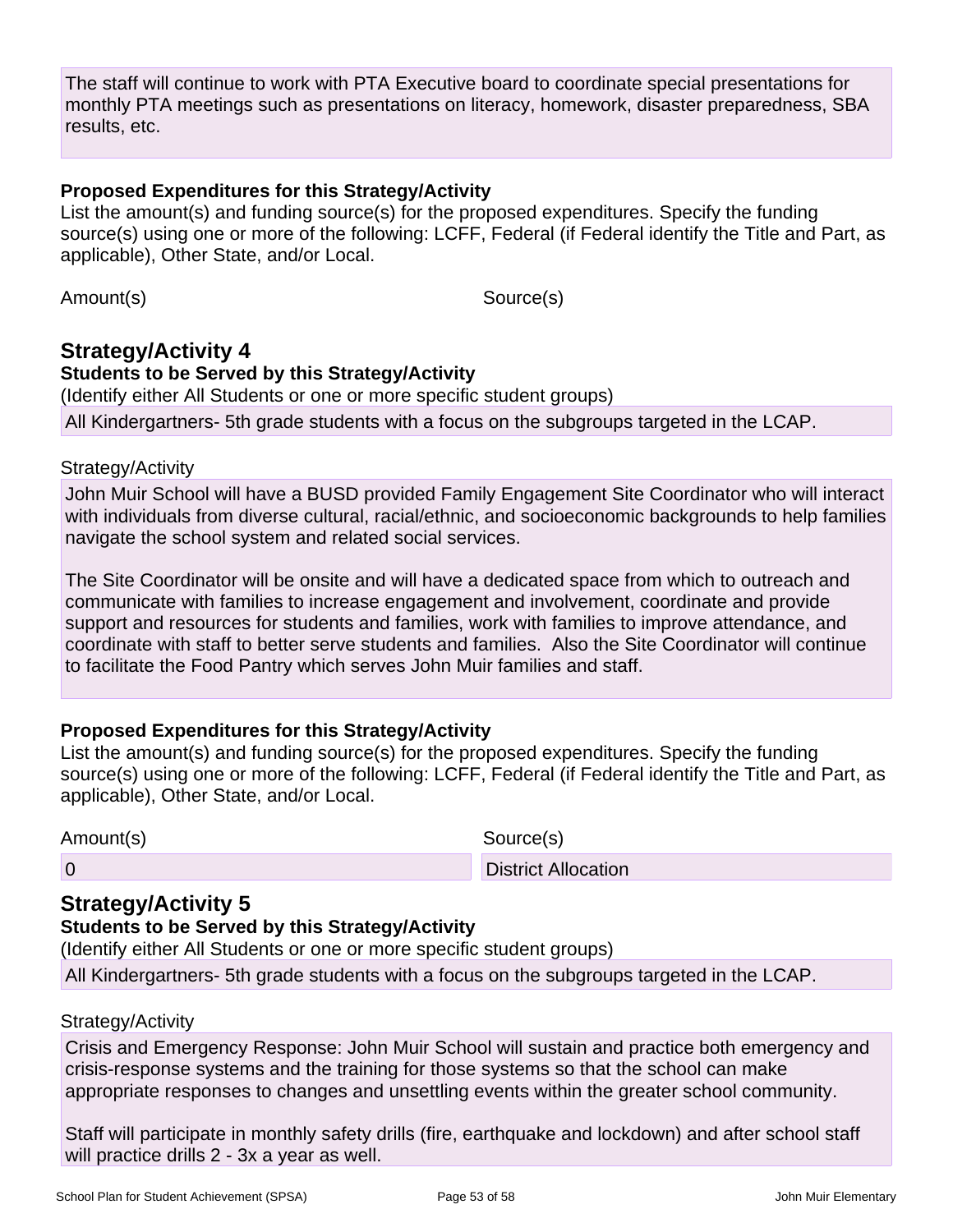The emergency container, classrooms and office will continue to be stocked with safety supplies. Safety supplies can include items such as lanterns, batteries, flashlights, emergency food and first aid supplies.

The Safety committee will meet monthly to coordinate drills, monitor the emergency container, and create the yearly Disaster and Safety plan.

#### **Proposed Expenditures for this Strategy/Activity**

List the amount(s) and funding source(s) for the proposed expenditures. Specify the funding source(s) using one or more of the following: LCFF, Federal (if Federal identify the Title and Part, as applicable), Other State, and/or Local.

Amount(s) Source(s)

### **Strategy/Activity 6**

#### **Students to be Served by this Strategy/Activity**

(Identify either All Students or one or more specific student groups)

All Kindergartners- 5th grade students with a focus on the subgroups targeted in the LCAP.

#### Strategy/Activity

Teachers will continue to teach the Welcoming Schools curriculum to ensure that all students and families feel safe and secure at school. Teachers will meet plan and then teach lessons from the three Welcoming Schools units focusing on anti-bullying, family diversity and gender stereotyping.

#### **Proposed Expenditures for this Strategy/Activity**

List the amount(s) and funding source(s) for the proposed expenditures. Specify the funding source(s) using one or more of the following: LCFF, Federal (if Federal identify the Title and Part, as applicable), Other State, and/or Local.

Amount(s) Source(s)

## **Annual Review**

**SPSA Year Reviewed: 2021-22**

Respond to the following prompts relative to this goal. If the school is in the first year of implementing the goal, an analysis is not required and this section may be deleted.

## **ANALYSIS**

Describe the overall implementation of the strategies/activities and the overall effectiveness of the strategies/activities to achieve the articulated goal.

Tool box tools are discussed once per week by the school principal. Tool box tools are discussed monthly at school wide assembly. Teachers use welcoming schools curriculum at their community circle meetings.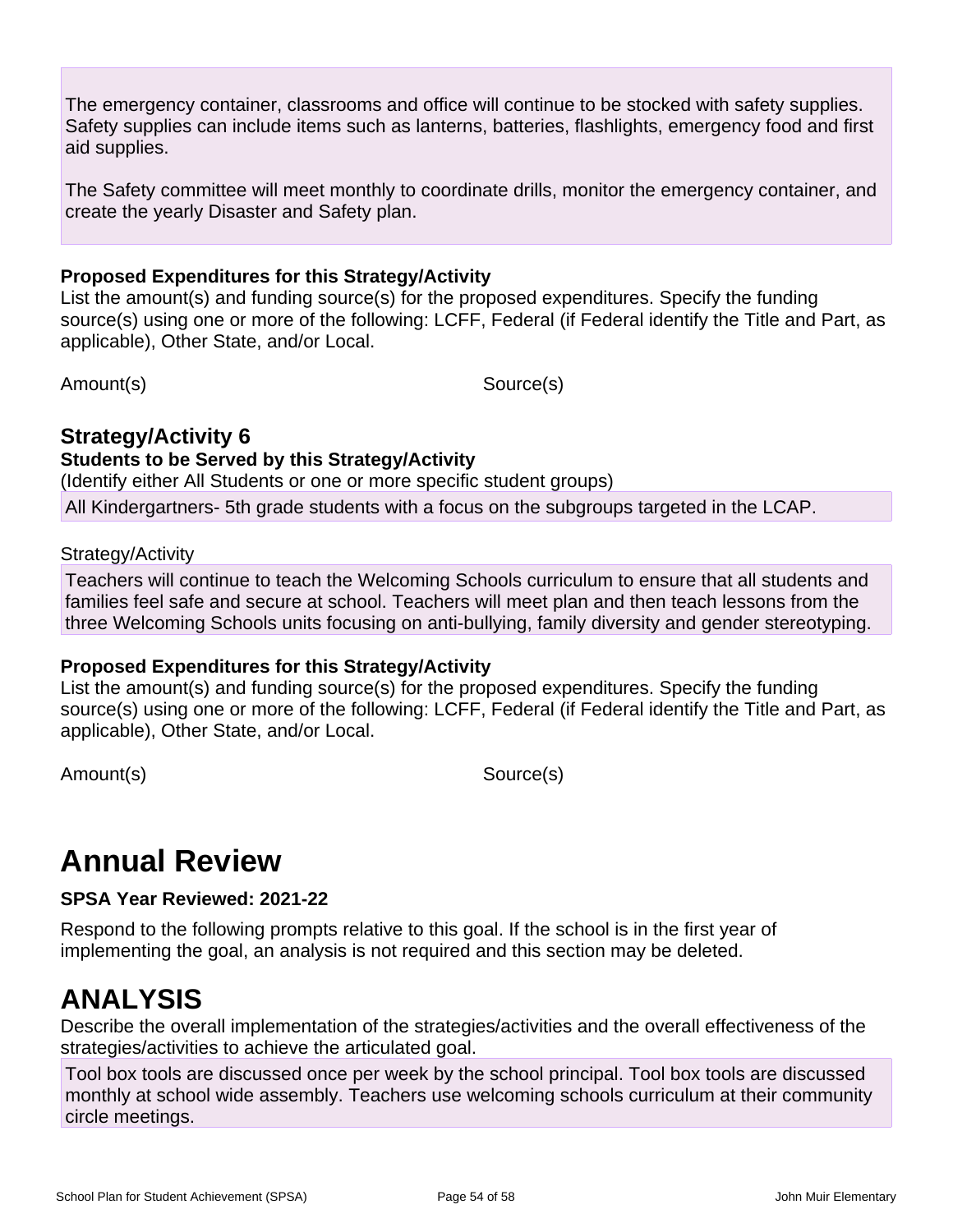Briefly describe any major differences between the intended implementation and/or the budgeted expenditures to implement the strategies/activities to meet the articulated goal.

Parent involvement budget was not used to support welcoming schools goal.

Describe any changes that will be made to this goal, the annual outcomes, metrics, or strategies/activities to achieve this goal as a result of this analysis. Identify where those changes can be found in the SPSA.

The stie will identify strategies to use the parent involvement budget for parent education opportunities.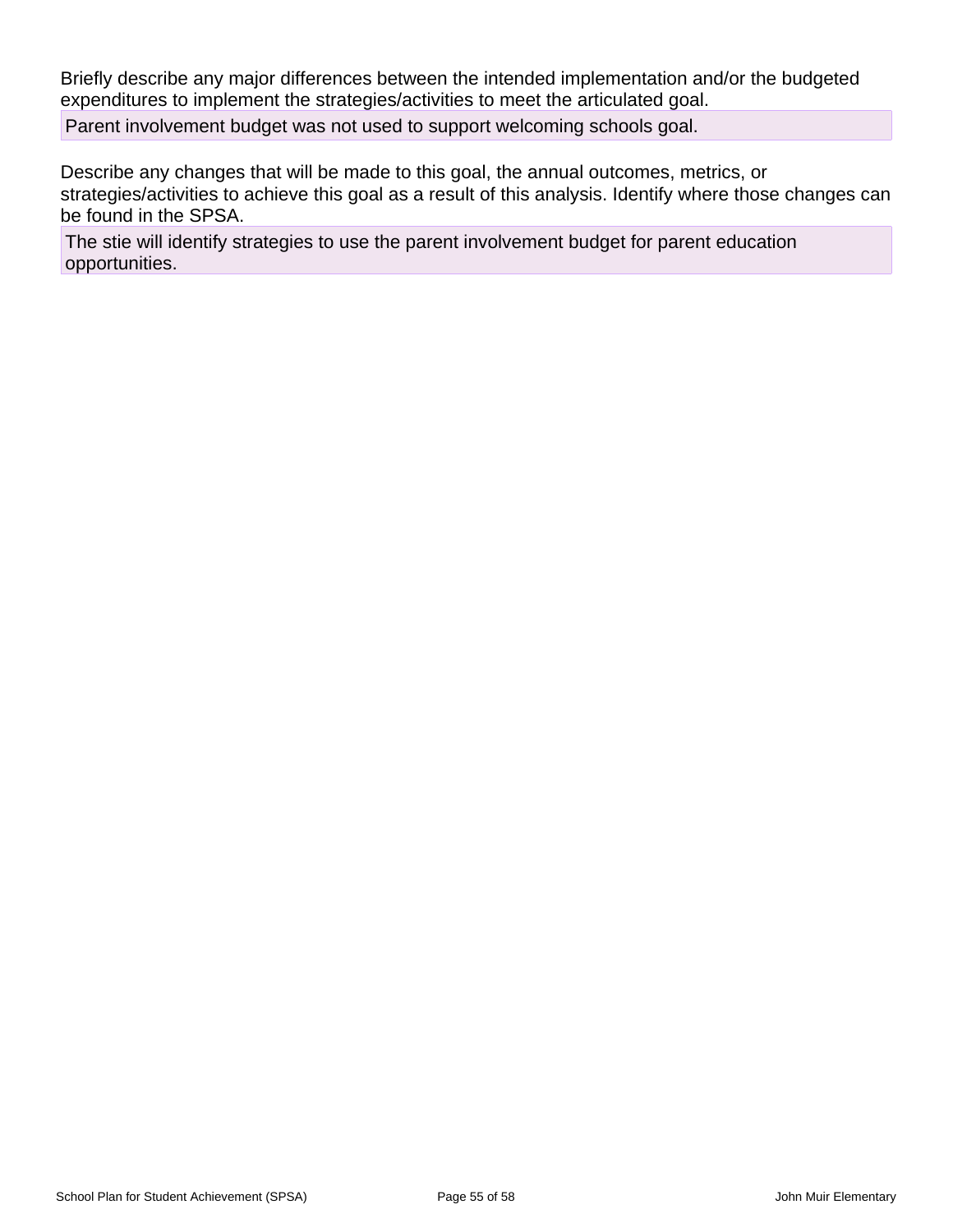## **Budget Summary**

Complete the table below. Schools may include additional information. Adjust the table as needed. The Budget Summary is required for schools funded through the ConApp, and/or that receive funds from the LEA for Comprehensive Support and Improvement (CSI).

## **Budget Summary**

| <b>Description</b>                                                      | Amount       |
|-------------------------------------------------------------------------|--------------|
| Total Funds Provided to the School Through the Consolidated Application | \$           |
| Total Federal Funds Provided to the School from the LEA for CSI         | \$           |
| Total Funds Budgeted for Strategies to Meet the Goals in the SPSA       | \$261,902.00 |

## **Other Federal, State, and Local Funds**

List the additional Federal programs that the school is including in the schoolwide program. Adjust the table as needed. If the school is not operating a Title I schoolwide program this section is not applicable and may be deleted.

| <b>Federal Programs</b> | <b>Allocation (\$)</b> |
|-------------------------|------------------------|
|                         |                        |

Subtotal of additional federal funds included for this school: \$

List the State and local programs that the school is including in the schoolwide program. Duplicate the table as needed.

| <b>State or Local Programs</b> | Allocation (\$) |  |  |  |  |
|--------------------------------|-----------------|--|--|--|--|
| <b>BSEP</b>                    | \$89,010.00     |  |  |  |  |
| <b>BSEP Carryover</b>          | \$34,000.00     |  |  |  |  |
| <b>District Allocation</b>     | \$8,000.00      |  |  |  |  |
| Other                          | \$18,000.00     |  |  |  |  |
| <b>PTA</b>                     | \$66,194.00     |  |  |  |  |
| Title I A - Basic Funding      | \$46,011.00     |  |  |  |  |
| Title I A - Parent Involvement | \$687.00        |  |  |  |  |

Subtotal of state or local funds included for this school: \$261,902.00

Total of federal, state, and/or local funds for this school: \$261,902.00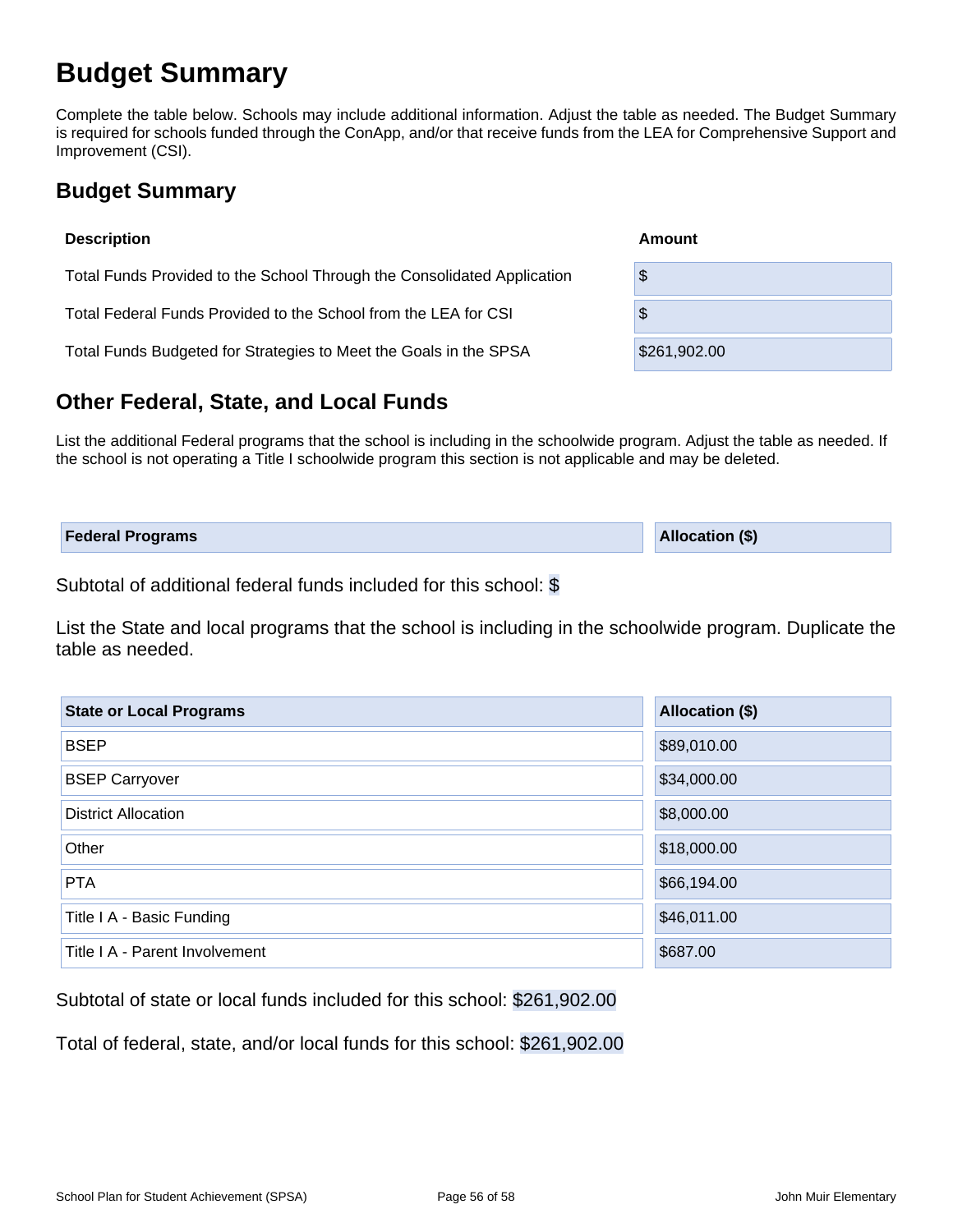## **School Site Council Membership**

California Education Code describes the required composition of the School Site Council (SSC). The SSC shall be composed of the principal and representatives of: teachers selected by teachers at the school; other school personnel selected by other school personnel at the school; parents of pupils attending the school selected by such parents; and, in secondary schools, pupils selected by pupils attending the school. The current make-up of the SSC is as follows:

- 1 School Principal
- 2 Classroom Teachers
- 4 Parent or Community Members

| <b>Name of Members</b>  | <b>Role</b>                       |
|-------------------------|-----------------------------------|
| Andres Thomas           | <b>Classroom Teacher</b>          |
| Athina Larson           | <b>Classroom Teacher</b>          |
| Marco Taylor            | Principal                         |
| Peter Butler            |                                   |
| Michael Wallman         | <b>Parent or Community Member</b> |
| Samantha Brown Olivieri |                                   |
| <b>Colleen Kantner</b>  | <b>Parent or Community Member</b> |

At elementary schools, the school site council must be constituted to ensure parity between (a) the principal, classroom teachers, and other school personnel, and (b) parents of students attending the school or other community members. Classroom teachers must comprise a majority of persons represented under section (a). At secondary schools there must be, in addition, equal numbers of parents or other community members selected by parents, and students. Members must be selected by their peer group.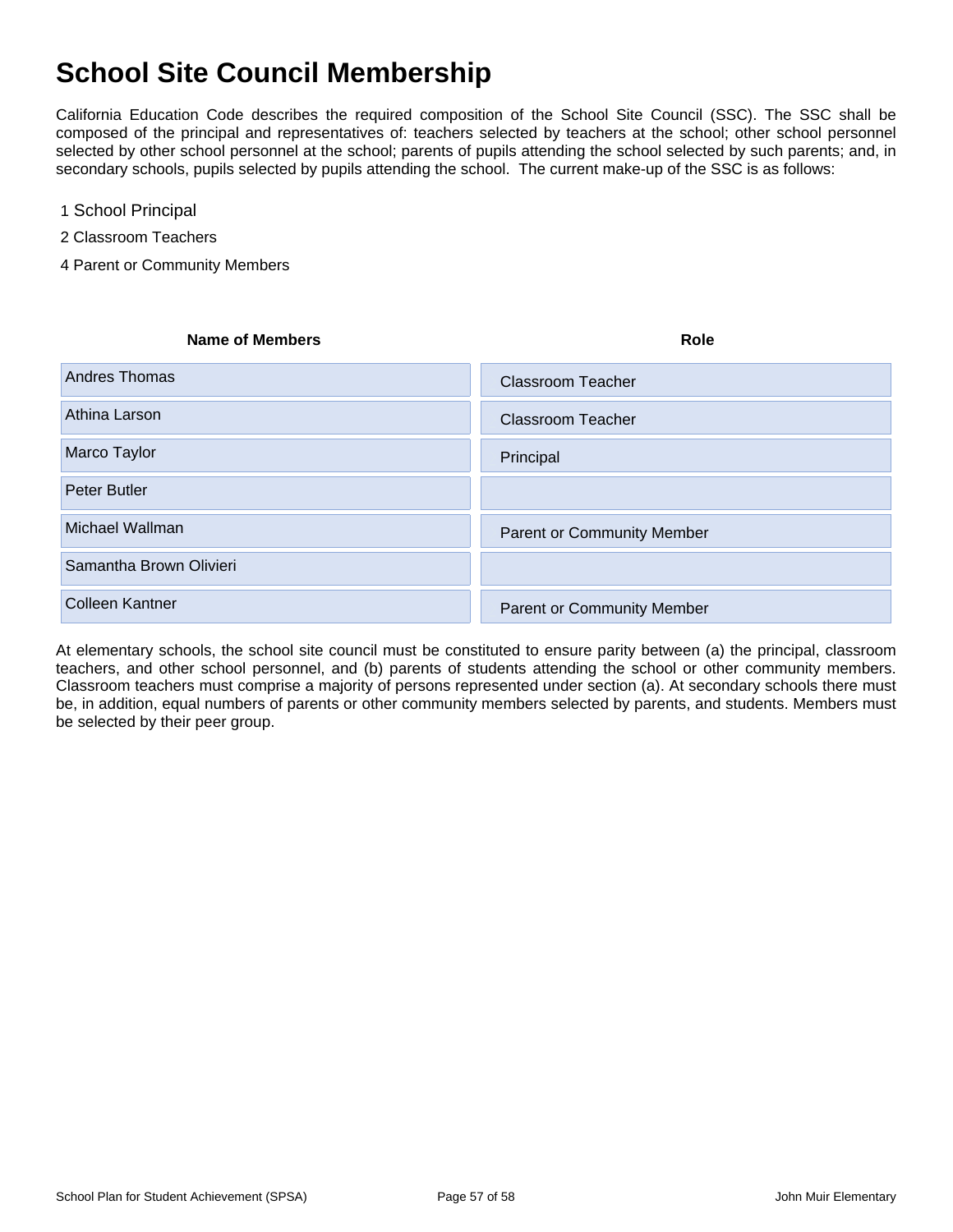## **Recommendations and Assurances**

The School Site Council (SSC) recommends this school plan and proposed expenditures to the district governing board for approval and assures the board of the following:

The SSC is correctly constituted and was formed in accordance with district governing board policy and state law.

The SSC reviewed its responsibilities under state law and district governing board policies, including those board policies relating to material changes in the School Plan for Student Achievement (SPSA) requiring board approval.

The SSC sought and considered all recommendations from the following groups or committees before adopting this plan:

#### **Signature Committee or Advisory Group Name**

District/School Liaison Team for schools in Program Improvement

The SSC reviewed the content requirements for school plans of programs included in this SPSA and believes all such content requirements have been met, including those found in district governing board policies and in the local educational agency plan.

This SPSA is based on a thorough analysis of student academic performance. The actions proposed herein form a sound, comprehensive, coordinated plan to reach stated school goals to improve student academic performance.

This SPSA was adopted by the SSC at a public meeting on May 11, 2021.

Attested:

Worker -aylor

Principal, Marco Taylor on 5/10/22

SSC Chairperson, Andres Thomas on 5/10/22

Kathy Fleming

Kathy Fleming 5-24-22<br>Director of Local Resources Signature Date

5/25/22

Ruben Aurelio Associate Superintendent, Educational Services Signature Signature Date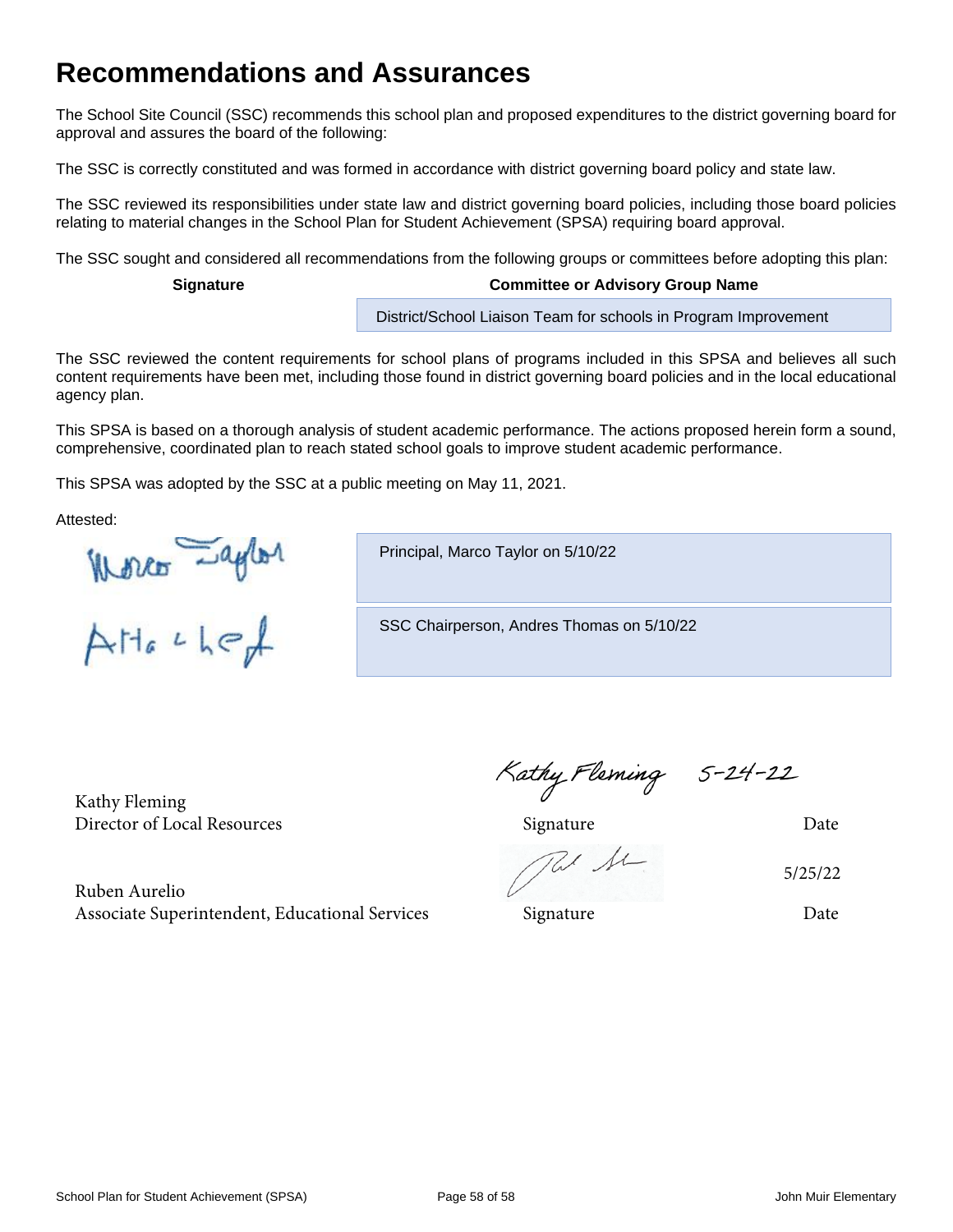DTS - Edit Document

# **Recommendations and Assurances**

The School Site Council (SSC) recommends this school plan and proposed expenditures to the district governing board for approval and assures the board of the following:

The SSC is correctly constituted and was formed in accordance with district governing board policy and state law.

The SSC reviewed its responsibilities under state law and district governing board policies, including those board policies relating to material changes in the School Plan for Student Achievement (SPSA) requiring board approval.

The SSC sought and considered all recommendations from the following groups or committees before adopting this plan:

| Signature               | <b>Committee or Advisory Group Name</b>                       |
|-------------------------|---------------------------------------------------------------|
| Clear<br>Tueres 1 april | State Compensatory Education Advisory Committee<br>С          |
| Clear                   | English Learner Advisory Committee<br>□                       |
| Clear                   | Special Education Advisory Committee<br>□                     |
| Clear                   | Gifted and Talented Education Program Advisory Committee<br>Π |

| Clear | District/School Liaison Team for schools in Program Improvement |
|-------|-----------------------------------------------------------------|
| Clear | Compensatory Education Advisory Committee<br>$\Box$             |
| Clear | Departmental Advisory Committee                                 |
| Clear | $\Box$ Other:                                                   |

The SSC reviewed the content requirements for school plans of programs included in this SPSA and believes all such content requirements have been met, including those found in district governing board policies and in the local educational agency plan.

This SPSA is based on a thorough analysis of student academic performance. The actions proposed herein form a sound, comprehensive, coordinated plan to reach stated school goals to improve student academic performance.

This SPSA was adopted by the SSC at a public meeting on May 11, 2021

Attested:

| Jamer<br>Worth |  |
|----------------|--|
|                |  |

Principal, Marco Taylor

on 5/10/22